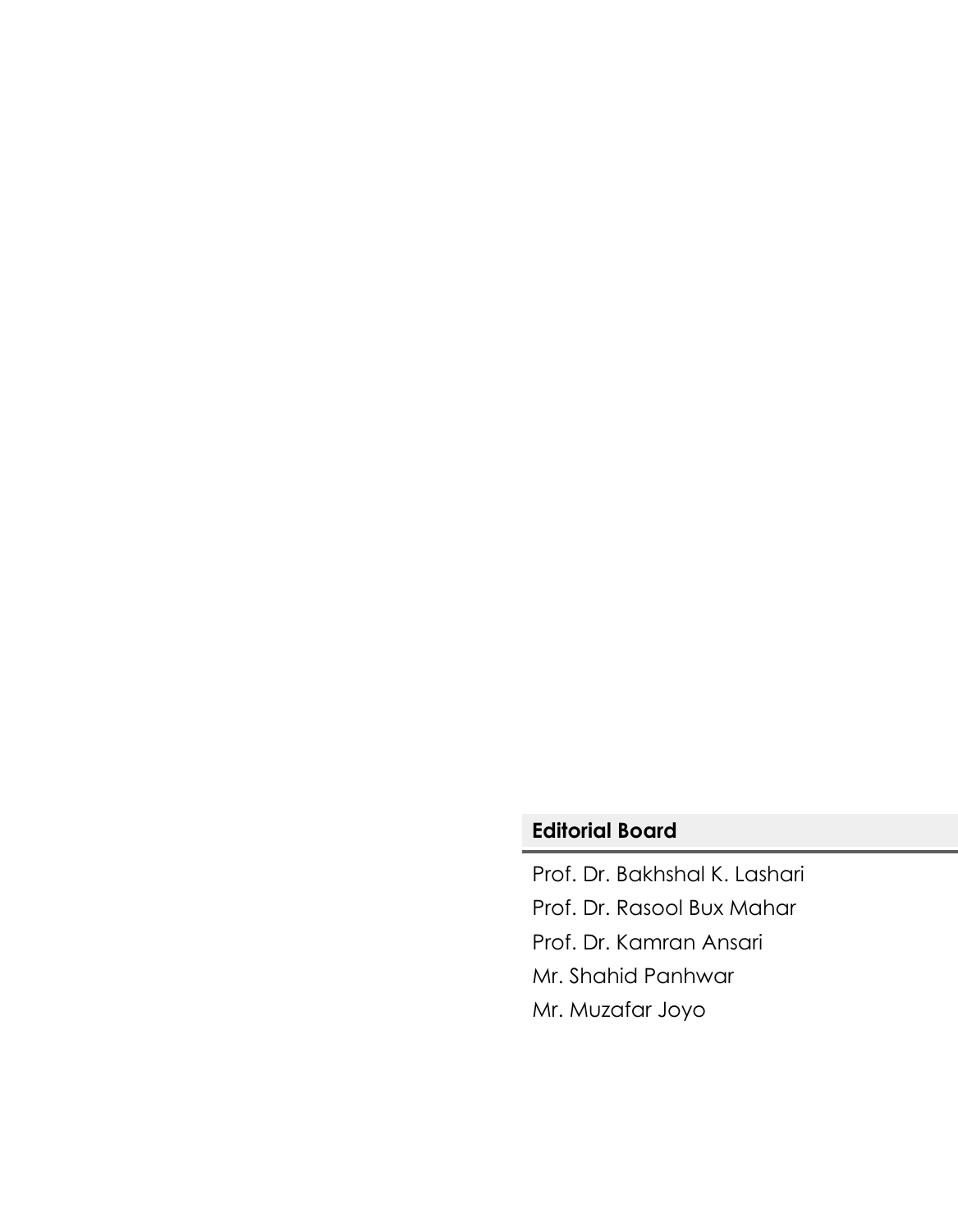# **EDITORIAL BOARD**

- Dr. Kamran Ansari, Pofessor
- Mr. Muhammad Raffae Vistro, Student
- Mr. Shoaib Qureshi, Student
- Ms. Huma Malik, Student
- Mr. Muzafar Joyo, Data Entry Operator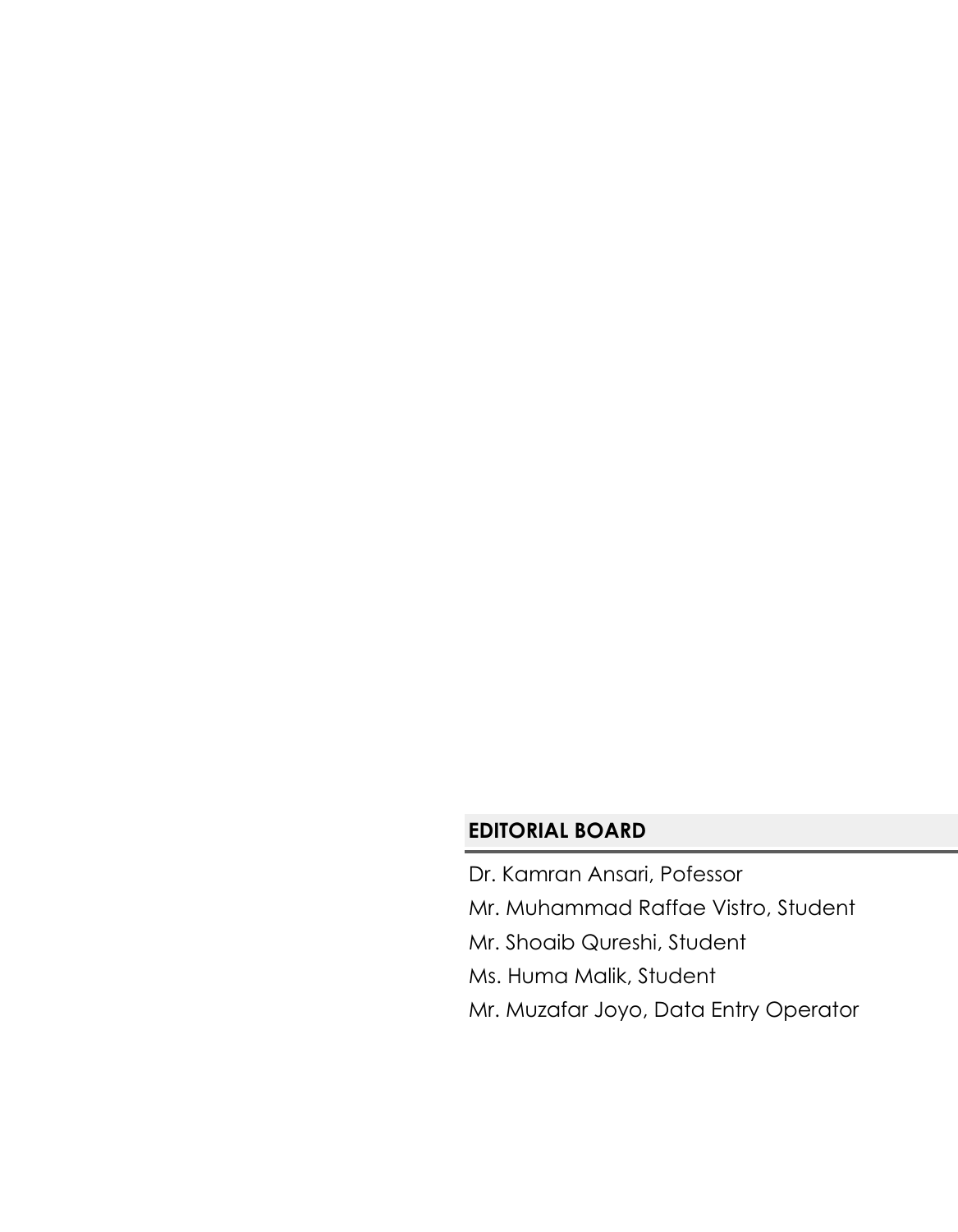| Prof. Dr. Muhammad Aslam Uqaili       |
|---------------------------------------|
| Vice Chancellor                       |
| Dr. Bakhshal Khan Lashari             |
| Project Director, USPCAS-W            |
| Prof. Dr. Rasool Bux Mahar            |
| Deputy Director (Academic & Research) |
| Dr. Kamran Ansari                     |
|                                       |

Professor, USPCAS-W

# **TECHNICAL COMMITTEE**

Dr. Rasool Bux Mahar Dr. Kamran Ansari Dr. M. Munir Babar

Dr. Abdul Latif Qureshi

Dr. Altaf Ali Siyal

Dr. Zubair Ahmed

Dr. Arjumand Zehra Zaidi

Dr. Syed Sara Hassan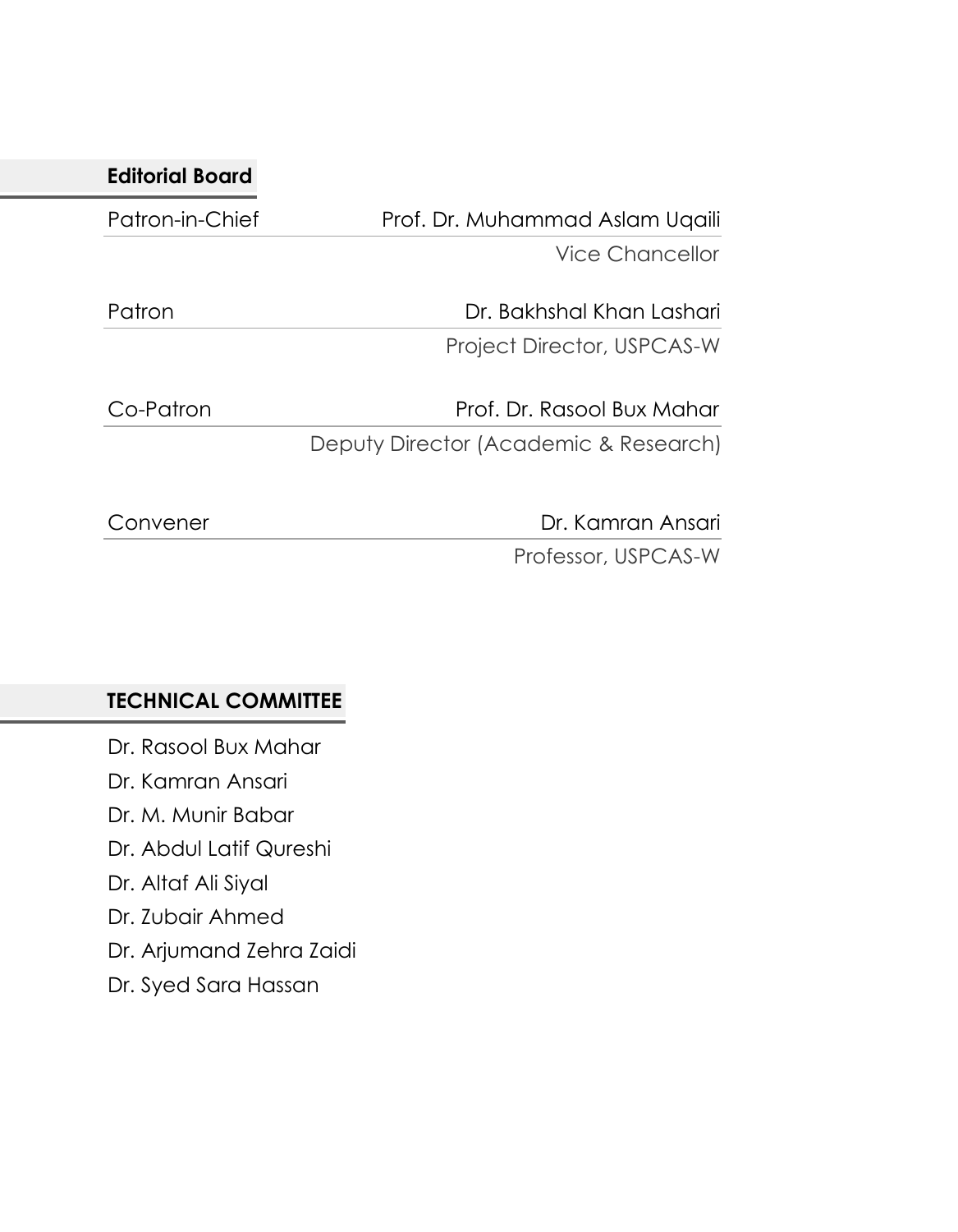#### **PAPER/POSTER EVALUATION COMMITTEE FOR PRIZES**

Dr. Zubair Ahmed

Dr. Munir Babar

Dr. Kamran Ansari

Dr. Arjumand Zaidi

## **ORGANIZING COMMITTEES**

### **STUDENTS COMMITTEE**

Ms. Iram Sifat Mr. Shoaib Ahmed Mr. Muhammad Touseef Ms. Rubab Bashir Mr. Hammad Malik Ms. Shamotra Oad Mr. Moazzam Ali Rind Mr. Muhammad Rafae Ms. Huma Tariq Mr. Kaleemullah Shaikh

# **CONFERENCE HALL SUPPORT COMMITTEE**

Dr. Abdul Latif Qureshi Mr. Muhammad Ali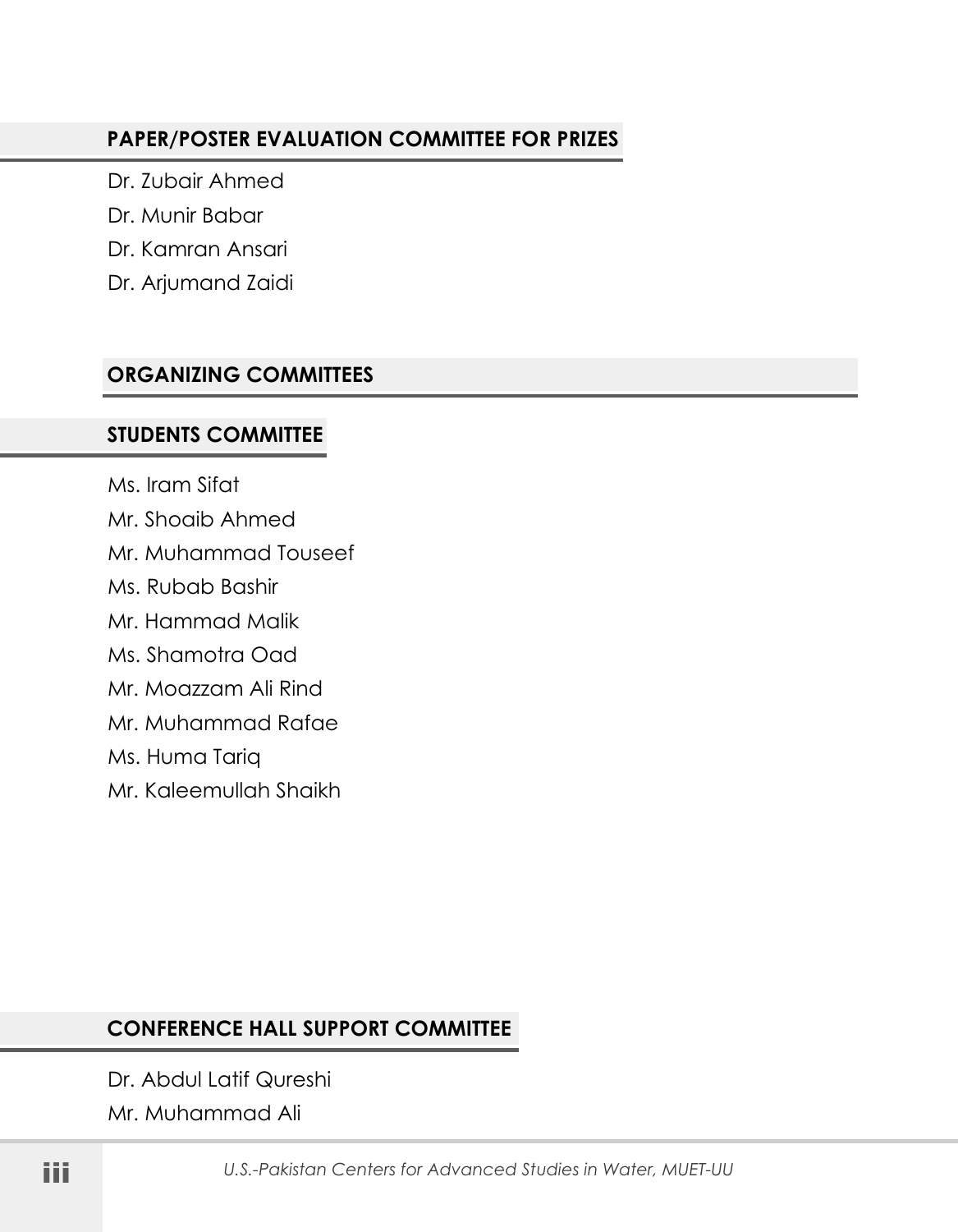### **PRINTING AND PUBLICATION COMMITTEE**

Dr. Rasool Bux Mahar Dr. Kamran Ansari Mr. M. Shahid Panhwar Mr. Sahib Khan Bhand Mr. Muzafar Joyo

### **COMMUNICATION AND IT SUPPORT**

Mr. Sahib Khan Bhand Mr. Naeem Dal Mr. Sahzad Mr. Muzafar Joyo Supervised by Mr. Shahid Panhwar

# **PROTOCOL & RECEPTION COMMITTEE**

Dr. Kamran Ansari Mr. Waqas Ahmed Dr. Naveed Ahmed Dr. Tanveer Ahmed Mr. Sahib Khan

## **LOGISTICS SUPPORT COMMITTEE**

Dr. Abdul Latif Qureshi, Professor Mr. Mansoor Ali Shah Mr. Muhammad Ali, Asstt. Professor Mr. Abdul Ghafoor Kandhar Mr. Faizan Memon Mr. Rajoo Menghwar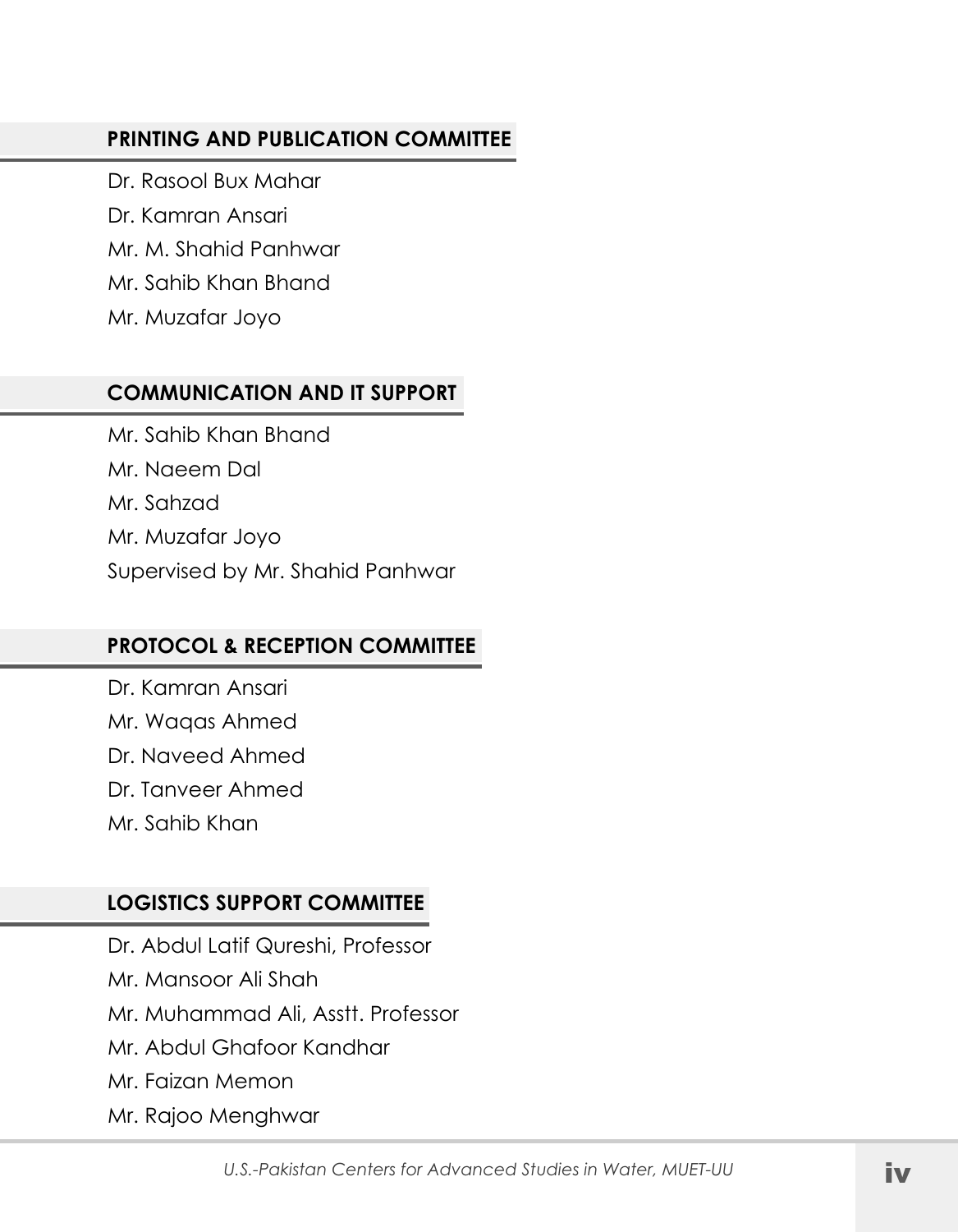## **Students Organizing Committee**

Prof. Dr. Altaf Ali Siyal

Professor, USPCAS-W

Dr. Ayesha Tajamul Assistant Professor, USPCAS-W

Dr. Naveed Ahmed

Assistant Professor, USPCAS-W

#### Dr. Muhammad Rizwan

Assistant Professor, USPCAS-W

### Dr. Tanveer Ahmed

Associate Professor, USPCAS-W

Muhammad Wajid Ijaz

Ph.D Student

Asim Ali

Ph.D Student

Muhammad Arfan

Ph.D Student

## Shoaib Ahmed

Ph.D Student, USPCAS-W

## Aftab Ahmed

Ph.D Student, USPCAS-W

Huma Tariq

MS Student, USPCAS-W

Qanita Tariq

MS Student, USPCAS-W

Muhammad Raffae Vistro

MS Student, USPCAS-W

Shoaib Juman Jamro

MS Student, USPCAS-W

Mehran Sattar

MS Student, USPCAS-W

Nagina Makhdum

MS Student, USPCAS-W

Muneeba Junejo

MS Student, USPCAS-W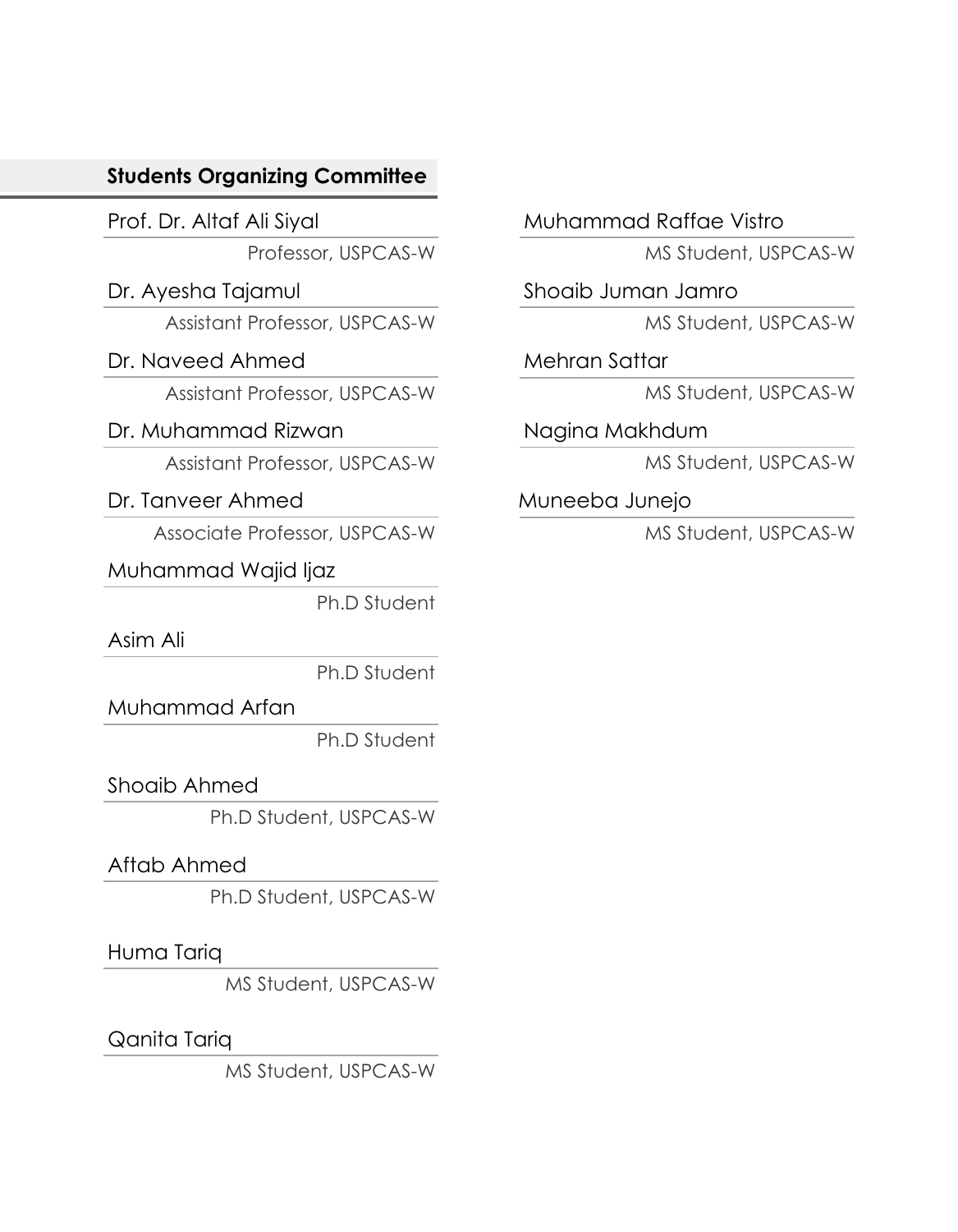# **Assessment of shift in sowing and harvesting of the rice crop in district Larkana using field and remotely sensed data**

#### **<sup>1</sup> <sup>1</sup> Authors: Vipin Kumar Oad , Muhammad Salman Mohsin**

1 U.S.-Pakistan Center for Advanced Studies in Water, Mehran University of Engineering & Technology, MUET, Jamshoro, Sindh, Pakistan

# **Abstract**

The shift in monsoon rainfall, delay in availability of irrigation water and increase in the summer temperatures have altered the sowing and harvesting pattern of the rice crop in Larkana Division. The variations in climatic factors (Temperature and Precipitation) are affecting the sowing dates, crop period and temporal variations in crop water requirements in Larkana district. These climate changes are affecting the agricultural production of Pakistan and leading towards economic issues. Thus, the present study was conducted to quantify the delay in sowing and harvesting of the rice crop in Larkana district using field and remotely sensed data. The Landsat images of the study area for June, July and August 1994 and 2017 were acquired and analyzed in ArcGIS 10.3 using a supervised classification with maximum likelihood algorithm. The results of the study revealed that on July 20, 1994, the rice transplanted on 14.7% of the area of the district while it was only 7.1% of the area in the year 2017. Similarly, the area under rice crop in the 1st week of July 1994 was 18.3% compared to 8.15% during same period in 2017. Thus, showing delay/shift in the sowing of the rice crop. However, in 1st week of October 2017, the rice crop was standing on 46.8% of the area while it was on 34.6% of the area in the year 1994 during same date. This depicts delay in harvest of the rice crop. The present study quantified that there is a delay of 15-30 days in sowing and harvesting dates of the rice crop in the district might be due to late availability of irrigation water which is affected by climate change.

**Keywords:** Climate change, Water, harvesting, sowing, ArcGIS, irrigation.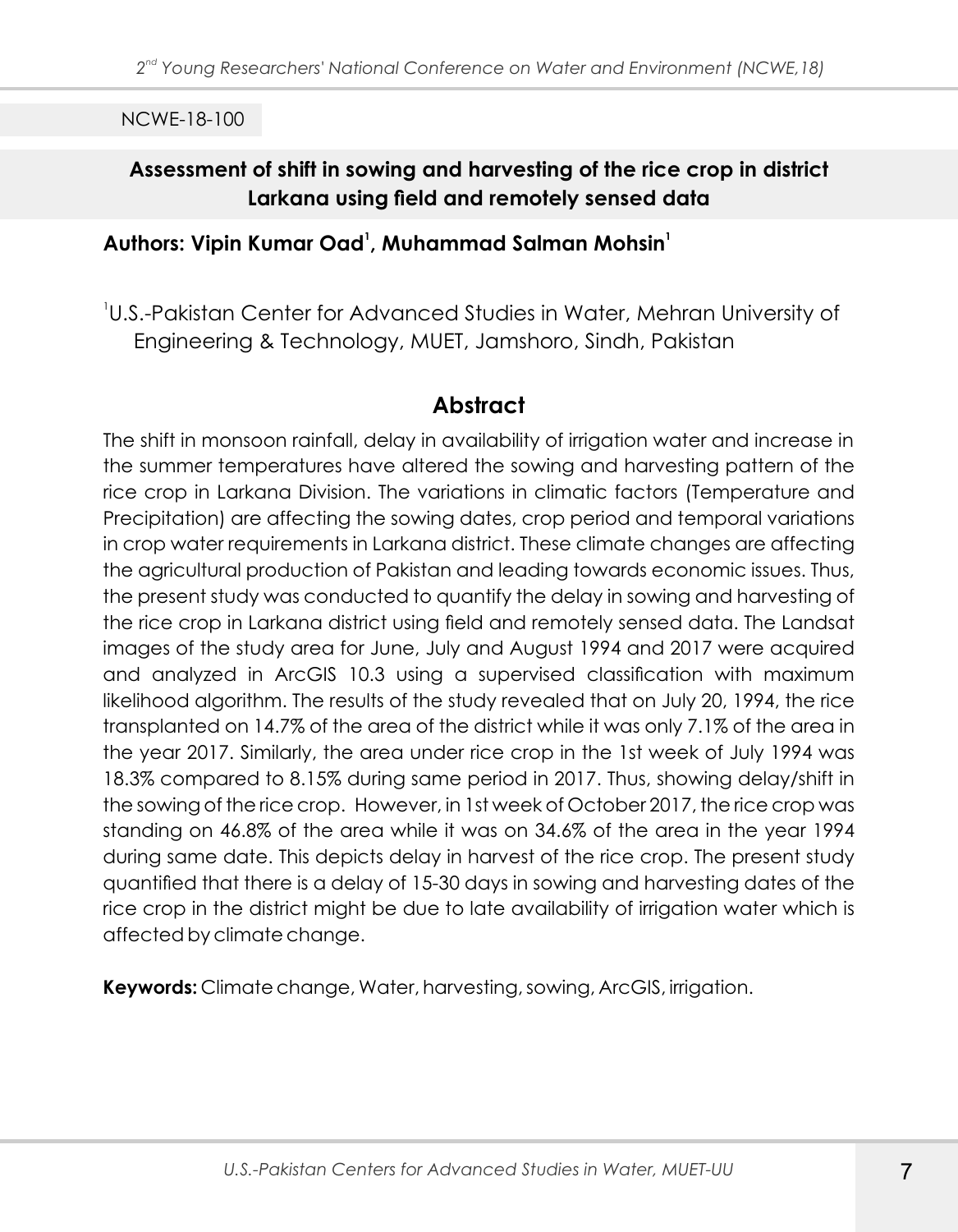## **Concentrations and source regions of light absorbing impurities in snow/ice in northern Pakistan and their impact on snow albedo**

#### Authors: Chaman Gul<sup>1,2,3</sup>, Siva Praveen Puppala<sup>2,</sup> Shichang Kang<sup>1,3,4</sup>, Bhupesh **<sup>2</sup> <sup>1</sup> <sup>1</sup>Adhikary , Yulan Zhang , Yang Li3, Xiaofei Li**

1 State Key Laboratory of Cryosphere Science, Northwest Institute of Eco Environment and Resources, Chinese Academy of Sciences, Lanzhou 73000, China 2 International Centre for Integrated Mountain Development (ICIMOD), G.P.O. Box 3226, Kathmandu, Nepal

3 University of Chinese Academy of Sciences, Beijing, China

<sup>4</sup>CAS Center for Excellence in Tibetan Plateau Earth Sciences, Beijing, 100101, China

# **Abstract**

Black carbon (BC), water-insoluble organic carbon (OC), and mineral dust are important particulate impurities in snow and ice, which significantly reduce albedo and accelerate melting. Surface snow and ice samples were collected from the Karakoram-Himalayan region of northern Pakistan during 2015 and 2016 in summer (six glaciers), autumn (two glaciers), and winter (six mountain valleys). The average BC concentration overall was 2130 ± 1560 ngg-1 in summer samples, 2883±3439 ngg-1 in autumn samples, and 992 ± 883 ngg-1 in winter samples. The average water insoluble OC concentration overall was 1839 ± 1108 ngg-1 in summer samples, 1423 ± 208 ngg-1 in autumn samples, and 1342 ± 672 ngg-1 in winter samples. The overall concentration of BC, OC, and dust in aged snow samples collected during the summer campaign was higher than the concentration in ice samples. The values are relatively high compared to reports by others for the Himalayas and Tibetan Plateau. This is probably the result of taking more representative samples at lower elevation where deposition is higher and the effects of ageing and enrichment more marked. A reduction in snow albedo of 0.1–8.3% for fresh snow and 0.9–32.5% for aged snow was calculated for selected solar zenith angles during day time using the Snow, Ice, and Aerosol Radiation (SNICAR) model. Daily mean albedo was reduced by 0.07–12.0%. The calculated radiative forcing ranged from 0.16 to 43.45 Wm-2 depending on snow type, solar zenith angle, and location. The potential source regions of the deposited pollutants were identified using spatial variance in wind vector maps, emission inventories coupled with backward air trajectories, and simple region tagged chemical transport modelling. Central, South, and West Asia were the major sources of pollutants during the sampling months, with only a small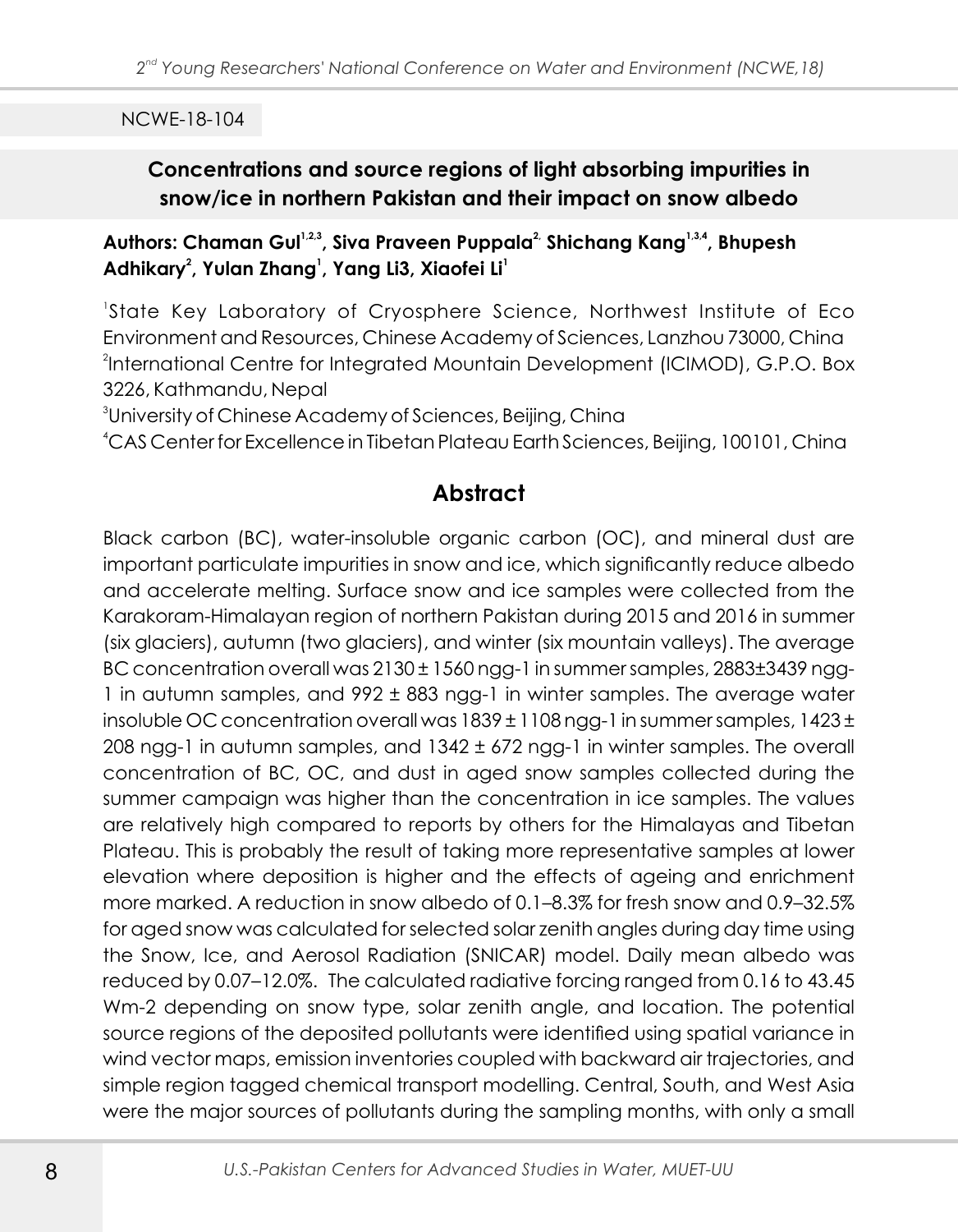contribution from East Asia. Analysis based on the Weather Research and Forecasting (WRF-STEM) chemical transport model identified a significant contribution (more than 70%) from South Asia at selected sites. Research into the presence and effect of pollutants in the glaciated areas of Pakistan is economically significant because the surface water resources in the country mainly depend on the rivers (the Indus and its tributaries) that flow from this glaciated area.

**Keywords:** Snow; Snow; Ice; glaciers; North Pakistan; Black carbon.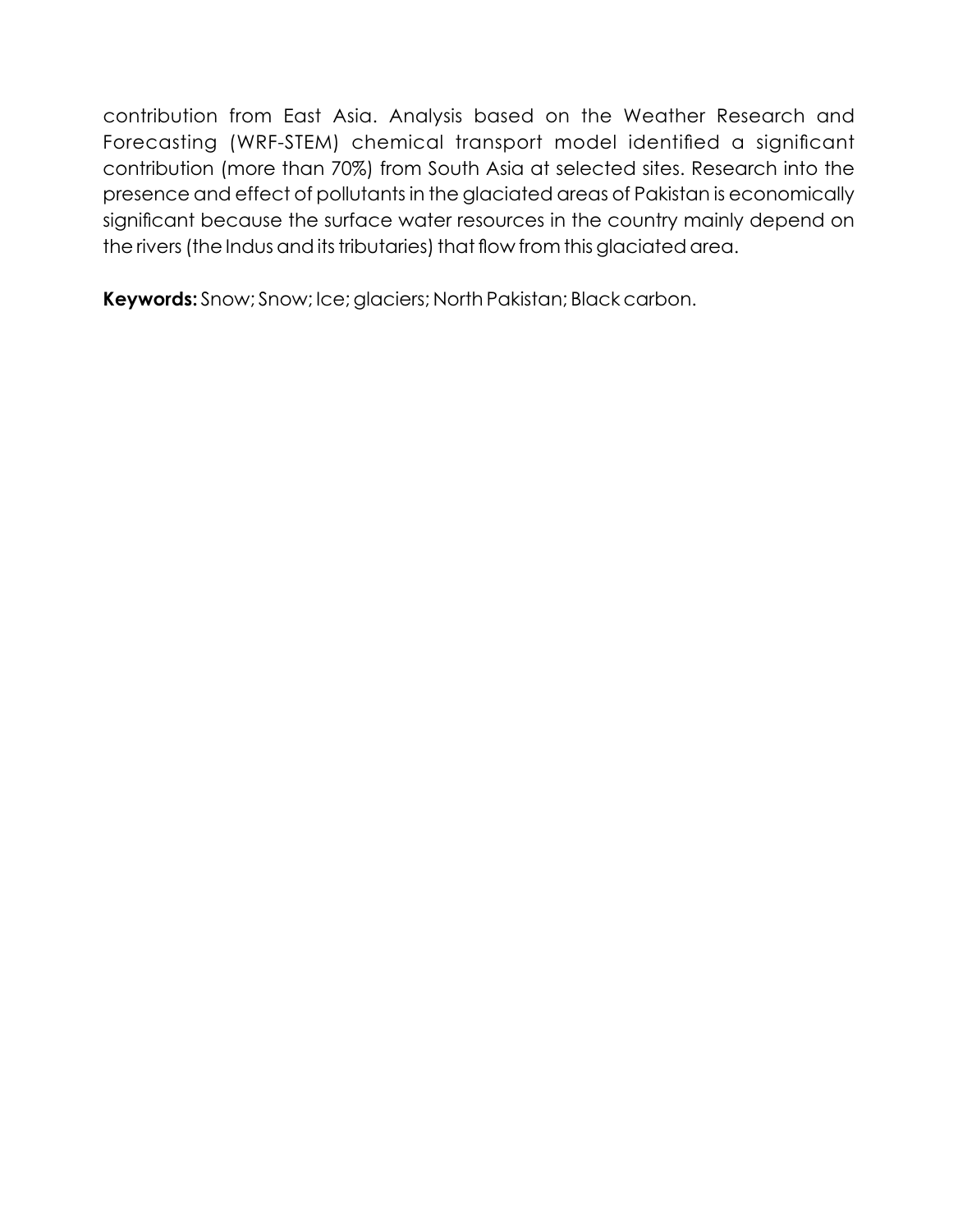# **Mapping of soil salinity in the coastal areas of Sindh, Pakistan using geospatial techniques**

#### **<sup>1</sup> <sup>2</sup> <sup>2</sup> Authors: Ghulam Shabir Solangi \*, Altaf Ali Siyal , Muhammad Munir Babar**

1 Ph.D. Student, U.S.-Pakistan Center for Advanced Studies in Water (USPCAS-W), Mehran University of Engineering and Technology, Jamshoro, Pakistan <sup>2</sup>Professor, U.S.-Pakistan Center for Advanced Studies in Water (USPCAS-W), Mehran University of Engineering and Technology, Jamshoro, Pakistan

## **Abstract**

Soil salinity is one of the most widespread soil damaging processes in arid and semiarid areas of the world, especially in river deltas. The present study was carried out to assess and map the spatial variations in soil salinity in the Indus delta, Sindh, Pakistan based on physicochemical analysis of 375 soil samples collected randomly from 125 locations of the study area. Physicochemical analysis of the soil samples revealed that for top 0-20 cm soil depth, about 67% of the soil samples had an electrical conductivity (EC), 72% had exchangeable sodium percentage (ESP) values beyond the FAO guidelines. Similarly, for 20-40 cm soil depth, 61% had EC, 72% had ESP values beyond the safe limits, and for last, 40-60 cm soil depth, 56.8% had EC, and 79.2% had ESP values higher than the safe limits. Based on results of physicochemical analysis of soil samples, spatial interpolation raster maps for various physicochemical parameters of soil viz. soil texture, dry density, pH, EC, and ESP were developed using ArcGIS 10.3 software. The final interpolated salinity maps revealed that more than 50% of the Indus Delta soils are salt-affected. The study also revealed that the salinity in the topsoil was higher than that in the subsoil indicating that the salts in the subsoil moved up and accumulated in the topsoil. Reduction in environmental freshwater flows below Kotri Barrage, and entry of saline water from the Arabian Sea into the delta might be the possible causes of soil salinity in the Indus delta.

**Keywords:** Coastal areas; GIS; Interpolation; Physicochemical parameters; Soil salinity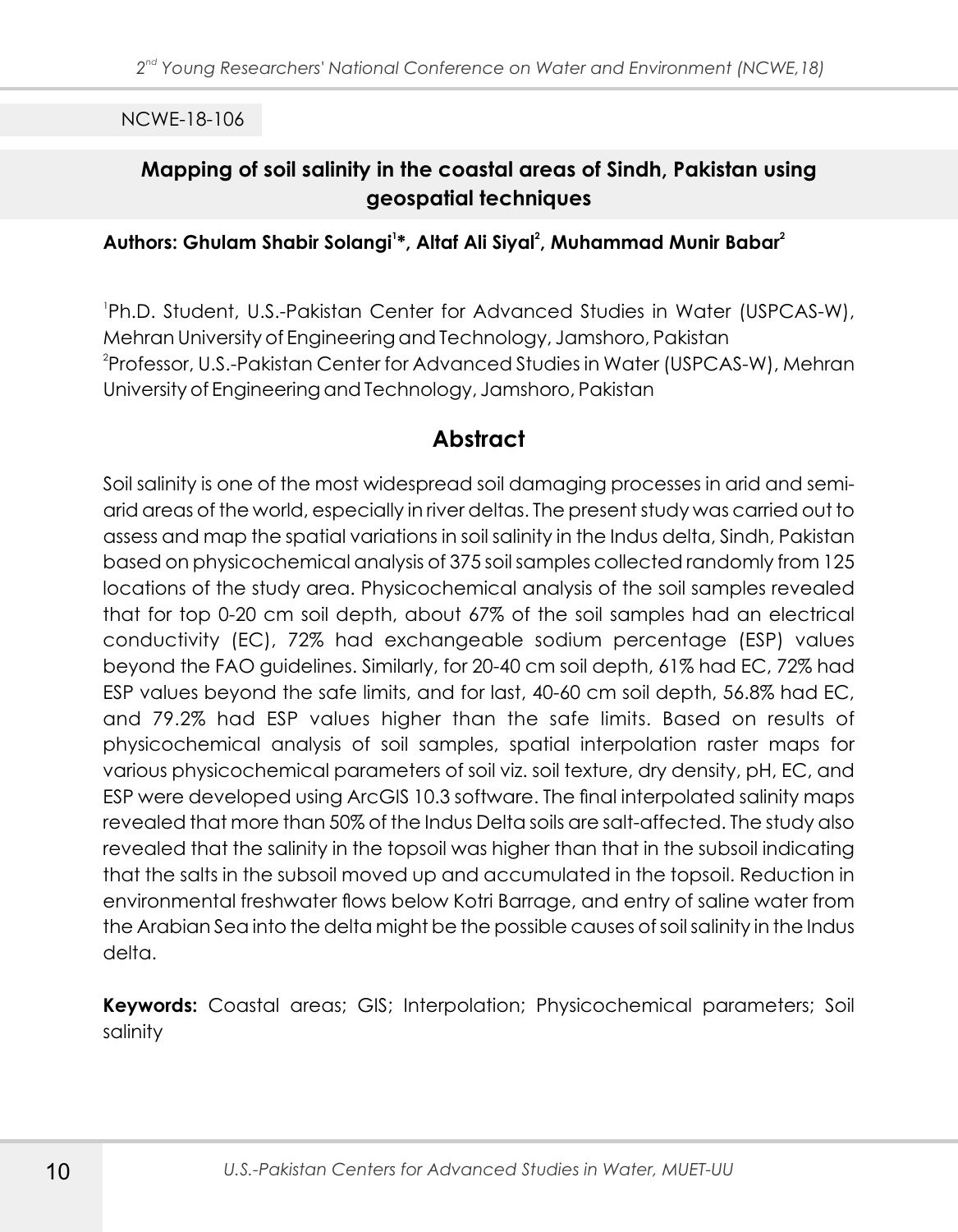# **A review of changing climate & rising population impacts on agriculture produce: challenges for water & food security and sustainable development**

#### **<sup>1</sup> <sup>1</sup> <sup>2</sup> Authors: Muhammad Younas , Muhammad Yaseen , Naveed Farah , Muhammad Arfan-ul-Haq<sup>3</sup> and Shahid Mahmood Khan<sup>2</sup>**

1 1Institute of Soil and Environment Sciences, University of Agriculture, Faisalabad 38000, Pakistan

<sup>2</sup>Department of Rural Sociology, University of Agriculture, Faisalabad, 38000, Pakistan

<sup>3</sup>Ayub Agricultural Research Institute, Faisalabad, 38000, Pakistan

# **Abstract**

An intensive review of contemporary literature was conducted to understand the link of climate change & population growth on human life with particular reference to water and food security. Over the years, many developing countries, including Pakistan, have been failed in protecting their natural assets. After the industrial revolution, human life faced various health hazards and humans started to deplete and demolish their natural environment. Resultantly, various developing countries are facing exponentially growing problems of water scarcity, climate change, population increase, excessive groundwater pumping and low recharging, agricultural yield decline and industrial effluents mismanagement. Even the "green revolution" could not ensure sustainable agriculture and at the same time aggravated the concerns of environmental pollution through the extensive use of chemicals and pesticides and their residual effects. In Pakistan, several issues including water and environmental complications are affecting farm yield. The farmer's economic development is vulnerable due to multiple factors. According to FAO, there is need of more increase in produce of food up to 70%. In near future, the urban and rural population will become equal and the agricultural land will decrease. In this context, the final measure is to shift from open environment cultivation into controlled farming (green house, vertical farming, hydroponics, aeroponics and pink farming etc.) for next generation. The ultimate benefit of controlled farming is water and food security and sustainable development. Healthy food can be produced through controlled environment. The major advantages are use of no or little soil, heavy machinery, labour, pesticide and small land area. It can be practiced in urban areas. There is dire nead of natural resource use policy and its implementation. Moreover, a globally agreement for peace and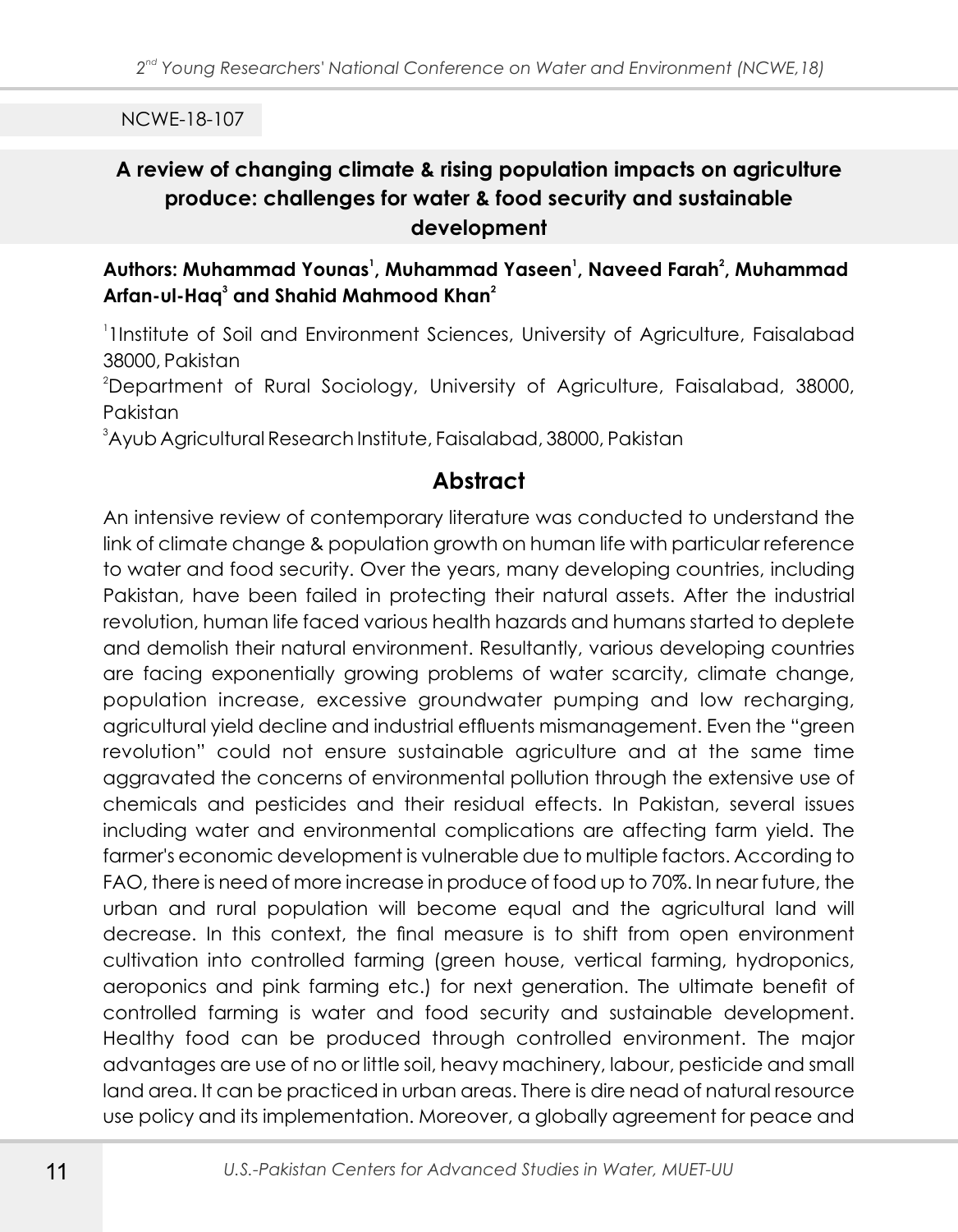integrated approach is needed to ensure nature and environment in the best interest of the world with a slogan; Stop War for Nature & Humanity.

**Keywords:** Climate change; population; sustainable development; water; food security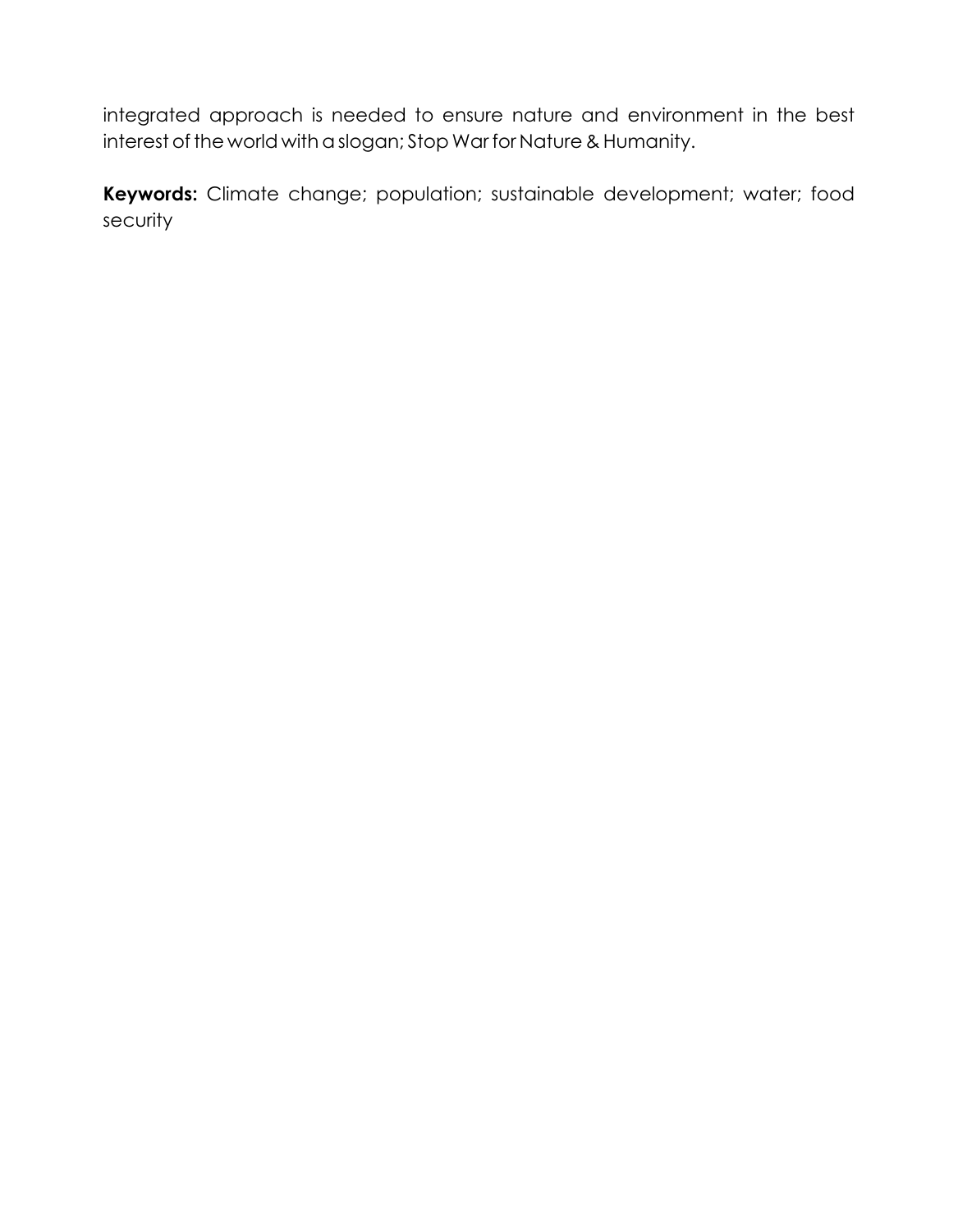## **Current Health Care Waste Management Practices in Selected Hospitals of Hyderabad and Jamshoro**

#### **<sup>1</sup> <sup>1</sup> <sup>1</sup> <sup>2</sup> Authors: Talha Latif , Yamna Tariq , Sandarah Ashraf , Fida Hussain Siddiqui**

Institute of Environmental Engineering and Management, MUET, Jamshoro 76062, Pakistan

<sup>2</sup>Department of Civil Engineering, MUET, Jamshoro 76062, Pakistan

### **Abstract**

Mismanagement of health care waste (HCW) is being reported constantly due to improper attention of paramedical staff and administrations of healing facilities in Pakistan. HCW is classified on its prospect of disease transformation as hazardous, toxic even lethal in some cases. This threatens the environment and public health. Removal and disposal of HCW from hospitals is extremely necessary for environment to sound safe. The study demonstrates current circumstances of HCW, segregation, transportation and management practices in selected hospitals of Hyderabad and Jamshoro. Visits and investigations were carried out to measure their control criteria of waste management. The practices were also compared with international standards and Sindh hospital waste management rules, 2014. Current research study covered informal site visits, formal and informal interviews, questionnaire survey for data collection and direct observations. It was evident that no such onsite segregation, isolation and separate treatment of multiple wastes were carried out. The staff was found unaware of hazardous waste handling procedure. No personal assurances were taken by sweeping and cleaning staff. Though separate bins were provided but found ineffective and multiple types of wastes were treated equally. Correct administration strategy of HCW must be implemented to safeguard health of patients and society.

**Keywords:** Clinical Waste Management, HCW Disposal, HCW Management Practices, Health Care Waste, Medical Waste.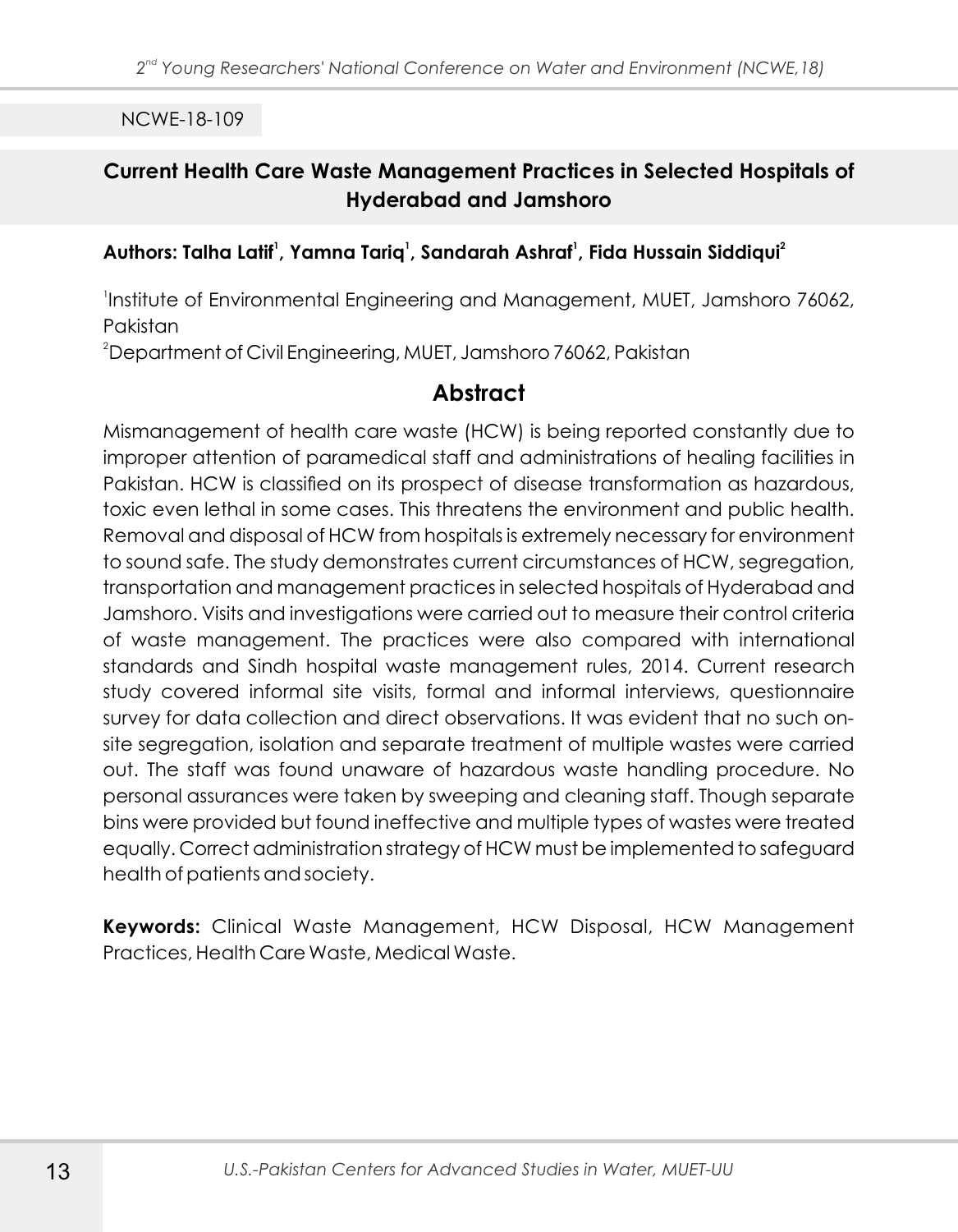# Copper nanoparticles as colorimetric sensor for detection of Arsenic<sup>3+</sup> in **Drinking water**

#### **<sup>1</sup> <sup>1</sup> <sup>1</sup> Authors: Gul Naz Laghari Baloch \*, Sirajuddin , Syed Tufail Hussain Sherezi , <sup>b</sup> <sup>c</sup> Muhammad Raza Shah , Mohammad I.Abro**

<sup>1</sup>National Centre of Excellence in Analytical Chemistry, University of Sindh, Jamshoro-76080 Pakistan

b International Centre of Chemical and Biological Science, HEJ Research Institute of Chemistry University of Karachi,

<sup>c</sup>Department of Metallurgy and Materails Engineering, Mehran University of Engineering & Technology, Jamshoro-76080 Pakistan

# **Abstract**

Arsenic contamination in drinking water and groundwater is becoming a serious worldwide threat to human. It is associated with a number of diseases such as skin damage or problems with the circulatory system and high risk of getting cancer. In this Present research work represents an environmentally friendly synthesis of copper nanoparticles (Cu NPs) in the aqueous medium without provided inert environment. The UV-Visible (UV-Vis) spectroscopy was employed to monitor the Localized Surface Plasmon Resonance (LSPR) band of functionalized copper nanoparticles (Cu NPs) based at 573 nm. The X-ray diffraction (XRD) studies indicated that the resulting functionalized Cu NPs were highly crystalline with face-centered cubic geometry. The Atomic Force Microscopy (AFM) was used for the size and morphological characterization. The average size of Rano-Cu NPs was found to be 40±2 nm was recorded. Copper nanoparticles (Cu NPs) demonstrated highly sensitive and selective colorimetric detection of As3+ in the linear range of 3.3×10-7 to 6×10-6 mol/ L based on the decreased in intensity with the R² value of 0.989 by UV–Vis spectrophotometer. The color change of Cu NPs with different concentrations of As3+ could make it convenient to be observed by the bare eyes. The resulting sensor is highly economical, simple compared to other sensors and sensitive to detect As3+ with a detection limit down to 1.6×10-8 mol/ L. In addition, the Cu NPs sensor also selectivity in the presence of potentially interfering compounds. Finally, such simple, convenient, cost-effective, highly selective and sensitive sensing assay was successfully applied in the detection of As3+ in groundwater samples. The developed sensor will give new opportunity for the applications in health safety as well as environmental monitoring.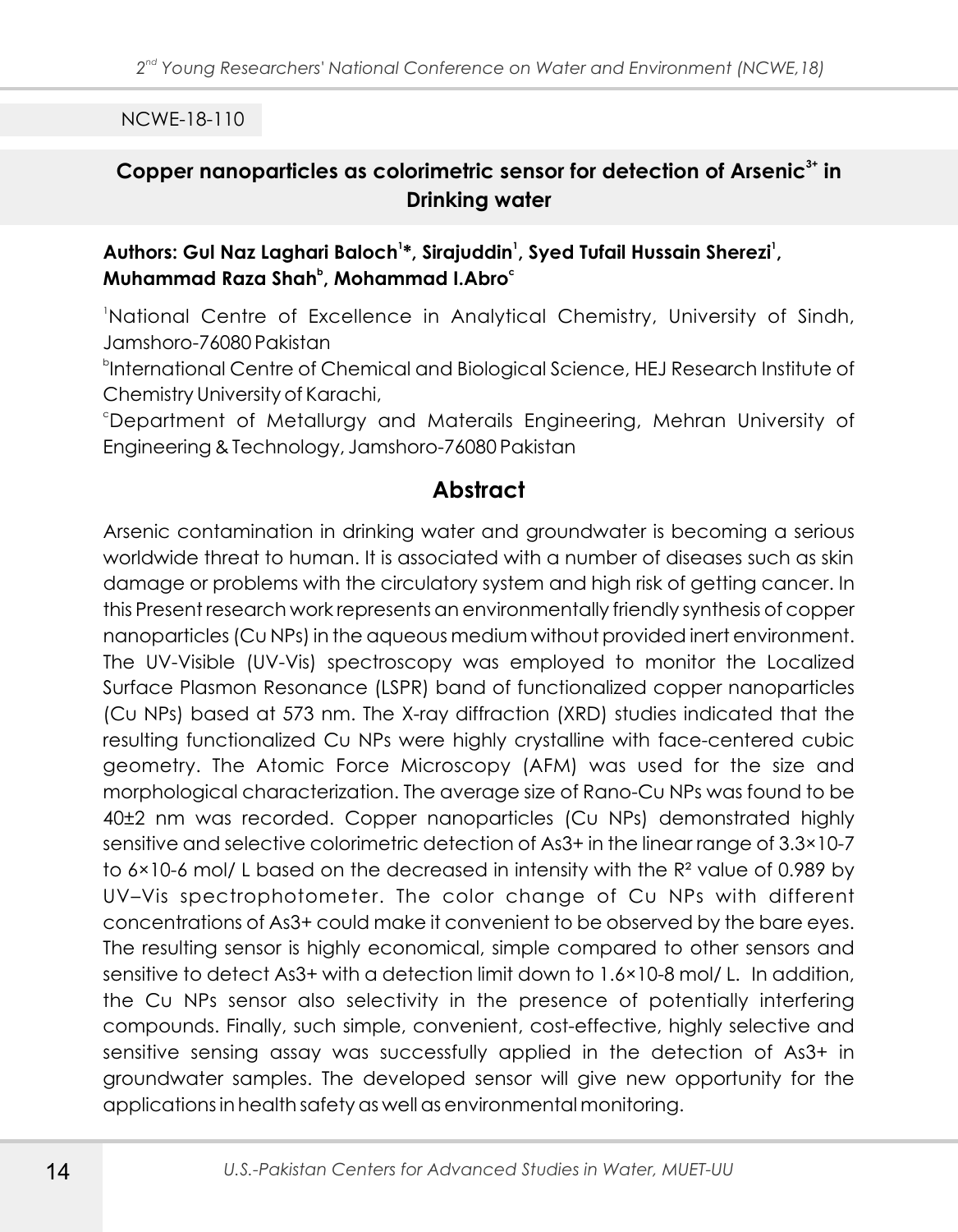**Keywords:** Copper nanoparticles, Ranolazine, Colorimetric sensor, Arsenic, Localized Surface Plasmon Resonance and Health safety.

Author name: Gul Naz Laghari Baloch, Tel: +923363566167 E-mail: gulnaz.laghari@yahoo.com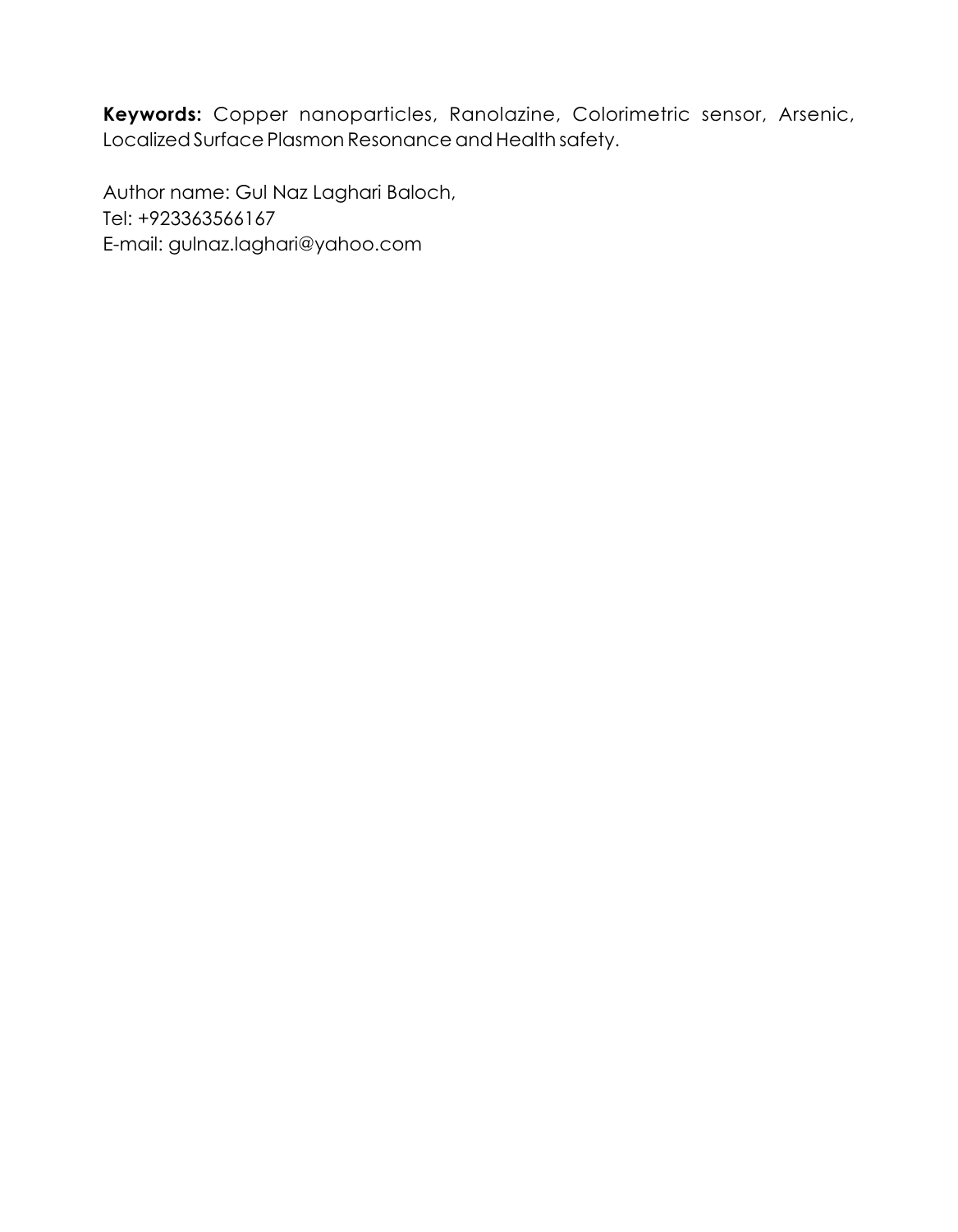# **Assessment of Pesticides Contamination in Water and other Resources and associated Human health in Agricultural area of Gujrat**

#### **Authors: Amna Khatoon, Gull Fatima, Muhammad Qasim, Sehar Jamshaid Dar, Abdul Rehman, Sana Arooj, Saif Ullah**

Department of Environmental Sciences, University of Gujrat, Gujrat

## **Abstract**

Pesticides are used in excessive amounts in agricultural fields to kill pests and increase crop production. This activity is mostly carried out in developing countries like Pakistan. Although these chemicals lessen pests and other microorganisms but at the same time they have severe bad effects too on health of workers and rest of community. Water and its all types i.e. marine, ground and surface water, is necessary for lives, but the contamination of these water resources is frequent and leads to the altered drinking water standards and health problems and majorly cause by waste coming from industries, domestic sector and agricultural sites. This study was done in the city of Gujrat and its surrounding areas with 300 field farmers as participants. The purpose of this study was to evaluate health problems to workers due to pesticide exposure. Most of the farmers were used to breathe in ambient air and consume polluted water with pesticide residue without the use of any precautionary measures. Results showed that most and frequent health issues were cough, flue and skin irritations, 75.3% of workers were reporting these problems with 51.3% of workers along confirmed medical reports. Among the respondents, about 41% workers were having cough problem and 60% with flue. Besides this, 15% people from them were experiencing the severe skin allergies and rashes. This study reveals that extreme application of pesticides have headed to the acute problems in workers which may grow to chronic one and this practice stays continue without any pause. For reducing the pesticide exposure to farmers and minimizing health related problems, a proper guide is require making the workers aware about hazardous effects of pesticides.

**Keywords:** Pesticides, Agriculture, Pests, Contamination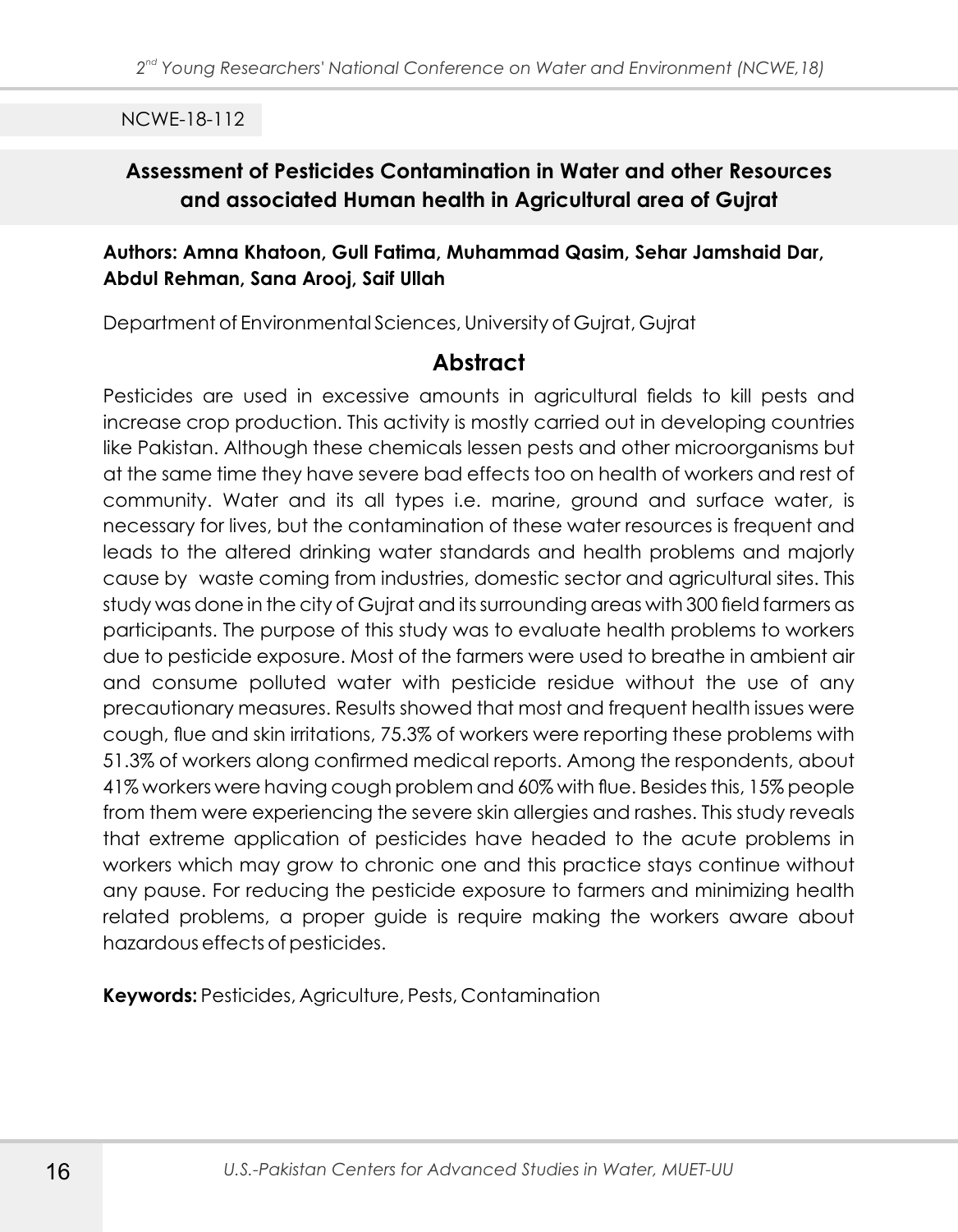# **Variability in Cotton Yield, and Soil Salinity Effects by Practicing Deficit Irrigation Technique under Raised-Beds**

#### **<sup>1</sup> <sup>1</sup> <sup>2</sup> <sup>3</sup> Authors: Nageena Makhdoom , Dr. Munir Babar , Nazar Gul , Dr. Allan Andales**

<sup>1</sup>Hydraulics Irrigation and Drainage, USPCAS-W, MUET, Jamshoro <sup>1</sup>Hydraulics Irrigation and Drainage, USPCAS-W, MUET, Jamshoro <sup>2</sup>Drainage and Reclamation Institute of Pakistan (PCRWR), Tando Jam, Pakistan 3Soil and Crop Science Colorado State University, Fort Collin, USA

## **Abstract**

During 2013-2014 Pakistan's cultivation of cotton was 12.8 million bales from 2806 thousand hectors. Pakistan's cotton products accounts, nearly 60% earnings from the national exchange. To boost up the economy of the country by the export of textile, production of cotton is essential. Due to limited water recourses, the challenge for the agriculture sector is to get the maximum production by applying the minimum amount of water. Around the world, scientists are researching different irrigation water management techniques to get the maximum yield per drop of water. In the present study, field experiments were conducted to record the response of cotton crop by practicing deficit irrigation technique under raisedbeds. The study was performed at the field of Drainage and Reclamation Institute of Pakistan, Tando Jam. To carry out the experiments, the field was designed according to the principle of Randomized Complete Block Design. Four treatments T1 (40%), T2 (50%), T3 (60%), and T4 (70%) of soil moisture depletion levels with three replications were designed. To practice the deficit irrigation technique under raisedbeds water was applied according to the irrigation scheduling. To determine the soil salinity effects on soil before and after the experiment, soil samples were analyzed, and the results were verified statistically by using SPSS software. The yield was recorded from each treatment in the trends as: 3193.2, 3532.9, 3116.5, and 3039.8 kg/ha from T1, T2, T3, and T4 respectively. Soil salinity parameters such as EC, pH, SAR, and ESP were determined, and the maximum EC was recorded at 40% depletion level. The maximum yield i.e. 3532.9 kg/ha was recorded at 50% depletion level with 8.52% savings of water by putting 40% depletion level on the reference. All the recorded data were normally distributed, and according to the co-relative statistical analysis, all treatments were not significantly different (p>0.05) before and after the experiments.

**Keywords:** deficit irrigation, cotton, variability in yield, raised-beds, soil salinity, water savings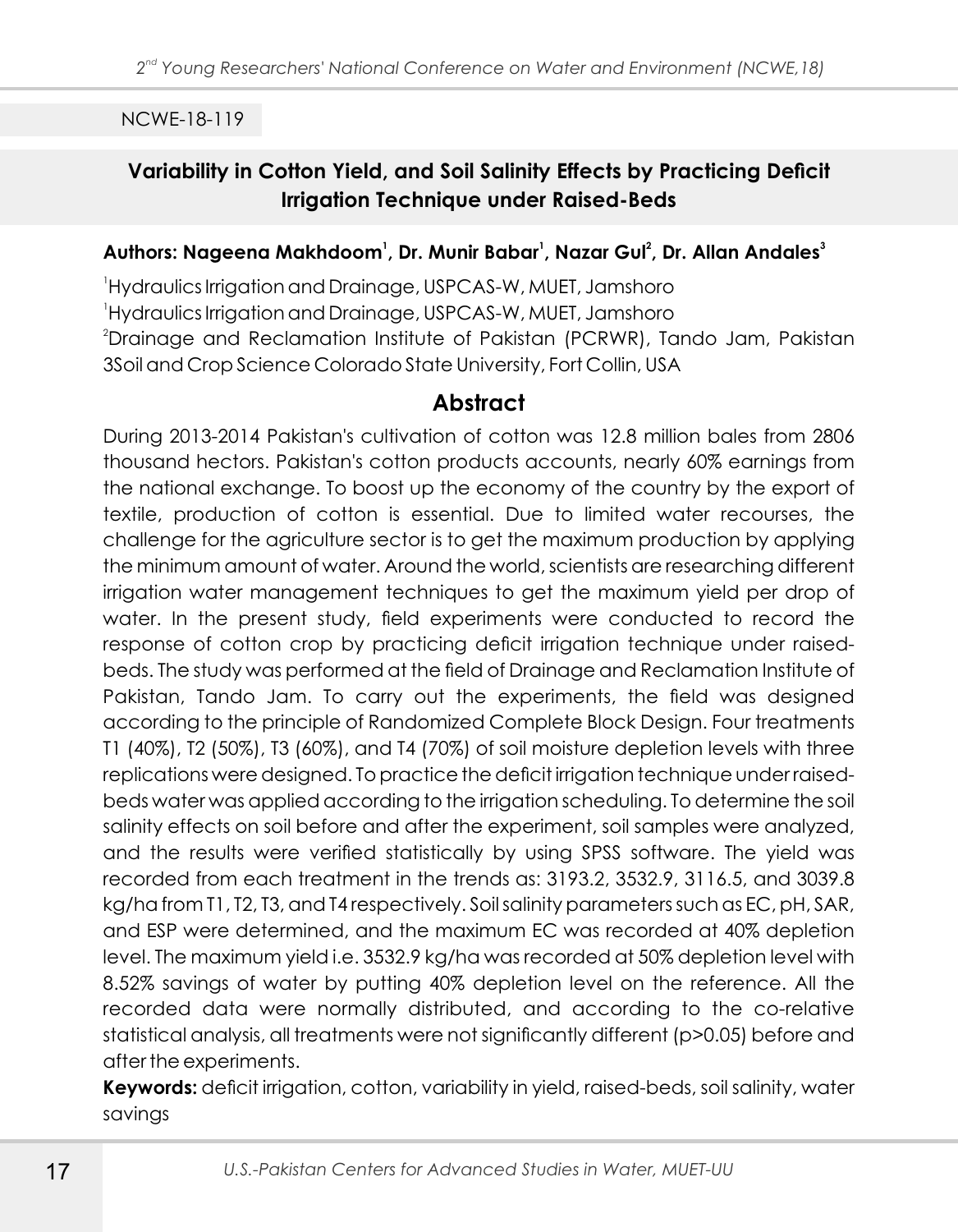# **Assessment of Menstrual Hygiene Management and Knowledge of Girls in Urban schools of Hyderabad**

#### **<sup>1</sup> 1, 2 <sup>1</sup> <sup>1</sup> Authors: Pashmina Iftikhar , Aneela Yasmin , Jamil A. Soomro , Rasool Bux Mahar**

1 US-PCASW, Mehran University of Engineering and Technology, Jamshoro, Pakistan  $^{2}$ Sindh Agriculture University, Tandojam, Pakistan

## **Abstract**

Menstruation is a part of normal reproductive life of females. In Pakistan this normal phenomenon is a taboo and not discussed openly, consequently, menstruation is unhygienically managed. This also effect the knowledge and awareness of young girls negatively about menstruation followed by un-effective menstrual hygiene. This study is aimed to evaluate the level of awareness related to menstrual hygiene management (MHM) and WASH facilities with particular reference to MHM were assessed among school going young girls. This cross-sectional study includes 10 coeducational schools in Hyderabad that were randomly selected. The school attendance registers were used to randomly select 10 students (age range 10 to 19 years) from each school. Structured questionnaires and personal observations were done for collecting the data. Results revealed that the all schools have separate washrooms for girls however only 61% of washrooms were functional. Further students reported that these functional toilets were very small and having issues of cleanliness. Majority of the schools have only 1-2 hand washing areas (76%), 94% of hand washing facilities were outside the toilet, without soap (82%) in very poor (9%) or poor (24%) conditions respectively. Due to unavailability of dustbin and proper cleanliness of toilets in schools 91% of girls wait to go back home and dispose the pads there. 63% girls felt that menstruation interfere with their school performance, 83% never go to toilet during menstruation period. However 85% girls come to school during their periods. The knowledge of girls about menstruation facts and hygiene attitudes was very poor. Only 7% of girls know that this bleeding is discharged from Uterus. Personal observation was also done which revealed very poor condition of toilets in schools. Government has no policy or plan regarding menstrual hygiene management for girls in schools; neither there are separate rooms for girls to change pads in privacy nor a room where they would rest if they feel sick due to menstruation. Functioning toilet with menstrual hygiene management facilities are necessities that should be in school at all times if gender equality and girls empowerment is to be achieved.

**Keywords:** menstruation; school girls; gender friendly toilets; menstrual hygiene; knowledge and awareness; Hyderabad, Pakistan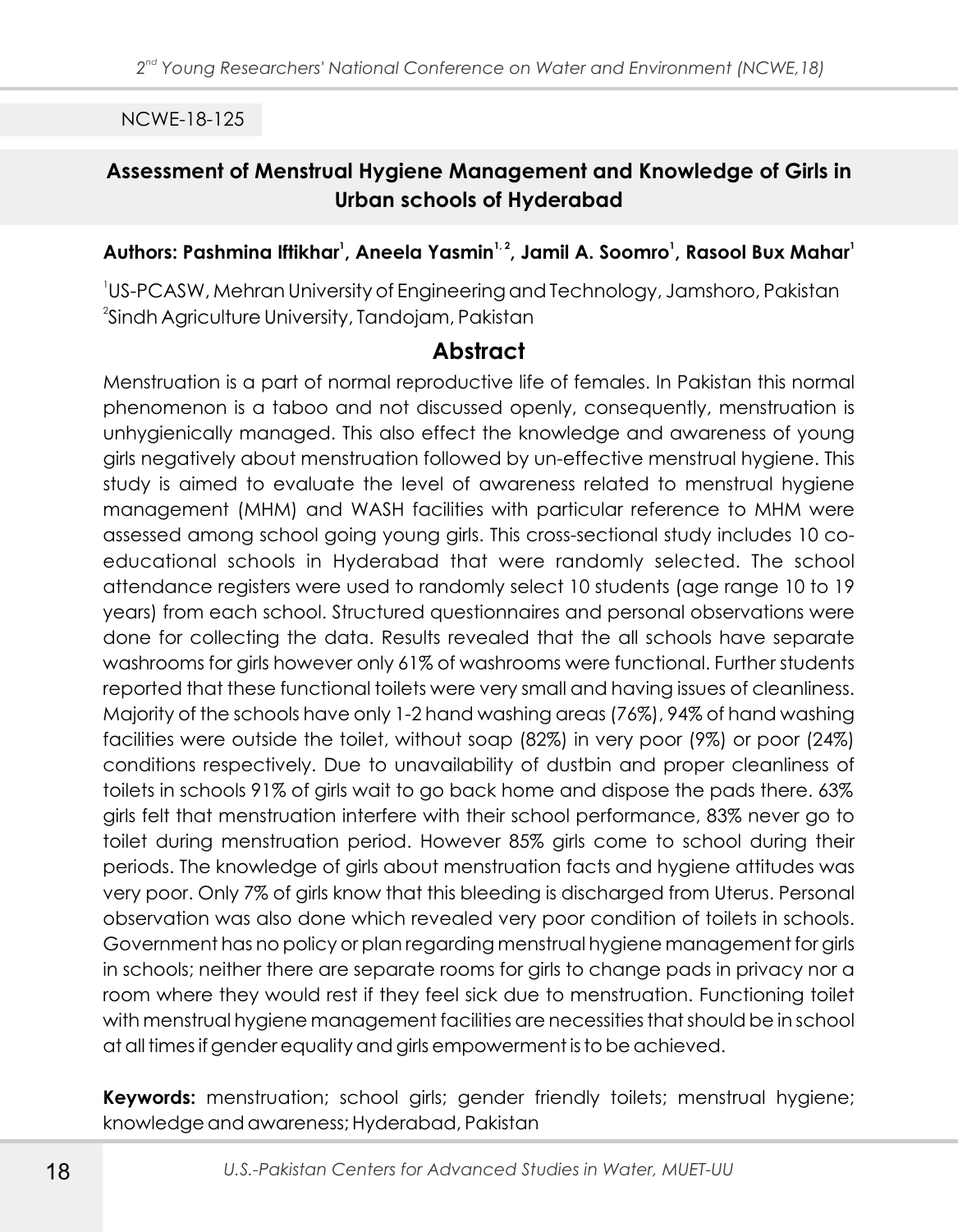# **Generating Curve Number Grid for Left Bank Outfall Drain (LBOD) Catchment using GIS and Remote Sensing**

## **<sup>1</sup> <sup>2</sup> <sup>1</sup> Authors: Muhammad Nauman , Dr. Kamran Ansari , Daniyal Hassan , Moazzam Ali 1 1 3 Rind , Abdul Basit , Sumaira Zafar**

<sup>1</sup>MS Student, U.S.-Pakistan Centers for Advanced Studies in Water, MUET, Jamshoro 2 Professor, U.S.-Pakistan Centers for Advanced Studies in Water, MUET, Jamshoro 3 Lecturer, Institute of Space Technology, SUPARCO, Karachi

## **Abstract**

Determination of soil Curve Number (CN) in the Soil Conservation Service (SCS) method is essential to determine the runoff potential of any catchment. The method of SCS-CN and the values of CN were developed in the USA in 1954. CN values can easily be obtained from SCS-CN tables which are based on the hydrologic soil group (HSG), land use land cover, hydrologic conditions, and land management practices. Currently, Geographical Information System (GIS) and Remote Sensing (RS) techniques have augmented to a large degree the conventional methods used in the hydrologic analysis. In this research, SCS-curve numbers for Left Bank Outfall Drain (LBOD) catchment was generated using GIS tools and RS data. Maps of land use land cover showing six types (irrigated, forest, urban, barren land, natural vegetation, and water) and HSG were employed in the analysis. A CN grid was developed combining these maps in HEC-GeoHMS, a hydrology tool of popular GIS software ArcGIS 10x, and SCS-CN table. For accuracy assessment of the results, simulated peak flows using CN values were compared with the gauge data at the outlet of the catchment that happened to be in a good agreement verifying the accuracy of CN values.

**Keywords:** GIS, HEC-GeoHMS, HSG, Remote sensing, Runoff, SCS-CN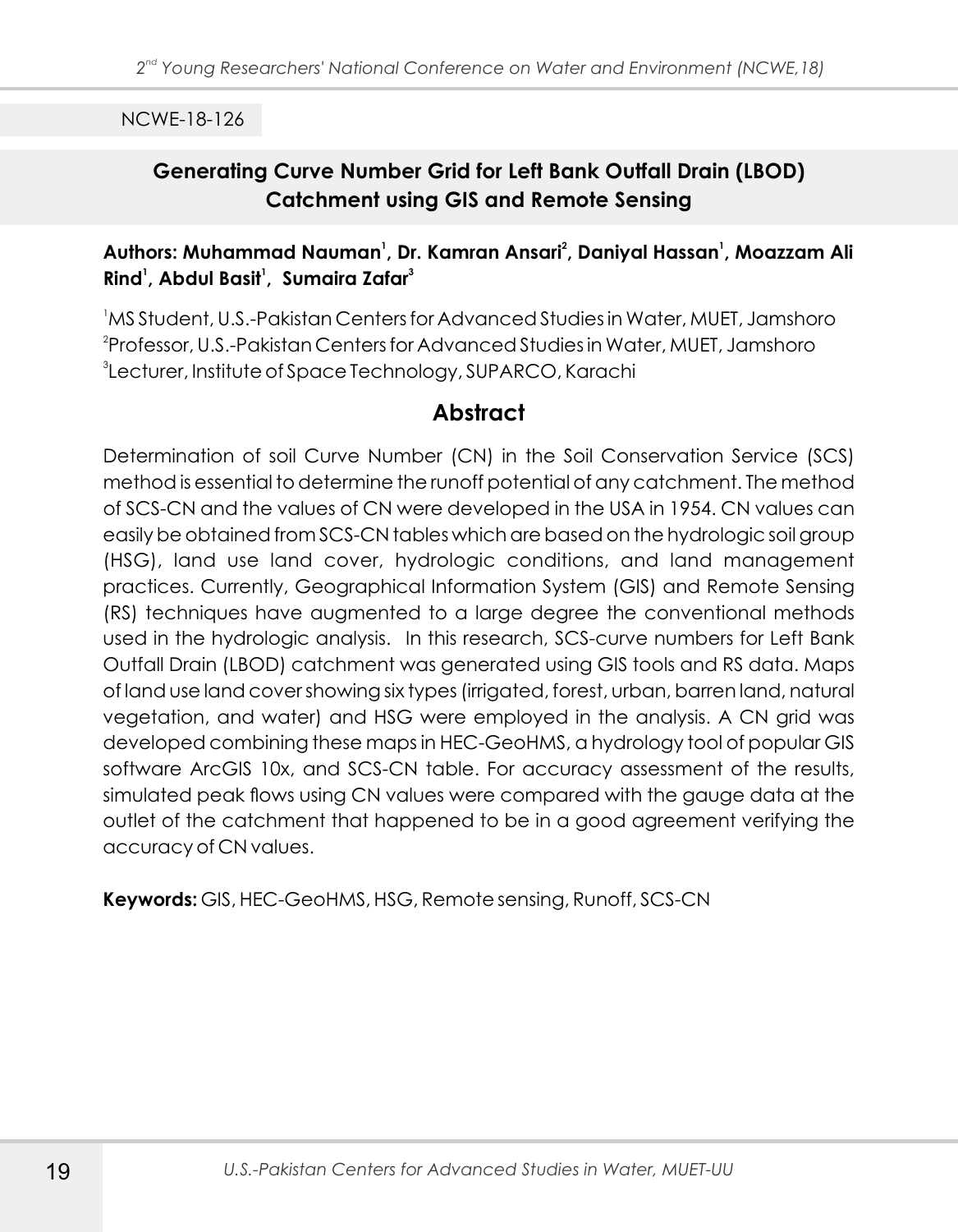# **GIS Based Approach for Estimation of Area under Wheat and Other Major Rabi Crops in District Ghotki and Corresponding Irrigation Water**

#### **Authors: Shoukat Ali Shah, <sup>2</sup> Altaf Ali Siyal**

1 Institute of Water Resources Engineering & Management (IWREM), Mehran University of Engineering and Technology, Jamshoro, Pakistan  $^2$ USPCAS-W, Mehran University of Engineering and Technology, Jamshoro, Pakistan

# **Abstract**

Accurate and reliable information about crop acreage, yield, and water requirements immediately after sowing is desirable for the local, regional and international agricultural markets to predict the grain prices well in advance. The present study was thus carried out to estimate the area under major Rabi crops and the corresponding irrigation water requirements for district Ghotki using GIS and Remote sensing tools. The field and historical data were gathered and analyzed statistically while satellite data was classified using ArcGIS 10.3 software. Based on satellite data, it was estimated that wheat was a major Rabi crop of Ghotki district during 2016-17, which was cultivated over an area of about 123427 ha, occupying about 19.39% of the total geographical area of the district. While, the sugarcane was second major Rabi crop, which was cultivated over an area of about 49116 ha in 2016-17, occupying about 7.72% of the total geographical area of the district. A good linear and positive relationship between the wheat crop yield and the NDVI with a coefficient of determination of R2= 0.90 was observed. A good relation between historical cultivated area and the total production of the wheat and sugarcane with R2 = 0.85 and R2 = 0.97 respectively was observed. The total irrigation water requirement for the district during Rabi season 2016-17 was estimated as 0.962MAF while the irrigation water distributed by the SIDA to the Ghotki district for the Rabi period was 0.72 MAF at the field. Thus, a shortfall of 0.242MAF (or about 25.1%) might have been supplemented from groundwater. Based on the present study it is recommended that Remote sensing and GIS tools should be used for timely, accurate and reliable cropped area estimation and yield forecast of agricultural products as well as irrigation water requirements in other districts of Sindh.

**Keywords:** Wheat; NDVI; Crop water requirement; GIS; Remote Sensing.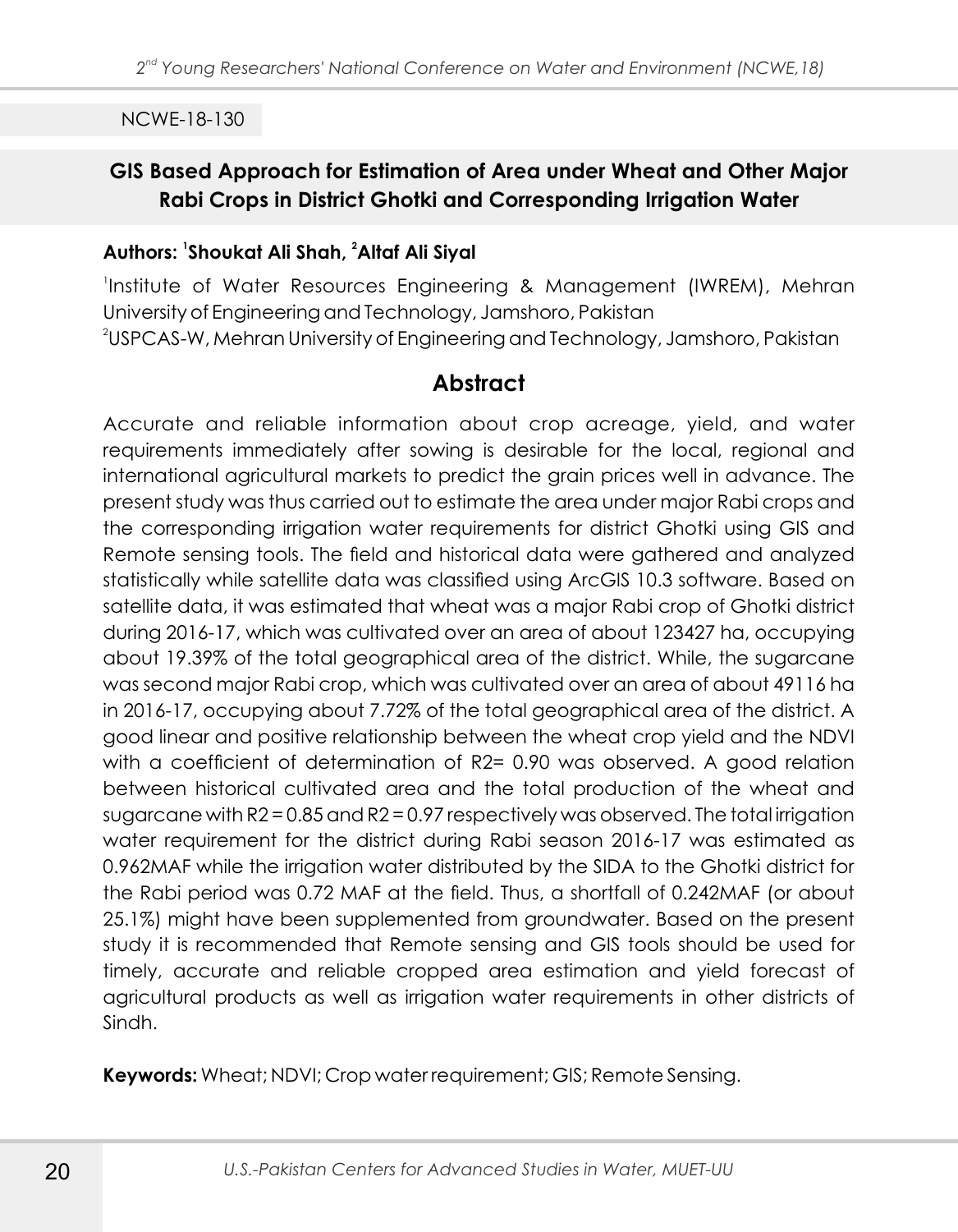## **Absorption Epidemiological Assessment of Air Pollution of Gujrat with Using GIS for Mapping.**

#### **Authors: Maria Shafi, Maham Noor, Rabia Aslam, M. Haroon Asghar, Muhammad Qasim**

Department of Environmental Sciences, University of Gujrat.

# **Abstract**

Environment is considered as the most crucial part of this Earth. According to WHO 50% of the global chronic Respiratory diseases are totally linked with air pollution. Different kinds of Risk Pollutants like Ozone, PM 2.5, PM 10, Ozone, NO2 are creating alarming situation on Health of Road side Vendors. People are suffering from different respiratory diseases such as disfunctioning of Lungs, Laziness, Fatigue, Cough and Asthma. Traffic is increasing day by day which causes harmful impacts on Road Side Vendors. The data is collected from Road Side Vendor of Gujrat City, Pakistan. The main objective of this study was to check the effect of pollutants which alter the functioning of bodies of Road Side Vendors. The theoretical framework also used to explain that vehicular emission effects the health of human beings when it enters in the human body. The statistical analysis concluded that increase in number of vehicles will ultimately increases the percentage of Air emissions which will effects the quality of life. It is need of an hour to control these emissions. It is only possible when we create awareness among people about their health. Occupational Health and safety studies should be given by arranging seminar, workshops etc. Deforestation should be prohibited. Trees should be plant along each road to lesser the level of air pollution and improve the quality of Air. This data is very helpful for Government and NGO's Department.

**Keywords:** Epidemiological, Assessment, Air Pollution, GIS, Mapping.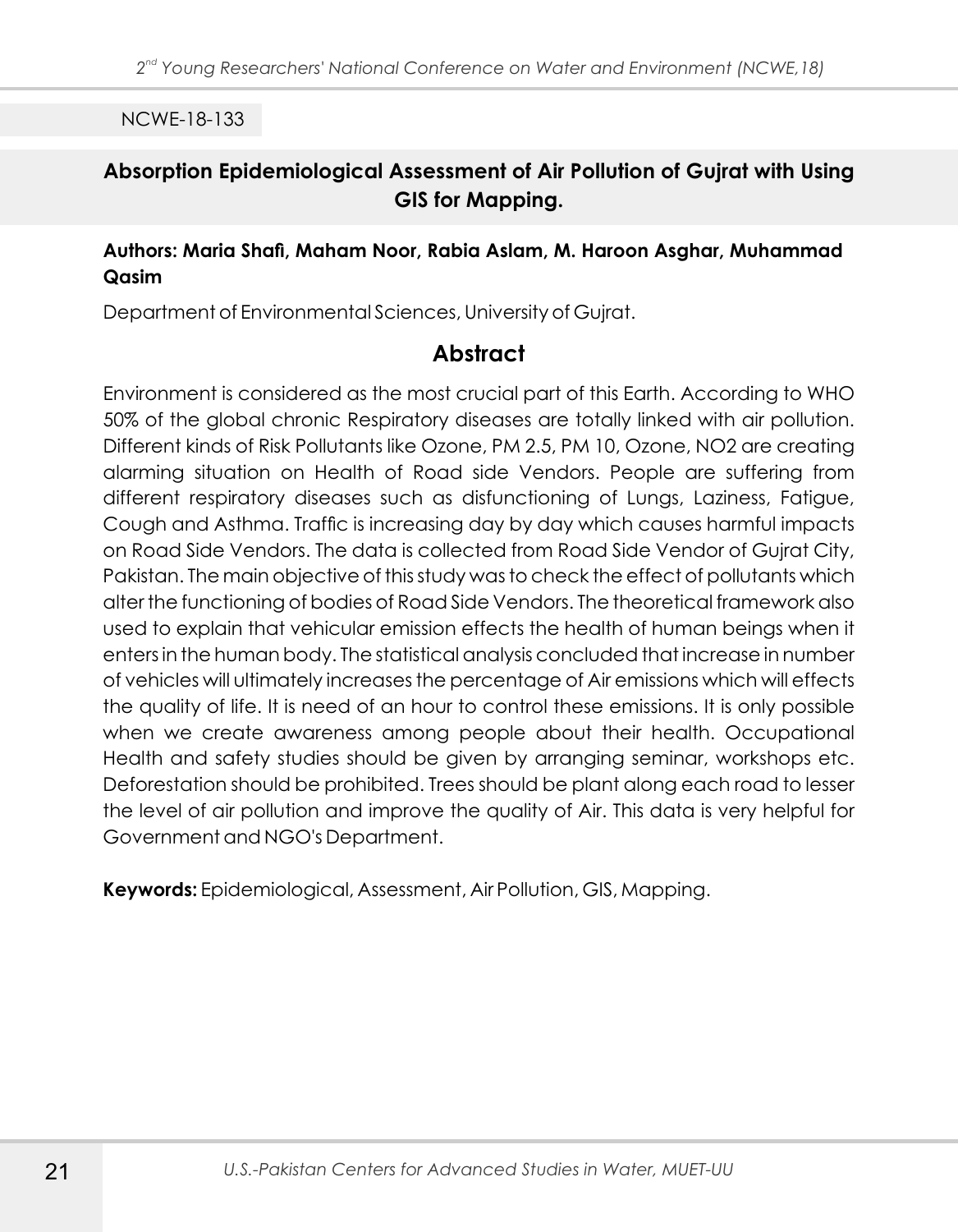## **Evaluation of the Influence of Different Rates of Super Absorbent Polymer on Soil Properties and Yield Components of Sesame Crop with Desert Soil**

#### **Authors: Mukhtiar Ali, ME-Student IWREM MUET, Shafi Muhammad Kori, Rajesh Kumar Soothar**

IWREM, MUET, SAU Tandojam

## **Abstract**

This study was based on complete randomized block design which comprising four treatments for control and super absorbent polymers (SAP) (T0 = control without SAP,  $T1 =$  apply SAP 6 kg ha-1,  $T2 =$  apply SAP 9 kg ha-1 and  $T3 =$  apply SAP 12 kg ha-1) with three replication and all treatments were arranged in pot experiments. The designed pots were filled with loamy sand soil, and soil samples were collected from suburban area nearby Mithi, Tharparkar. Sesame crop was selected in the experiment because it was the most popular and commercial crop in this region. Results indicated that the soil dry bulk density and porosity, and water holding capacity was significantly affected and soil holding capacity was increased from 24 % to 35 % with the application of SAP. Similarly, pH and EC of the soil was significantly decreased with the increased SAP application. Moreover, crop yield and water use efficiency were slightly increased along with the increase of SAP application as compared to control. The statistical analysis of results shows that the plant height was significant at a=0.05 and other growth components like as stem girth, numbers of the capsule, length of capsules and test weight were non-significant at α=0.05. As concern to climate change projection, the application of SAP dose at 12 kg ha-1 is appropriate for sesame production in desert soil. Future research is necessary to increase the level of certainty regarding the effects of SAP application on soil properties, crop growth components and performance along with the effect on the soil-plant and water regime under pitcher irrigation method.

**Keywords:** Super Absorbent Polymer, water holding capacity, Thar desert soil, water use efficiency, sesame crop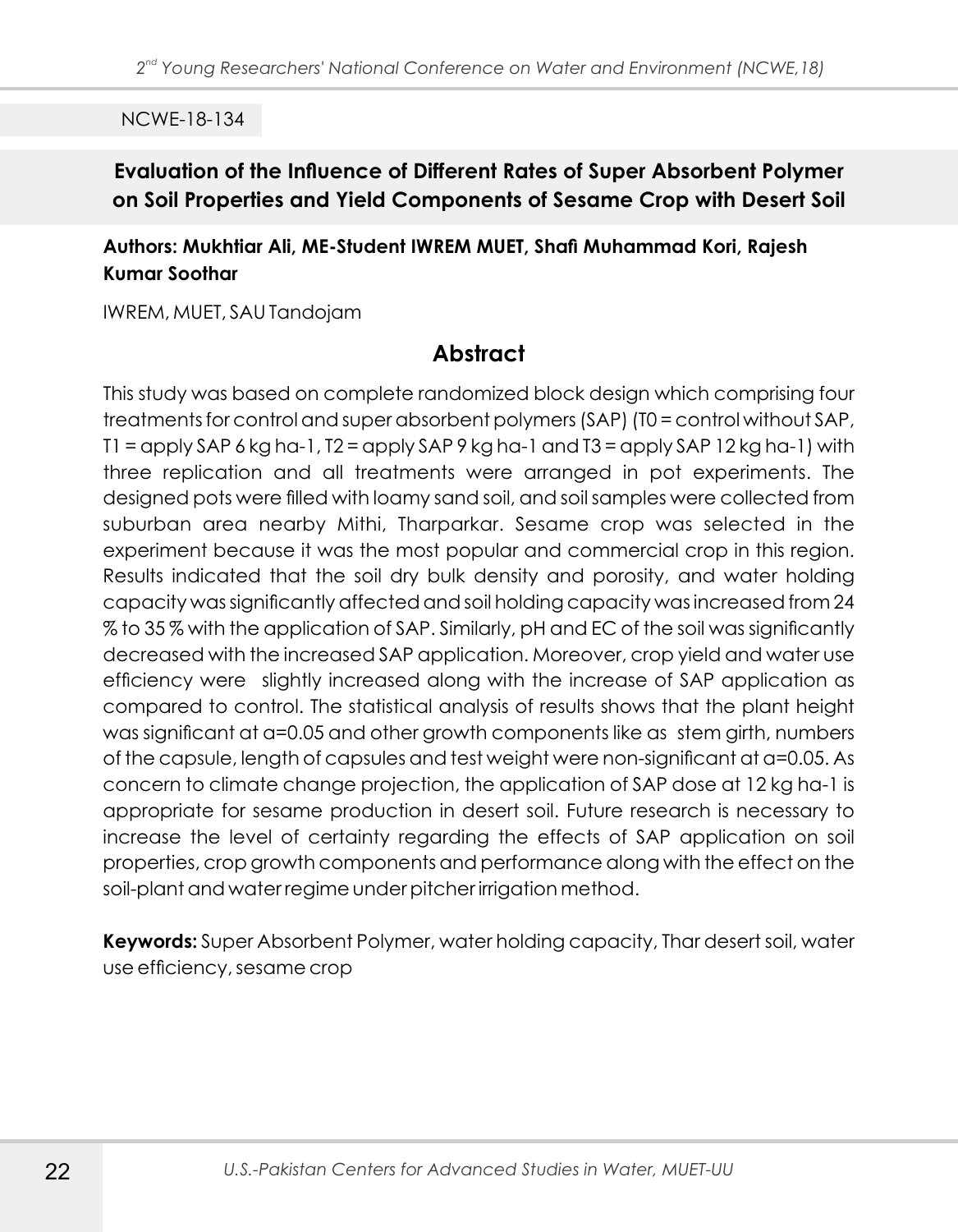# **Grey water Generation, treatment and its Utilization for Plantation in Educational Institutions**

#### **<sup>1</sup> <sup>1</sup> <sup>2</sup> Authors: Agha Danish Ilyas \*, Syeda Sara Hassan , Manzoor-Ul-Haq Rajput**

1 U.S.- Pakistan Center for Advanced Studies in Water (USPCAS-W), Mehran University of Engineering and Technology (MUET), Jamshoro, 76062, Sindh Pakistan <sup>2</sup>Chemical Engineering Department, Mehran University of Engineering and Technology (MUET), Jamshoro, 76062, Sindh Pakistan

### **Abstract**

Fresh water has become scarce in most countries of the world. The trend is shifting towards utilization of reclaimed water for non-potable purposes. Greywater generation is estimated by observing the grey water generation in Abdul Qadeer Khan Afghan Hostel present in Mehran University. It is found to be 60 liters/capita/day from washbasins and bathrooms. There are 12 hostels under the administration of Mehran University. Total numbers of residents in Mehran University are 1890, which collectively produce 113 m3 grey water per day. It is a huge resource which can be utilized for irrigation purpose, and for watering trees in a semiarid environment. For grey water treatment, Green Roof Water Recycling System (GROW) along with UV disinfection has tested. These types of treatment systems rely on attractive plants and natural microorganisms to treat the water so that it can be safely re-used. The removal efficiency of the GROW system was total coliform 85.77%, E. coli >82%, COD 46.9%, phosphate 67.3% and nitrate 64%. The UVdisinfection system is suggested to use in line with the GROW system to reduce the microbial contamination for safe use. In this research Moringa Oleifera (Native name, Suhanjna) trees are suggested to plant in the Jamshoro campus of Mehran University. It will help in sequestering carbon dioxide (CO2) and generating biomass, which can be utilized as a fodder crop. It can also be used for edible purposes. The estimated landscape area was 5.5 acres can be irrigated through the greywater. About 2473 trees can be irrigated with the greywater, with the 3\*3 m2 distance between the trees. It would cause a significant increase in a plantation at Mehran University. Greywater reuse is suggested in other educational institutions as well, to increase plantation and CO2 sequestration. Greywater reuse would be one of the auspicious sustainable solutions towards the issue of water scarcity and in achieving  $SDG-6$ 

**Keywords:** Greywater; generation; plantation; Sustainable; CO2 sequestration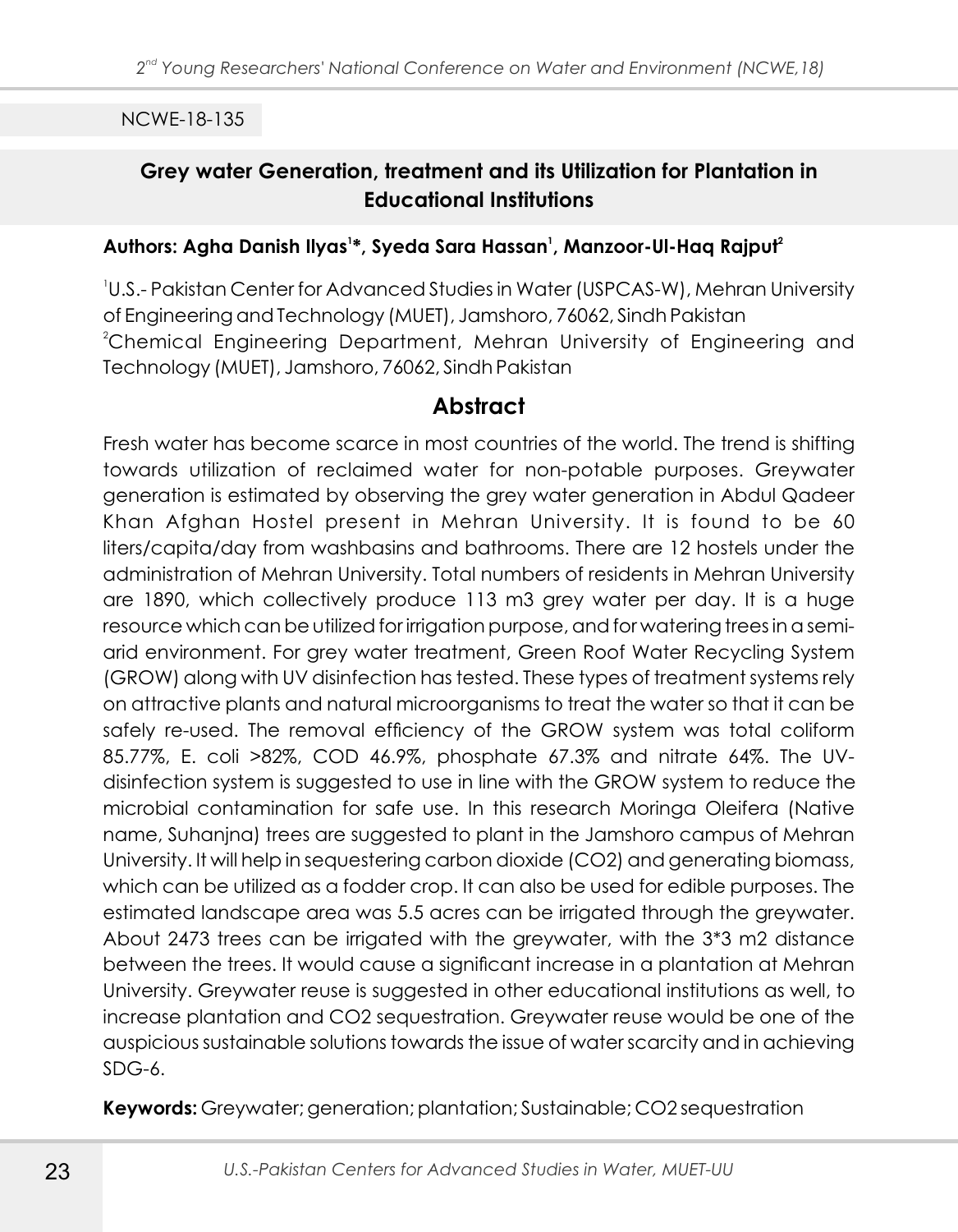### **Impacts of soil salinity on organic matter decomposition rate: Laboratory incubation**

#### **Authors: Samina Muhammad Akram Awan1, Saeed Akhtar Abro, Rabia Asma Memon, Sanam Naz Junejo, Muhammad Nawaz Kakepoto and Aijaz Ali Otho**

Plant Ecology and Environmental Biology Laboratory, Institute of Plant Sciences, University of Sindh, Jamshoro, Pakistan

# **Abstract**

Saline soils are commonly reclaimed by adding organic amendments particularly cattle dung mixing in soil at various rates. The effectiveness of organic manures in reclamation is dependent on how fast and effective they decompose? To assess the rate of organic matter decomposition rates under saline conditions, a laboratory incubation experiment was conducted with natural saline soil [ECe 8.04 dS/m, pH 8.4 and TDS 4020 mg/l] along with non-saline normal soil [pH 7.9, ECe 0.22 dS/m, TDS 110 mg/l]. The soil was incubated in columns made with polyvinyl pipes with 2% cow dung with 50% constant moisture at room temperature for 84 days. The cow dung was mixed in soil at P1= top 2 inch soil layer, P2=mixed throughout column and P3= at bottom 2 inch soil layer. The CO2 produced through respiration during organic matter decomposition was trapped in beakers containing 50 ml solution of 1M NaOH which was titrated with 0.5 M HCl. The CO2 was measured after 3, 7, 14, 28, 42, 56, 70 and 84 days of incubation. Results suggest that there was a significant difference for CO2 evolution between saline and non-saline soils. The CO2 evolution was lower during the initial and final days of decomposition while it was highest after 14 days of incubation.

**Keywords:** Saline sodic soil, CO2 evolution, Decomposition rate, cow dung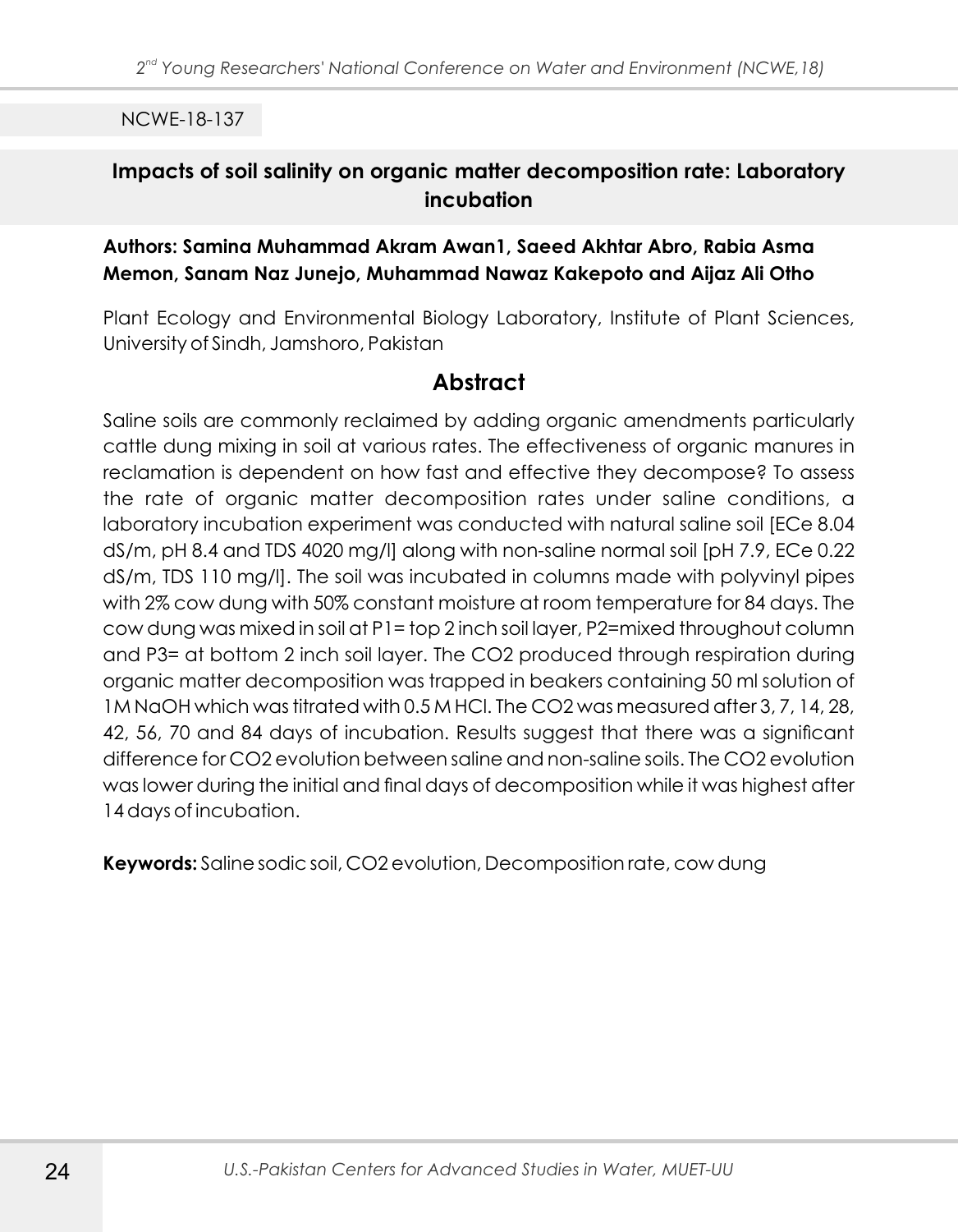## **Growth response of leafy vegetable Purslane (Portulaca Oleracea L.) to soil applied NaCl stress**

#### **Authors: Sanam Naz Junejo 1, Saeed Akhtar Abro, Rabia Asma Memon, Muhammad Nawaz Kakepoto, Samina Muhammad Akram Awan and Aijaz Ali Otho**

Plant Ecology and Environmental Biology Laboratory, Institute of Plant Sciences, University of Sindh, Jamshoro, Pakistan

## **Abstract**

Soil salinity is one of the biggest crop growth and yield limiting abiotic stress around the world. Only halophytes or crops with sufficient salt tolerance may withstand this stress without growth and yield losses. The present study was conducted to evaluate the tolerance level of common leafy vegetable Purslane to soil applied NaCl salinity. A pot experiment was conducted with soil applied NaCl stress at 50, 100, 150 and 200 mM levels along with non-saline control. About 06 seeds of Purslane were sown in each pot when they grew to two leaf stage the NaCl salt solution prepared in respective concentrations was applied. The plant growth, in the form of above ground shoot length, number of branches and number of leaves was recorded weekly to analyze the growth rate of plant. The results suggested that there was a significant decrease in growth rate of Purslane under salt stress as compared to normal control. The salt treatment effects were 200 mM>150 mM> 100 mM ±= 50 mM > Control.

**Keywords:** Salt stress, NaCl, Salt tolerance, growth rate, Purslane, leafy vegetable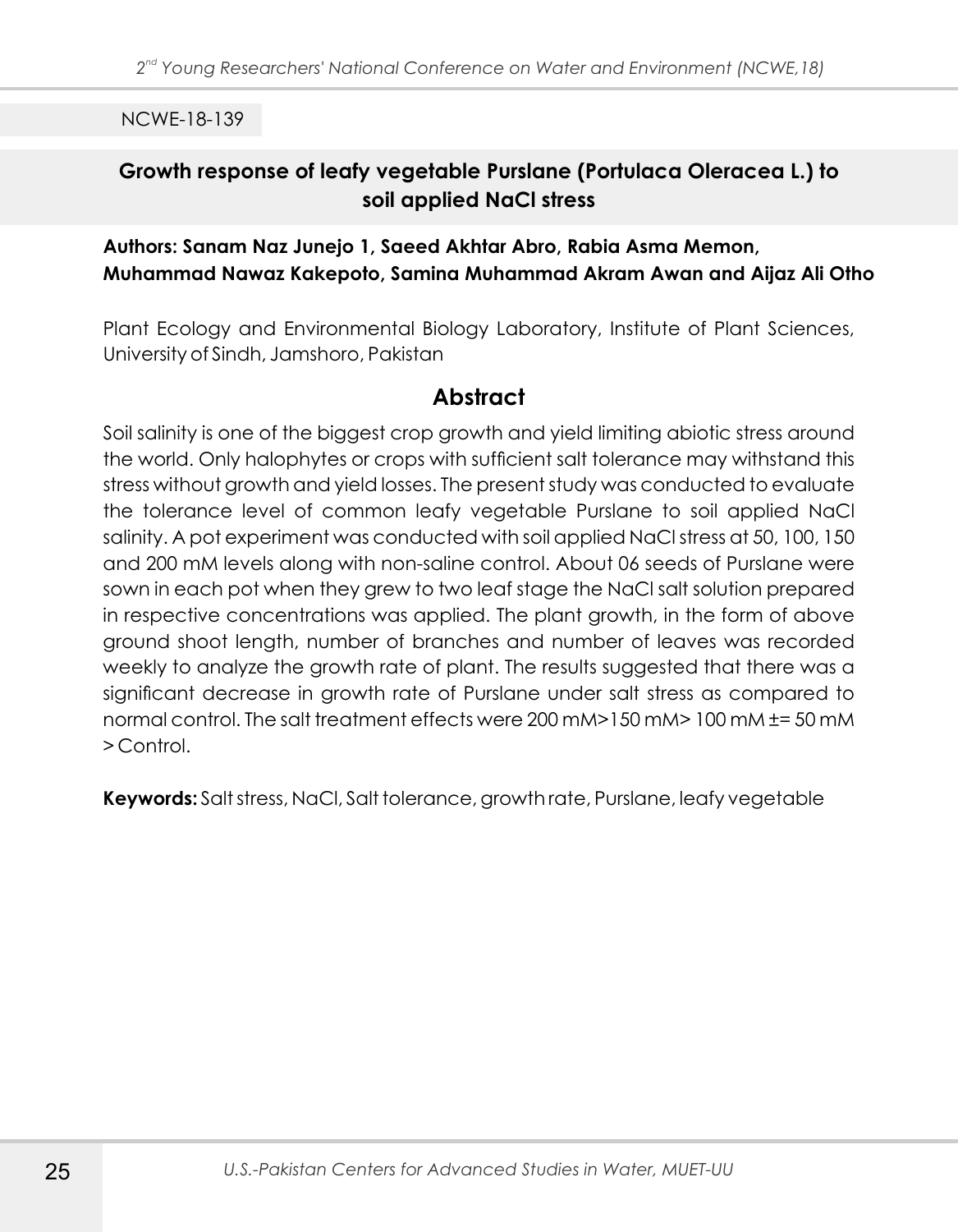### **Use of saw dust and sugarcane bagasse to lower TDS levels in brackish water**

#### **<sup>1</sup> <sup>1</sup> <sup>1</sup> Authors: Ghulam Farooque Soomro , Saeed Akhtar Abro , Aijaz Ali Otho**

Plant Ecology and Environmental Biology Laboratory, Institute of Plant Sciences, University of Sindh, Jamshoro, Pakistan

### **Abstract**

Brackish water can be made suitable for agriculture irrigation when its TDS (total dissolved salts) levels are brought under the limits of safe levels. Use of organic sorbents to remove impurities from aqueous solutions as well as polluted water is a safe and promising technique. The present study is a preliminary assessment of effectiveness of two organic wastes i.e. saw dust and sugarcane bagasse to lower TDS levels in brackish water. Three gravity filters were prepared in glass burette (each 60 x 02 cm) filled with Saw dust, sugarcane bagasse and a layering of saw dust and sugarcane bagasse (with 0.5-2.0 mm and 2.0-4.0 mm particle sizes respectively). Each burette filter was filled with washed gravel (2.0-2.5 mm particle size) at bottom 3.0 cm. Above gravel layer 28 cm of saw dust alone, 28 cm of sugarcane bagasse alone and 20 cm of each saw dust and sugarcane bagasse were placed to prepare three separate filters. The brackish water collected from RBOD (right bank outfall drain) was stored in adjustable separating funnel and an adjusted amount of liquid was passed through the filters with constant flow rate. The TDS levels of original and filtered water were analyzed. The filtrate passed through gravity filters made with saw dust, Sugarcane bagasse and a mixture of both showed final TDS of 5600, 9600 and 2510 mgL-1 respectively. Therefore the saw dust alone, Sugarcane bagasse alone and a mixture reduced 60.83%, 32.86% and 82.44% TDS respectively out of 14300 mgL-1 initial TDS value.

**Keywords:** Brackish water, Saw dust, Sugarcane bagasse, TDS, Organic sorbents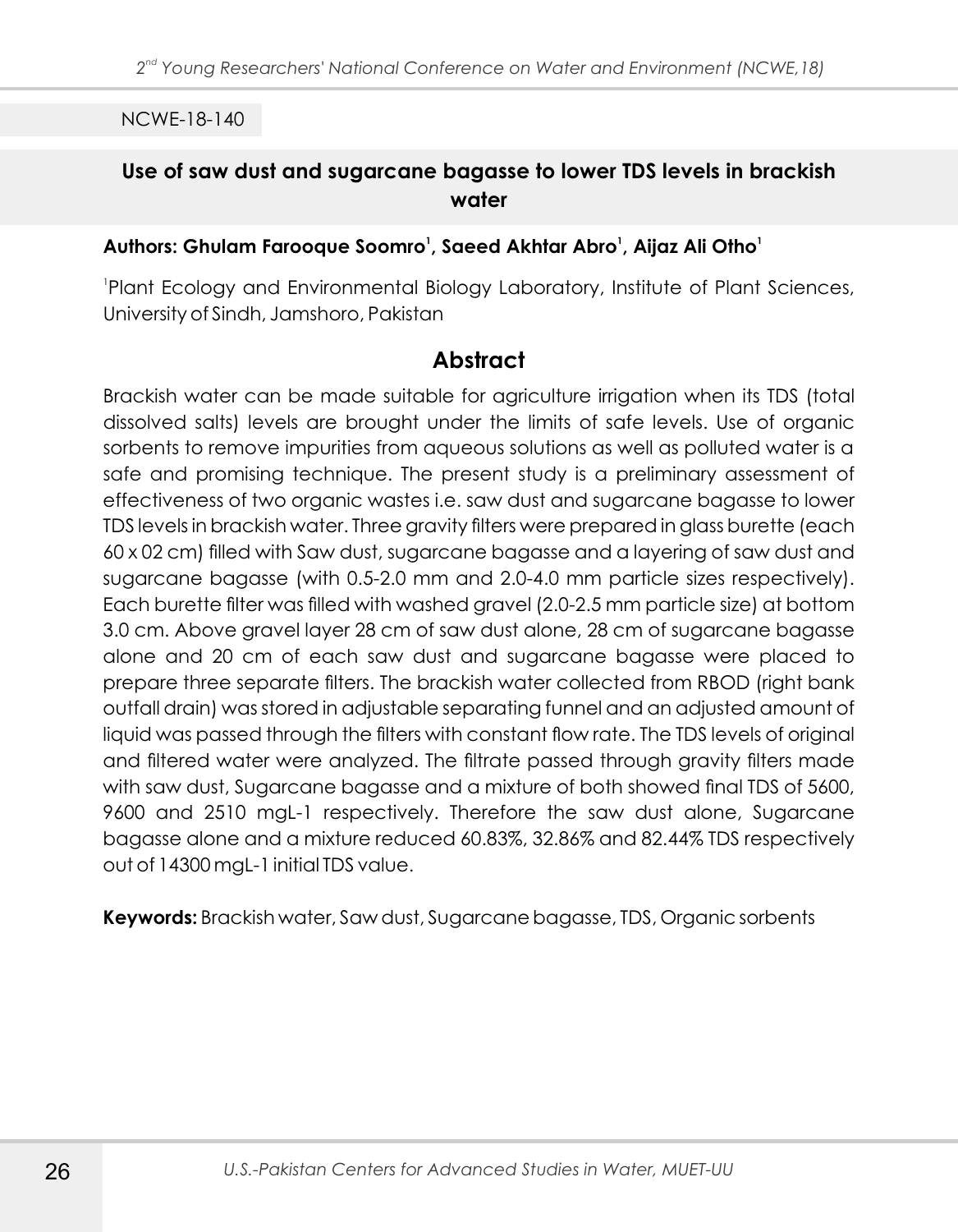# **Effectiveness of Raised-Bed Irrigation in Comparison to Conventional Techniques for Growing of Cotton Crop**

#### **<sup>1</sup> <sup>2</sup> <sup>3</sup>Authors: Uroosa Memon , Muhammad Munir Babar , Nazar Gul and Allan <sup>4</sup> Andales**

 U.S.-Pakistan Centre for Advanced Studies in water (USPCAS-W), Mehran University of Engineering and Technology, Jamshoro, Sindh, Pakistan Drainage and Reclamation Institute of Pakistan(DRIP), Tando Jam, Sindh, Pakistan Colorado State University Fort Collins, CO, United States

# **Abstract**

A field experiment was conducted in the Tando Jam region of Pakistan to evaluate the effect of three different irrigation techniques i.e. raised-bed (T1), ridges (T2), and flat-bed (T3) on the chemical properties of soil, yield, agronomic parameters, water used, and water productivity of cotton crop. Results showed there was a very small change after harvesting in the chemical parameter of soils, i.e. ECse, pH, SAR, ESP. Statistically, results showed that non-significance (p>0.05) difference between the treatment before and after harvesting in the soil parameter. Total irrigation water was applied to the treatment T1, T2, and T3 (527.5 mm, 755.8 mm, 820.8 mm) respectively. Water saved for the T1 treatment was 36% compared to T3 and 30% with T2. Statistically results indicated a significant difference (p<0.05) found in the water applied between T1-T3 treatment, and a non-significant (p<0.05) difference was found under the T1-T2 treatment. As a result, we also found a higher water productivity for T1 (0.74 kg/m3) compared to T2 (0.46 kg/m3) and T3 (0.32 kg/m3). A statistically significant difference (p<0.05) was found in water productivity between the T1-T3 treatment but there was a non-significant difference (p>0.05) found between T1-T2 treatments. The yields obtained for T1, T2, and T3 treatment were (3890.01, 3228.97, 2623.85) kg/hec respectively. Except for biomass, Monopodial, Sympodial, Plant Height, Bolls (Nos. plant-1) were observed maximum for T1 treatment compared to conventional irrigation techniques i.e. T2 and T3. The irrigation water applied was of a good quality for each treatment throughout the experiment. Therefore, raised-beds would be put in practice to save water to achieve higher water productivity without any impact on the yield in water scarce areas. Future study will be needed to evaluate the salinity appraisal between the treatments using sufficient data availability.

**Keywords:** Raised bed, conventional irrigation techniques, cotton crop, yield, water productivity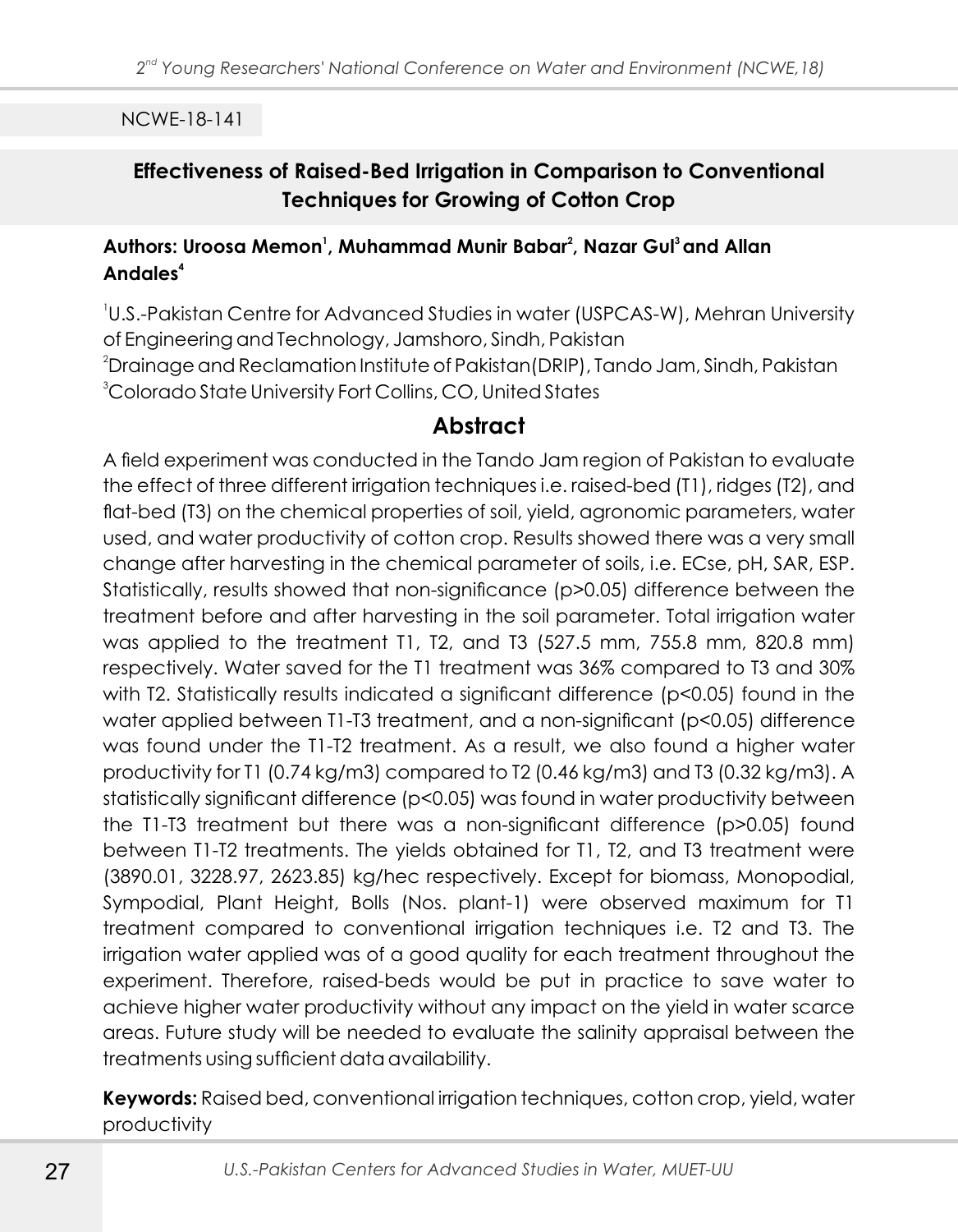# **Assessment of Water, Sanitation and Hygiene (WASH) Facilities, Accessibility and Functionality in Primary Healthcare Centers of District, Hyderabad**

#### **Authors: Sumra Arain, Rasool Bux Meher, Jamil Soomro**

US Pakistan Center for Advanced Studies in Water MUET, Jamshoro, Sindh Pakistan

### **Abstract**

The Adequate drinking water, proper sanitation and good hygiene are important aspects to consider in healthcare settings, for the delivery of improved healthcare services to patients and also to prevent associated healthcare infections. A descriptive cross-sectional study was conducted in public primary health care centers (PHCCs) of Hyderabad, Pakistan, with objectives to assess the accessibility, functionality and quality of water, sanitation and hygiene (WASH) facilites in public PHCCs of Hyderabad and to measure satisfaction level of patients with regard to WASH facilties offered in PHCCs. Two closed-ended questionnaires were used for data collection, to assess WASH facilities, and to measure the level of satisfaction of patients concerning WASH facilities. The data was collected from randomly selected 29 PHCCs registered with the District health department. Patients voluntarily participated in the study, which selected from each healthcare center using systematic random sampling. A pre-structured validated questionnaire was designed to interview Head of PHCCs and randomly selected patients. Our study shown that the majority of the PHCCs were using surface water, i.e., 20 (69%), groundwater was being used by 6 (21%) health care centers, 2 (7%) have both sources of water for other uses but 1 (3%) reported that there is no water source in facility. More than half, i.e., 16 (55%) of facilities encountered water breakdown for more than three days in last six months. Out of 29 PHCCs 6 (21%) PHCCs' in-charge reported that the drinking water is unavailable for patients. However, 16 (55%) centers were using direct tap water as drinking water without any treatment. Handwash basin and soap facility were found missing in 8 (28%) PHCCs. 14 (48%) PHCCs were not separating infectious, non-infectious and general waste by source. Results of percentage of patients' satisfaction responses resulted that (42.9%) responded for extremely dissatisfied for drinking water quality of PHCCs and (52.1%) responded satisfied for the walking time to reach drinking water point. Whereas, (44.3%) patients responded extremely dissatisfied and (35.7%) responded dissatisfied for the cleanliness of whole PHCC. Also, (27.1%) patients responded extremely dissatisfied and (31.1%) patients responded dissatisfied for sanitation of toilet. Likewise, (21.1%)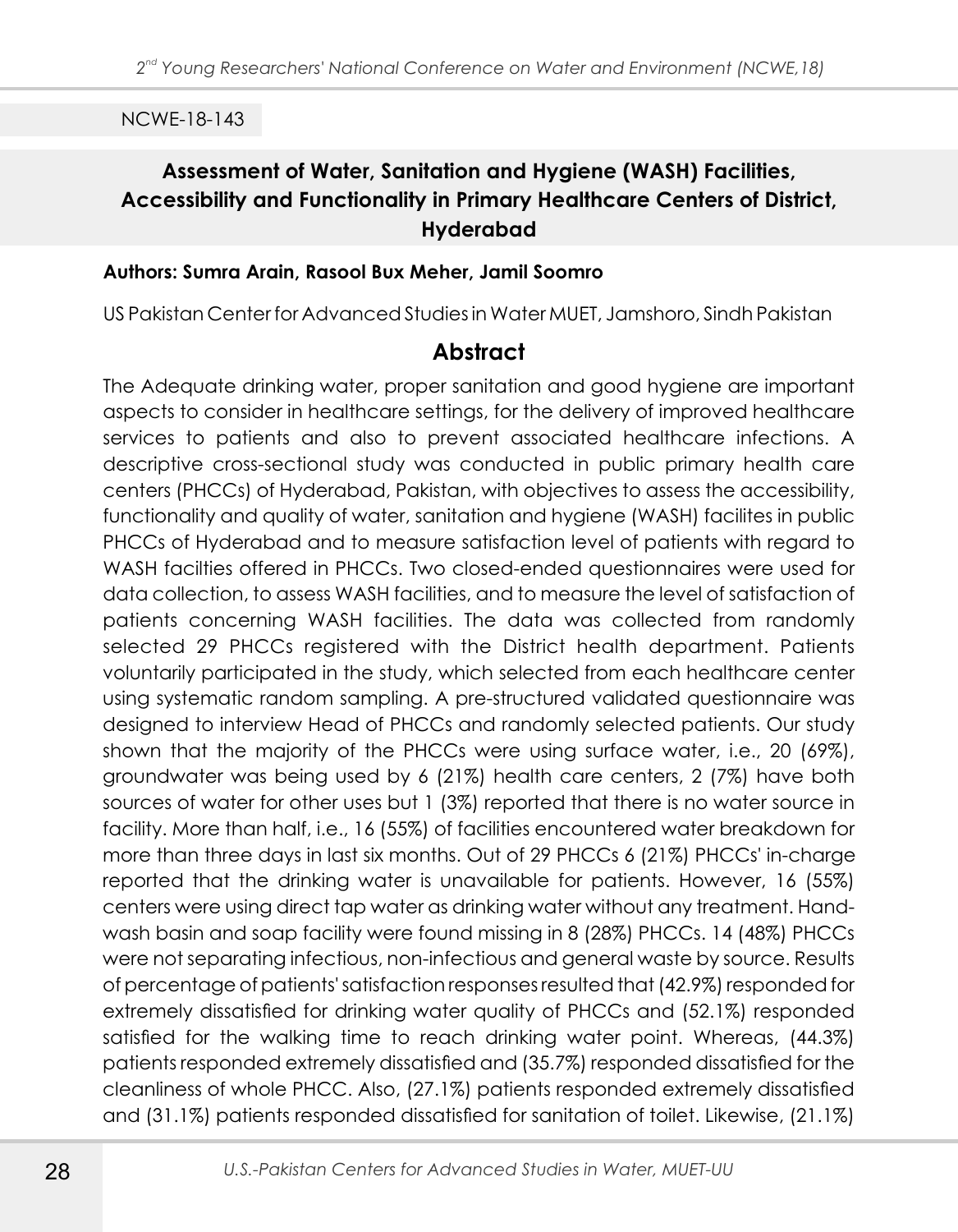patients responded extremely dissatisfied and (26.4%) patients responded dissatisfied for accessibility of waste containers in PHCCs. Based on our findings, we presume high risk of hospital-acquired infection in our study population. The decision makers should consider hospital WASH on their high agenda and use health care facilities as a place to promote WASH.

**Keywords:** Primary; healthcare; water; sanitation; hygiene; patient; satisfaction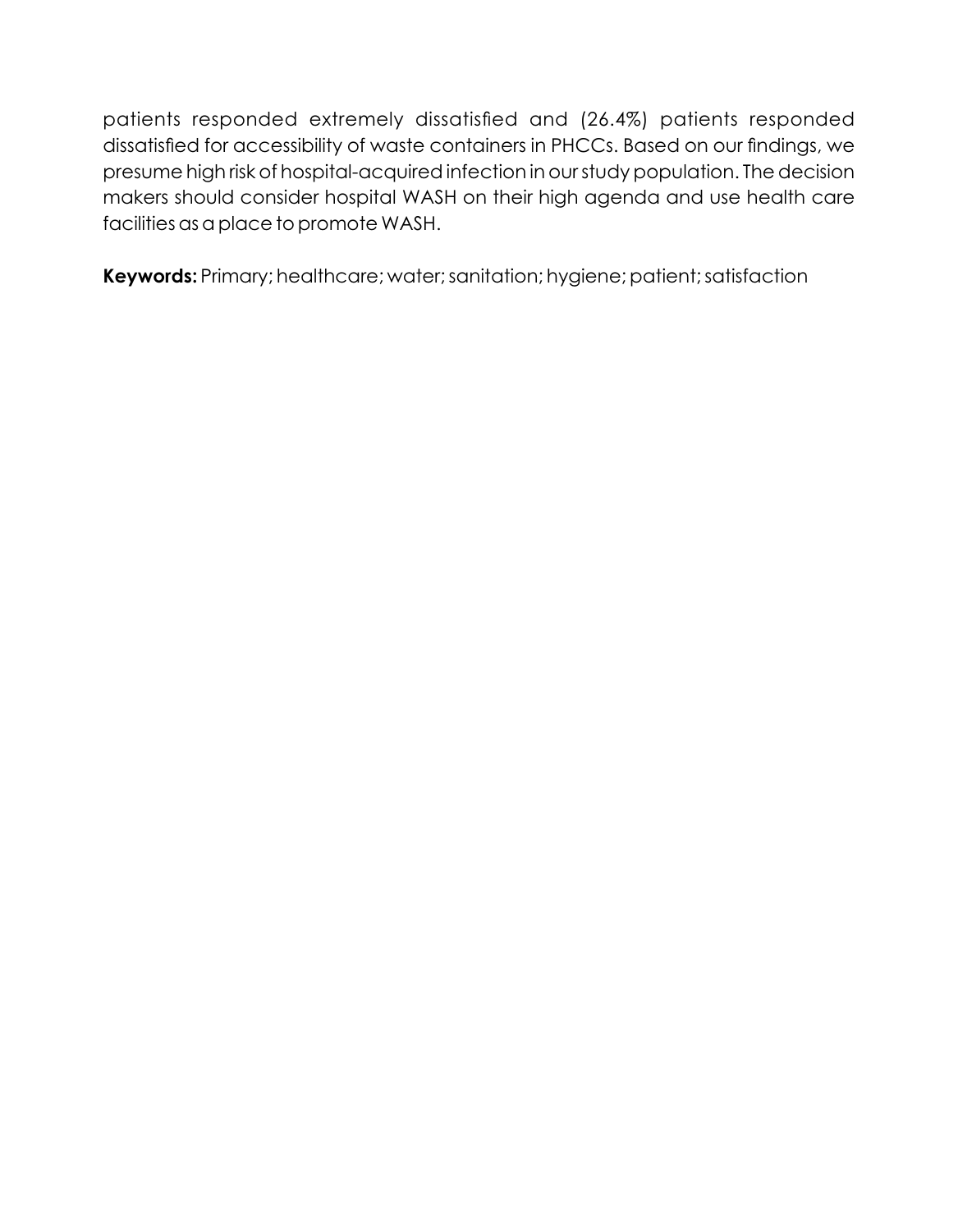# **Evaluating the Effectiveness of the Linear Anionic Poly-Acrylamide (LA-PAM) to Reduce the Hydraulic Conductivity of the Soil**

#### **Authors: Nadir Nizamani, Munir Babar.**

United States Pakistan Center for Advanced Studies in Water, MUET, Jamshoro

### **Abstract**

The Linear Anionic Poly-Acrylamide (LA-PAM) is tested in the laboratory to reduce the hydraulic conductivity of the soil. The objectives of this paper were to examine the effects of different LA-PAM concentrations along with the total suspended solids (TSS) on the saturated hydraulic conductivity of the soil. The falling head method and constant head method were used to calculate the hydraulic conductivity of the soil. The LA-PAM concentrations of 5mg/l, 20mg/l, 50mg/l, and 100mg/l and the TSS values of 4mg/l, 379.5mg/l, and 759mg/l were used in the experiments. The results indicated that with a constant TSS value and with the LA-PAM concentrations of 5mg/l, 20mg/l, 50mg/l, and 100mgl/l, the percentage reduction in the saturated hydraulic conductivity was observed 60%, 64%, 82%, and 91%. The saturated hydraulic conductivity with a constant value of the LA-PAM and with the TSS values of 4mg/l, 379.5mg/l, and 759mg/l was decreased to 74%, 82%, and 80%. The results showed that higher the LA-PAM concentration, greater is the reduction in the saturated hydraulic conductivity of the soil and there is a small effect of TSS on the saturated hydraulic conductivity of the soil. This study guided that the reactivity of the LA-PAM depends on the amount of the mineral composition present in the water e.g., sodium, calcium, and magnesium, not on the increase percentage of the total suspended solids.

**Keywords:** LA-PAM; Total Suspended Solids; Hydraulic conductivity of the soil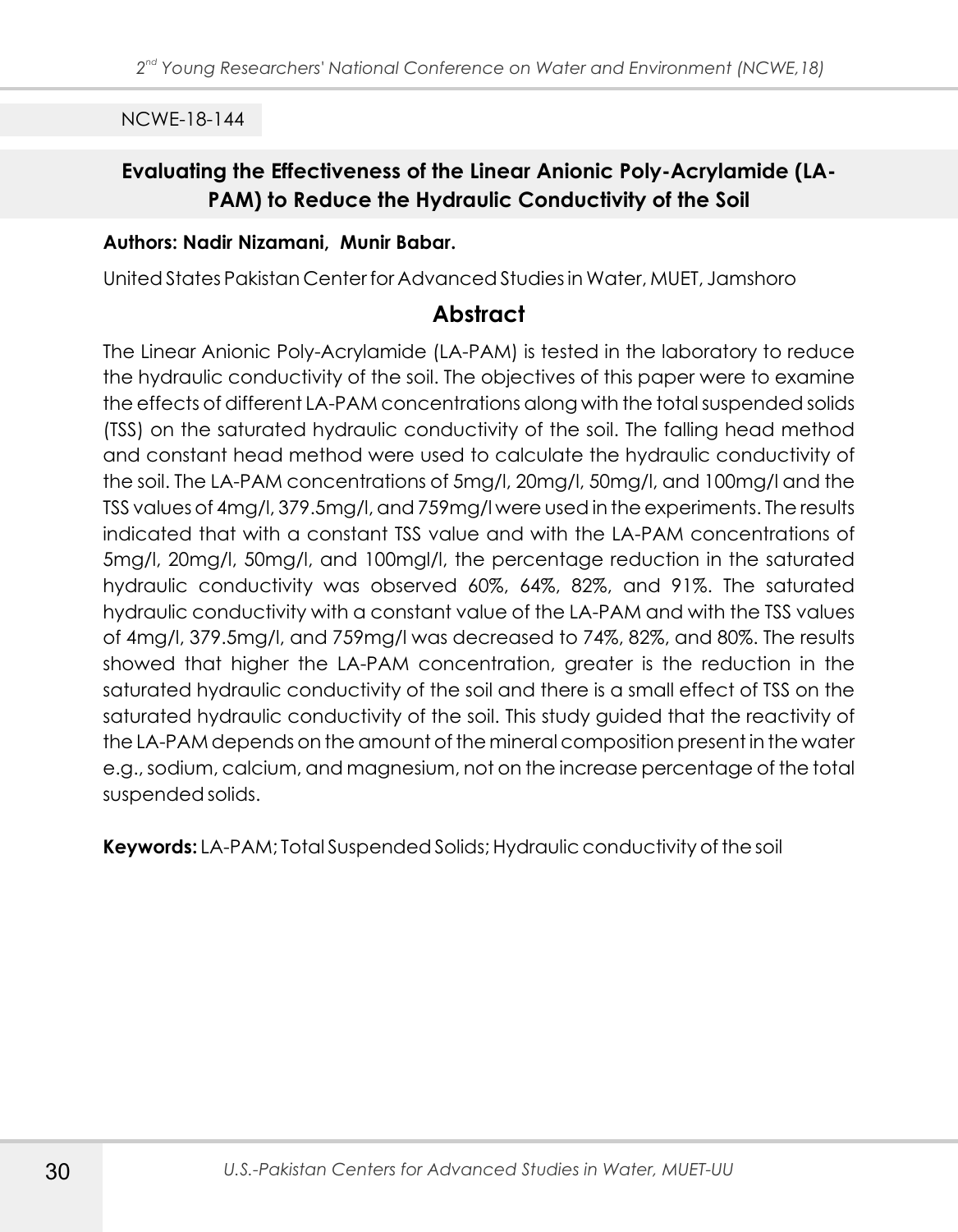## **Concentration of heavy metals in fish species in the Keenjhar Lake, Pakistan**

#### Authors: Raima Mehmood<sup>1</sup>, Uzma Imran<sup>1</sup>, Asmat Ullah<sup>1</sup>

1 U.S.-Pakistan Centers for Advanced Studies in Water, Mehran University of Engineering & Technology, Jamshoro, Pakistan

### **Abstract**

The aquatic environment of Keenjhar Lake is being polluted by heavy metals. The main sources of these heavy metals are untreated effluents from the industrial sector, domestic wastewater, and agricultural runoff. The heavy metals accumulate in the tissues of different organs of aquatic organisms, especially in the fish species. Commonly consumed fish by local people i.e. fishes (Cyprinus Carpio, Solea solea, Siluriformes, Anguilliformes and Cirrhinus cirrhosus) were collected from three distinct locations from the lake and metal concentrations were analyzed. Muscle and liver tissues were dissected and kept in freezer at -4 ºC temperature. Later, frozen dissected tissues dried for overnight at 105°C in an oven. Then, all dried muscles and livers were crushed, grinded and sieved to get the homogenized material. A microwave digester (CEM MARS 6) was used to digested fish samples. Atomic Absorption Spectroscopy (AAS) were used for analyses of metals such as cadmium (Cd), copper (Cu), nickel (Ni), and chromium (Cr). Chromium and copper were found in the fish tissue in concentrations of 4.9 and 6.9695 mg/kg, respectively, which is above permissible limit of US EPA.

**Keywords:** Heavy metals; Chromium; Copper; Fish; Keenjhar Lake; Aquatic environment.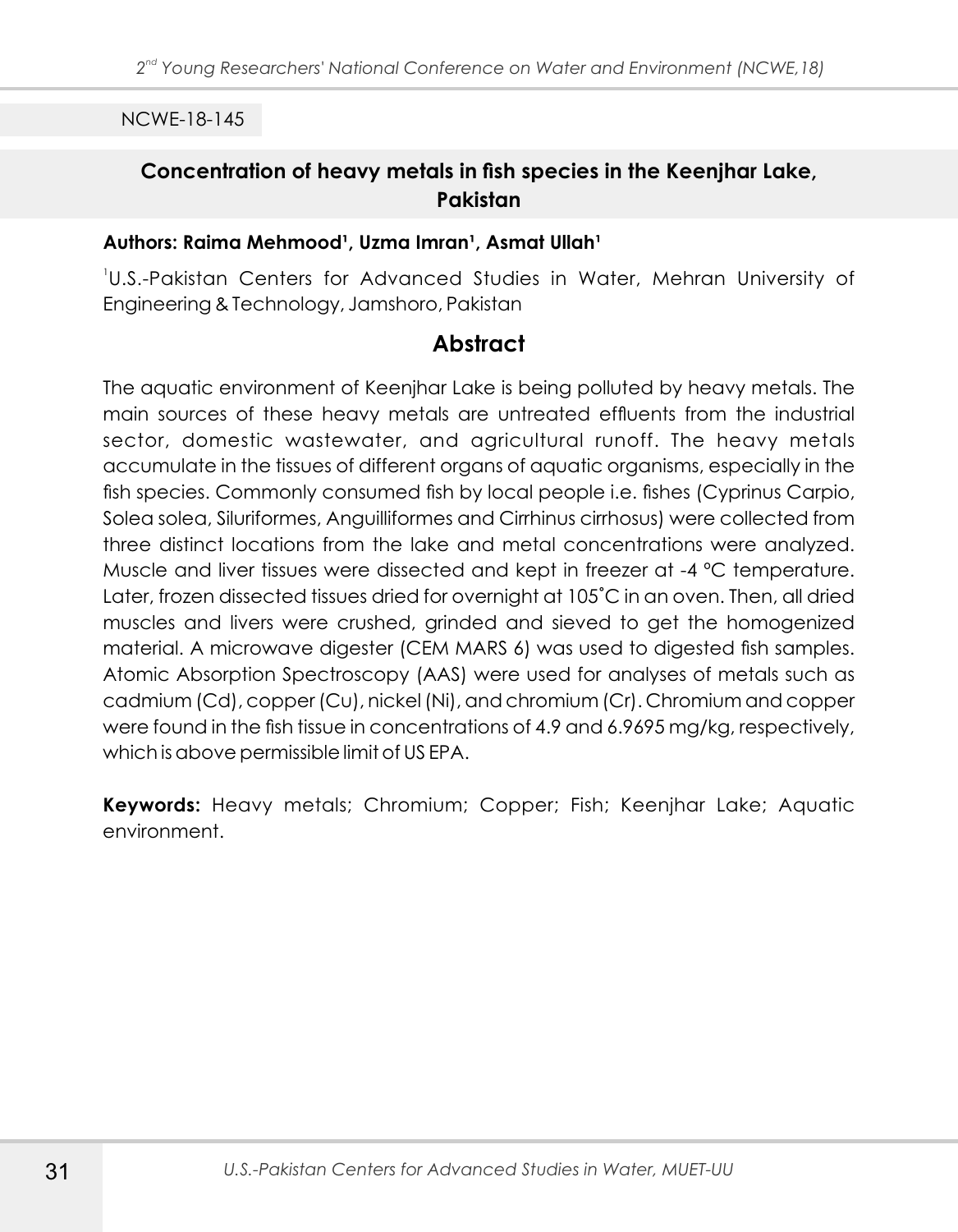# **Impact Assessment of Combined Effluent Treatment Plant on KB Feeder Canal**

### **<sup>1</sup> <sup>1</sup> Authors: Ahsan Latif \*, Uzma Imran**

1 US Pakistan Center for Advanced Studies in Water Mehran University of Engineering and Technology Jamshoro

#### **Abstract**

This study highlights the spatial and temporal variation of quality of water and sediment in K.B Feeder canal which is affected by the effluent released from combined effluent treatment plant Kotri. In water quality parameters physical and chemical parameters including few metals were analyzed i.e. pH, Temperature, Turbidity, Dissolved Oxygen, Electrical Conductivity, Total Dissolved Solids, Lead, Copper, Cadmium, Iron and Chromium, Arsenic. Only metals were analyzed in sediment. Water and sediment samples were collected from seven different locations starting from Kotri barrage to the Kotri city downstream of the combined effluent treatment plant. Two samples of influent and effluent were collected from the CETP that treat the effluent of most of the industries located in Kotri. The physical parameters were analyzed at site and metals' samples were filtered, acidified and digested using nitric acid in the laboratory. Atomic Absorption Spectrophotometry was used to analyze metals concentration. According to obtained results, it is observed that the physical parameters were in range before the treatment plant but near the treatment plant the concentration increased due to mixing of treated effluent from treatment plant. Metals results were varying on different location in water and sediment. Some parameters are in higher concentration at the effluent as compare to influent that affect the fresh water canal whose water is used for agriculture, drinking and domestic purpose. People and live stocks are affected directly or indirectly by using contaminated water. The spatial and temporal variation of results were represent using MS-Excel tool and risk exposure assessment of metals were identified using mathematical modeling tool.

**Keywords:** CETP; KB-Feeder Canal; Heavy metals.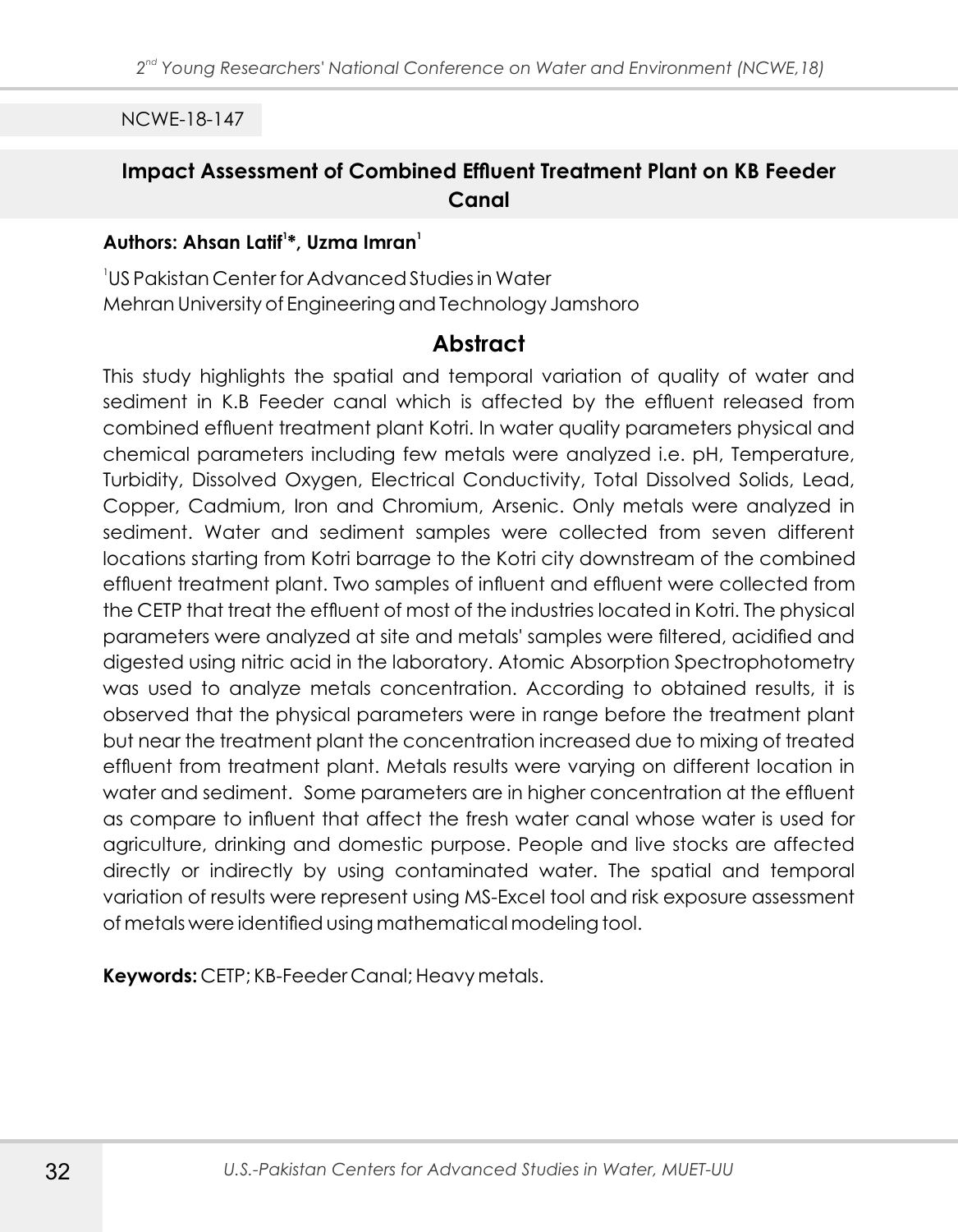## **System Dynamics Modeling for Domestic Water Management: A case study of Hyderabad City Sindh, Pakistan**

#### **Authors: Uzma Jabeen, Rakhshinda Bano**

US- Pakistan Centers for Advanced Studies in Water, Mehran University of Engineering and Technology

#### **Abstract**

Hyderabad is the second largest city in Sindh with a population of 2.199 million people. It leads the country in population density per km2. Filter plants have the capability to supply 60 MGD (Million Gallons per Day) as annual average but demand on water supply system is so massive that the total amount of water supply does not fulfill the requirement of the city. Factors such as population and urbanization are contributing to water supply shortage and the unavailability of the water supply is emerging as the greatest risk. In this study, a computer simulation tool known as Stella is used to develop casual loop diagram and stock flow diagrams through (SD) System Dynamics modeling from 2007 to 2030. Causal loop diagrams are developed to describe connections between population and water consumption sectors with feedback loops. Thus, the novel System Dynamics modeling is used to identify impacts of various population growth rates on water consumption and water deficit through scenario analysis. Three population growth rate scenarios (baseline, high population growth rate and low population growth rate) are considered with different values. Consequently, the model simulation results of annual water consumption in 2030 are 0.13 km3/yr, 0.18km3/yr, and 0.1km3/yr, correspondingly, water deficit under these scenarios are -0.04km3/yr, - 0.09km3/yr and -0.01km3/yr respectively. The coefficient of determination (R2) for all the three scenarios is in the range of  $(R<sup>2</sup> = 0.99)$  which shows a positive linear relationship between the variables. Therefore effective measures should be taken for ensuring sustainability of the future domestic water supply in Hyderabad City.

**Keywords:** System dynamics, scenario analysis, water consumption, water deficit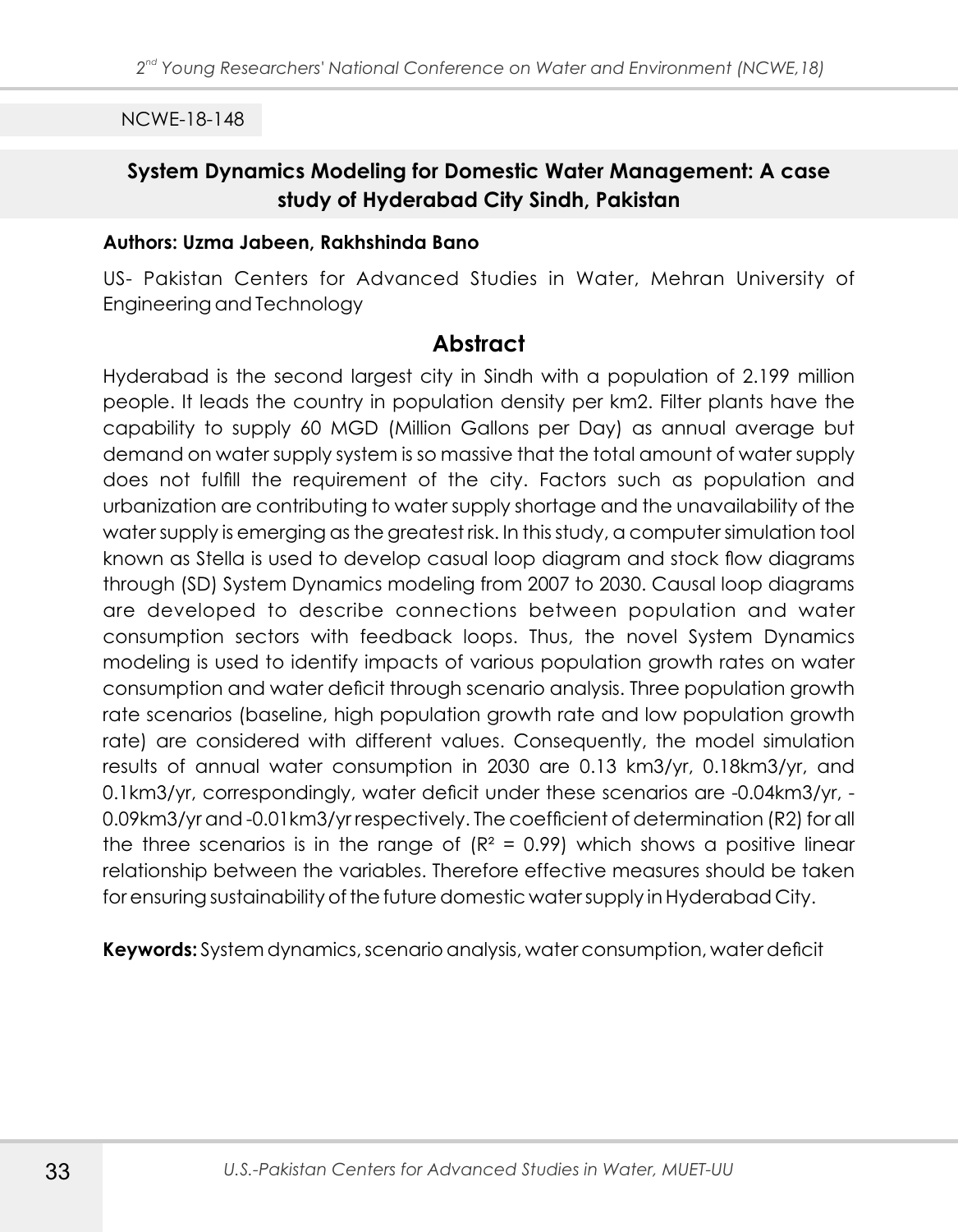# **Temporal Variation in the Surface Area of Ghamu Bhar Glacial Lake Using Geospatial Techniques**

#### **Authors: Imran Khan, Dr. Asmat Ullah, Dr. Arjumand Zaidi, Vengus Panhwar**

U.S-Pakistan Center for Advanced Studies in Water (USPCASW), Mehran University of Engineering and Technology, Jamshoro, Sindh, Pakistan

### **Abstract**

Glacial lake outburst flood (GLOF) is the sudden release of high volumes of water from a glacial lake. Often initiated by the collapse of the dam holding the glacial lake, GLOFs result in catastrophic damages downstream within no time. The rising global temperature has enhanced the melting of glaciers, resulting in the expansion of existing and formation of new glacial lakes and ultimately exacerbating the frequency and magnitude of GLOF. In this study, satellite data is used to map the variations in the surface area of Ghamu Bhar glacial lake in district Ghizer, Gilgit-Baltistan. LANDSAT satellites images from 2000 to 2016 were studied for lake area change detection. Supervised classification was applied to extract the area of the glacial lake. The area of the lake was mapped using ArcGIS software for various years during the study period. The area of the lake in each year was plotted against the average temperature in the corresponding year. Results of the study show that the lake area in 2016 is more than 400% of that in 2000, which is a significant increase. In 2000 the area was 0.0252 km2, which became 0.1314 km2 in 2016. Since the surface area is greater than 0.1 km2, Ghamu Bhar falls in the potentially dangerous glacial lakes. Also, there is a direct correlation between the surface area of the glacial lake and the average annual temperature of corresponding years. The increasing surface area of the glacial lake is an indicator that the threat of a GLOF from the lake is also increasing. Therefore, continuous monitoring of the lake is necessary to reduce the vulnerability of the people by informing them about the lake condition.

**Keywords:** ArcGIS, ENVI, GLOF, potentially dangerous, remote sensing.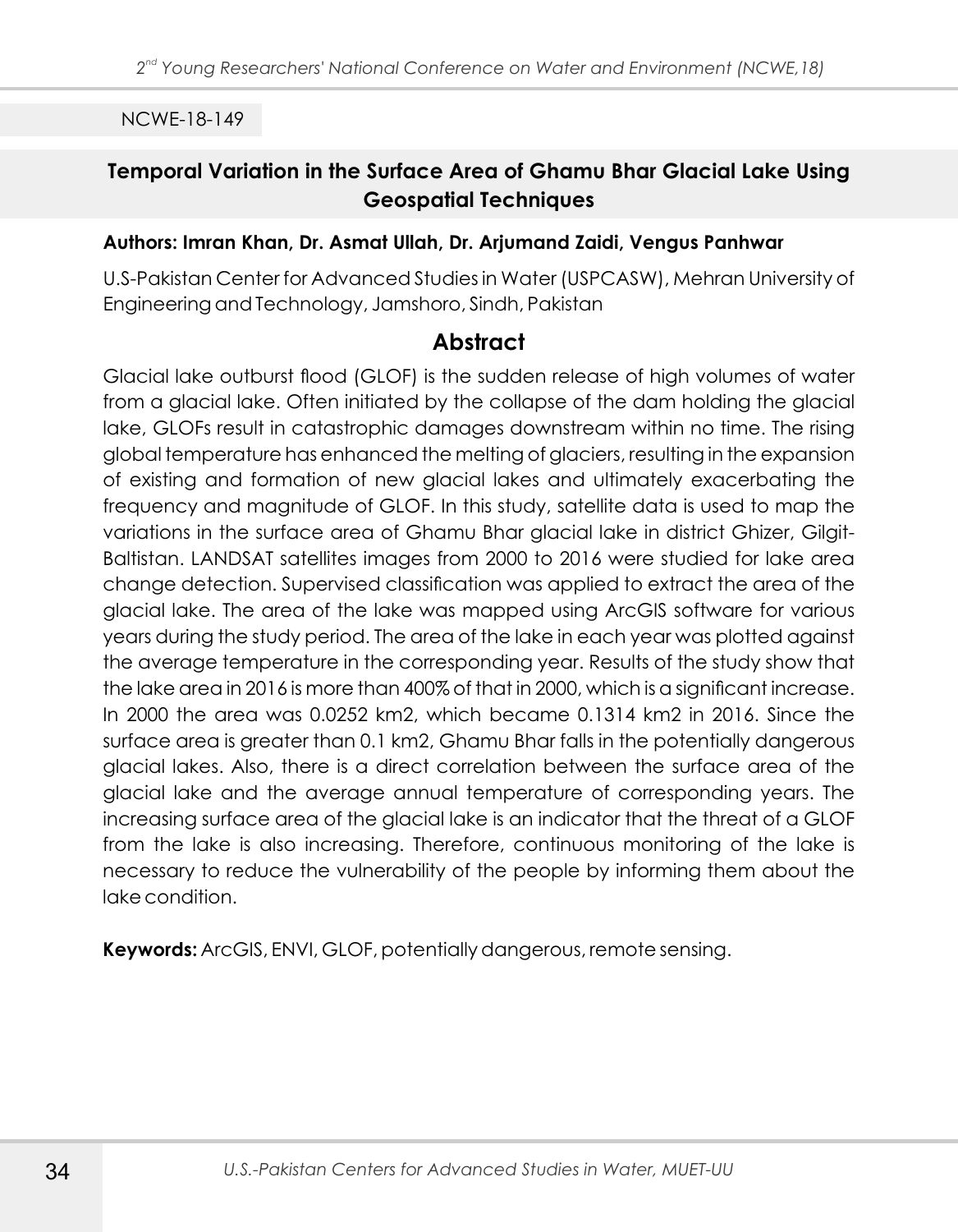# **Waterborne diseases, Healthcare Cost and Health seeking Behavior of Urban Slum in Hyderabad**

#### **Authors: Imdad Ali Nizamani. Jamil Ahmed, Aneela Yasmin, Muneer Qazi**

U.S-Pakistan Center for Advanced Studies in Water (USPCASW), Mehran University of Engineering and Technology, Jamshoro, Sindh, Pakistan

### **Abstract**

Urban slum are illegal settlements, where people live in a congested population, having poor excess to potable water and sanitation facilities. Due to the poor WASH services Slums carries high burden of communicable diseases. Since they are mobile population so the general population is also at great risk.

Our study aimed to carry out slums mapping, assess water sanitation and hygiene (WaSH) facilities and identify the prevalence waterborne diseases, healthcare cost and health seeking behavior in urban slums of Hyderabad. We used Health Department Social Map to find out slum settlements. We identified 17 slum locations, while three houses taken randomly from each slum area and finally we assessed 51 houses. The water samples from each house were also analyzed for fecal contamination.

A structured questionnaire was designed & validated. The questionnaires include socio demographic indicators, information on WASH related diseases and health seeking behavior. The slums mapping was done using GPS coordinates. The data was analyzed on SPSS version 23. Our findings revealed that Wash facilities are not appropriate in slum settlements; majority of population is using ground water (68%) which is fecally contaminated (60%) and mainly reported to causes diarrhea (56%). We also found that the drinking water quality as well as sanitation facilities are not appropriate in majority of the slums. Due to increase prevalence of WASH related diseases among slums the morbidity and mortality in our slums is too high on one hand, whereas on other hand the healthcare cost leading to extreme poverty in the end. Interventions focusing diseases prevention such as the provision of improved drinking water supply, better sanitation can be initiated at subsidized rate by the government may result in the reduction of diseases and improvement in the quality of life of slum.

**Keywords:** Wash facilities, waterborne diseases; Microbial analysis; Healthcare cost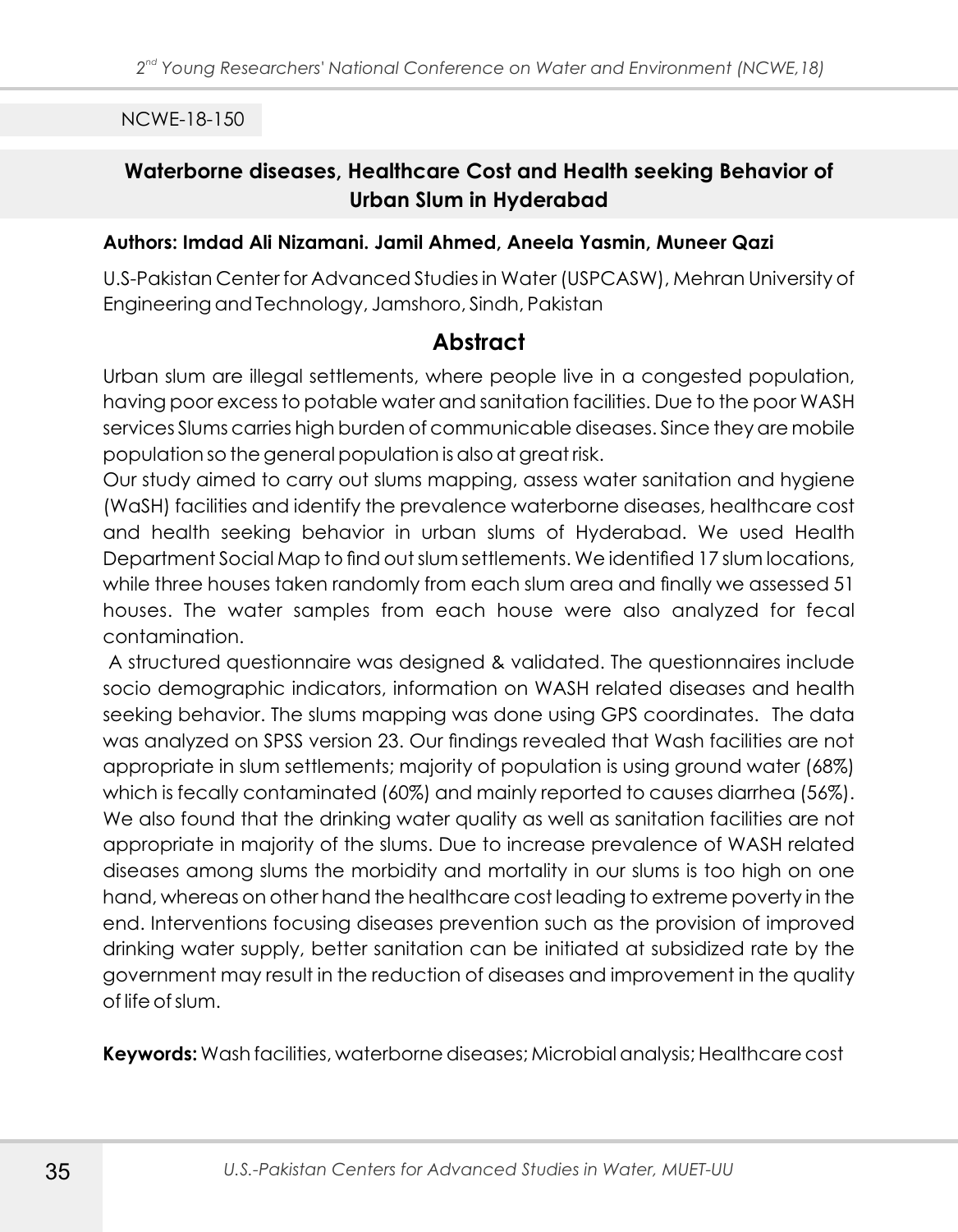# **Performance Evaluation of Solar Tube wells for Waterlogged and Saltaffected Soil in District Shaheed Benazirabad**

#### **<sup>1</sup> <sup>2</sup> <sup>3</sup> Authors: Aqeel Ahmed \*, Abdul Latif Qureshi , Shafi Muhammad Kori**

<sup>1</sup>MS student Hydraulics Irrigation and Drainage, USPCAS-W, MUET, Jamshoro  $^{2}$ Professor Hydraulics Irrigation and Drainage USPCAS-W, MUET, Jamshoro, Pakistan 3 Professor Department of Civil Engineering, MUET, Jamshoro, Pakistan

## **Abstract**

Some soluble salts are always present in the soil, when these salts exceed certain limits, they adversely affect crop growth and crop yield. The present study was conducted to evaluate the impact of solar tube wells installed at the waterlogged and salt-affected soil in district Shaheed Benazirabad. Four sub-sites of the selected district were chosen for the study such as; (1) Village Saleem Jalbani, (2) Makhdoom Farm, (3) Village Qazi Ilyas, and (4) Balu Ja Quba, where the Government of Sindh installed the solar tube wells to lower the groundwater levels and to improve salt contaminated soil. The soil samples were collected two times; first on 20th September 2017 and second on 25th December 2017 after three months interval at the depth of 0-15.24 cm and 15.24-30.48 cm from the selected sites to assess the tube wells water extraction effect on possible change in the soil. To check the performance of these tubewells, four piezometers were installed to monitor the water table periodically. The results indicated that waterlogging is reducing temporarily by extracting the saline water. The Physico-chemical analysis of the soil samples was conducted for the parameters such as; pH, ECe (electrical conductivity), TDS (total dissolved solids), Chloride, and SAR (sodium adsorption ratio) in the soil and Water laboratory of US-PCASW MUET Jamshoro. After comparing the soil analysis (September 2017- December 2017), it became clear that the salts existing in the water remain in the soil, and the salinity of the soil increases temporarily by the capillary action of soil and the extraction of saline water such as; pH varies from 8.11 to 8.27, ECe 3783-3834 mS/cm, TDS 2450-2492 mg/L, Chloride 297-345meq/L, and SAR 10.37-10.48. Water level has been decreased an average of about 85 cm in 03 months duration i.e. from December 2017 to March 2018. The results suggest that after extracting enough saline water, the soil reclamation is needed to remove the salts present in the soil.

Keywords: Water table monitoring, solar tube wells, Salt-affected soil, Physicochemical properties, district Shaheed Benazirabad.

**Keywords:** Water table monitoring, solar tube wells, Salt-affected soil, Physicochemical properties, district Shaheed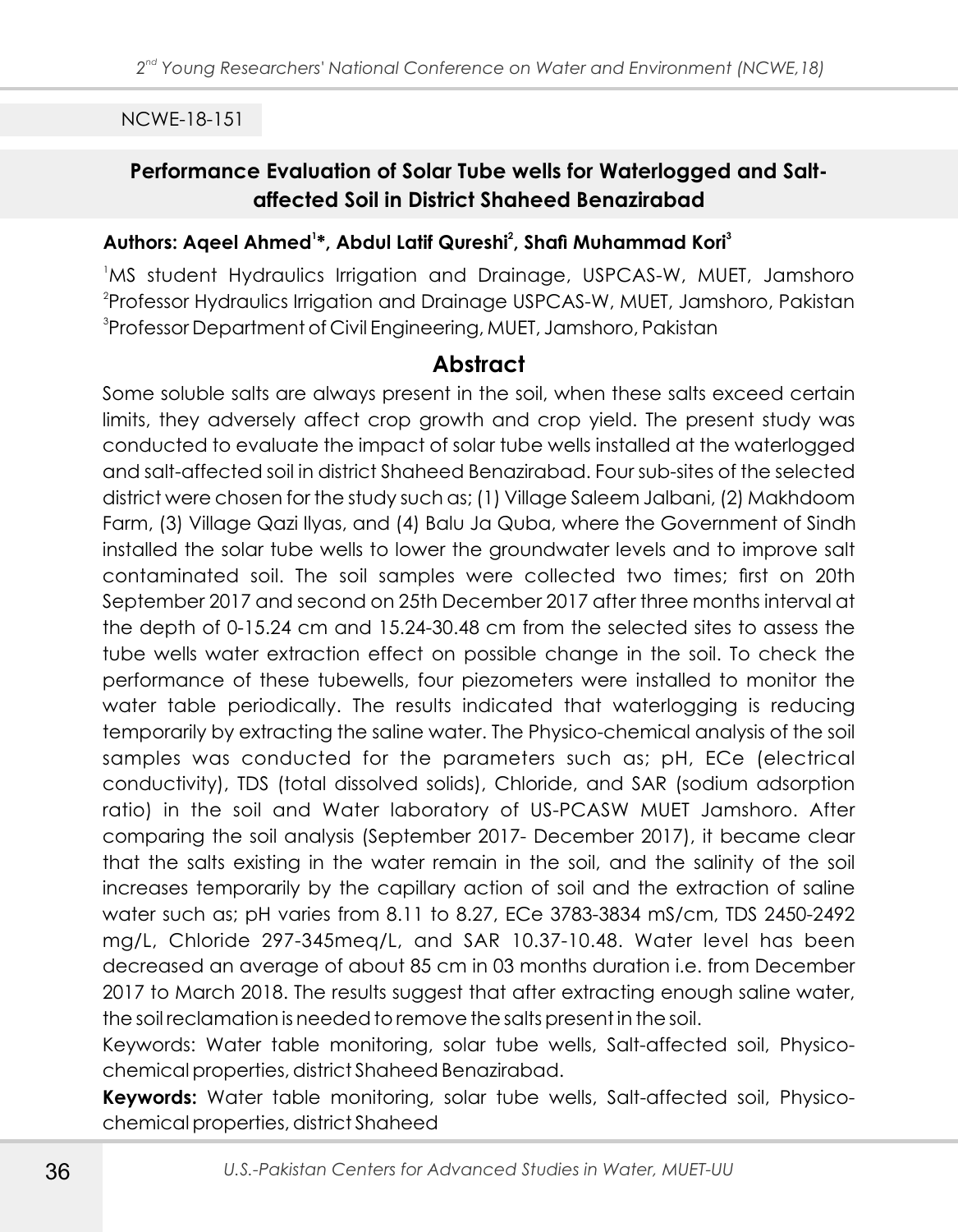## **Water quality and health risk assessment of harvested rainwater at Tharparkar**

#### **Authors: Kanwar Malhi, Kamran Ansari, Muneer Ahmed Qazi, Jameel Ahmed Soomro**

U.S-Pakistan Center for Advanced Studies in Water (USPCASW), Mehran University of Engineering and Technology, Jamshoro, Sindh, Pakistan

## **Abstract**

Water scarcity is a burning issue not only for Pakistan but for the entire world as well. Tharparkar is an arid region and source of water is only ground water. However ground water of Tharparkar is heavily contaminated with fluoride and arsenic. In such circumstances, people harvest rainwater and consume it for their livelihood. Storage time and structure affects the quality of rainwater. This study is based on the assessment of water quality and health risks of rainwater. Fifteen locations from district Tharparkar were randomly selected. Samples were collected after every twenty days from the same locations and analyzed in the lab. It was found that, with the passage of time, quality of water decreased from good to the worst condition. Mean turbidity value increased from 25.71 NTU to 41.42 NTU and 68.47 NTU respectively. Mean pH value increased from 7.71 to 7.74 and 7.85 respectively. Mean TDS value increased from 588 ppm to 650 ppm and 820 ppm respectively. Results also indicated that roof harvested water had the lowest turbidity of 2.91 NTU, whereas Nadi pond had 26.61 NTU and Dam had 63.91 NTU.Mean pH value of roof harvested water was found to be 7.83 whereas that of Nadi pond and dam was 8.57 and 8.92 respectively. Mean TDS value of roof harvested water, Nadi pond and Dam was 230.33 ppm, 587.33 and 1387.44 ppm respectively. The presence of microorganism in water carries risk to health of the consumers. The hospital statistical data on study settings, also supplemented our findings that the waterborne disease like diarrhea and gastro were common in the area, where rainwater was used as a drinking water source. Water quality results also indicated that mean value of total coliforms increased from 19.733 CFU to 51.6 CFU and 75.6 CFU respectively. The mean value of Fecal Coliform also increased from 6.2 CFU to 19.46 CFU and 38.86 CFU. Therefore, rainwater cannot be drunk without treatment. Alum should be used to lower the value of turbidity and water should be boiled in order to kill the harmful pathogens.

**Keywords:** Tharparkar, rainwater harvesting, storage structure, water quality, health risk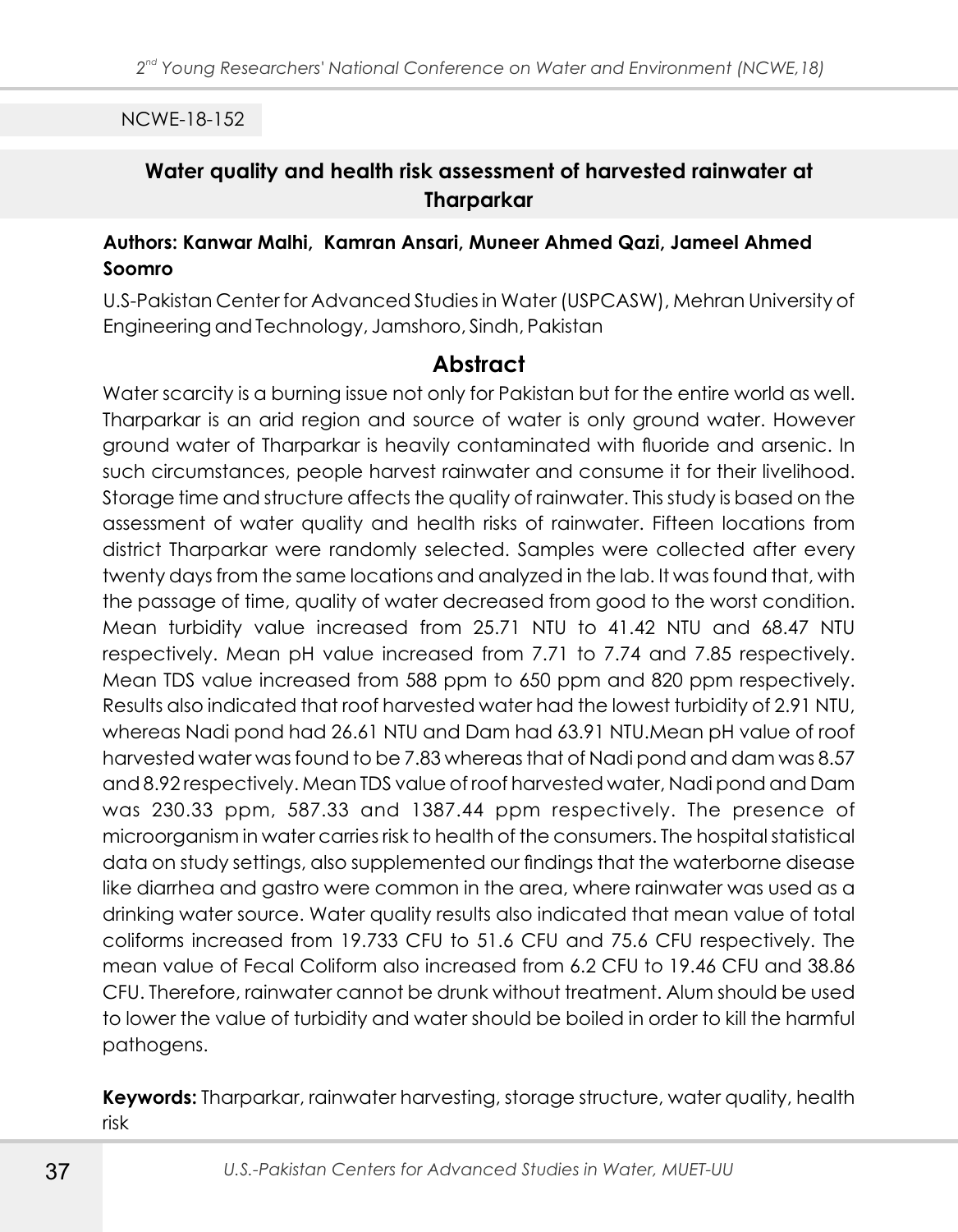# **Future projections of temperature in Pakistan using high resolution downscaled simulations**

### **<sup>1</sup> <sup>1</sup> Authors: Mehran Sattar , Ghulam Hussain Dars**

U.S-Pakistan Center for Advanced Studies in Water (USPCASW), Mehran University of Engineering and Technology, Jamshoro, Sindh, Pakistan

# **Abstract**

Climate change is an established fact and its adverse consequences in Pakistan are well known. Even though Pakistan is among the least contributors of green-house gases, it is one of the most vulnerable countries. Since, it is ranked as the 8th most effected country on the global climate risk index (CRI, 2016). This study aims at downscaling 08 global climate models (GCMs) under two representative concentration pathways (RCPs) i.e. RCP 4.5, RCP 8.5 for projecting annual mean temperature for whole Pakistan for the period of 2040-2070 relative to the historic period of 1960-1990. The models are downscaled at grid resolution of 1x1 km and bias corrected using Climate Research Unit (CRU) Data. The multi model ensemble shows a consistent increasing temperature across the country. The results show an increase of 1.5 °C to 4°C, being highest in western parts of Baluchistan and lowest at the coastal line and Sindh province. Whereas, northern parts where the Indus River originates illustrate the temperature difference of 2.5°C. Moreover, the results indicate that the eastern parts of Pakistan including Sindh and Punjab show less uncertainty while western parts including Baluchistan, K.P.K and F.A.T.A show greater uncertainty in projections. The increasing temperatures have serious implications for the glaciers, water resources, energy and food security. This study can help in the hydrological modeling, crop water modeling and to devise adaptation strategies for the country.

**Keywords:** climate change; future projections; global climatic models; annual mean temperature; uncertainty analyses.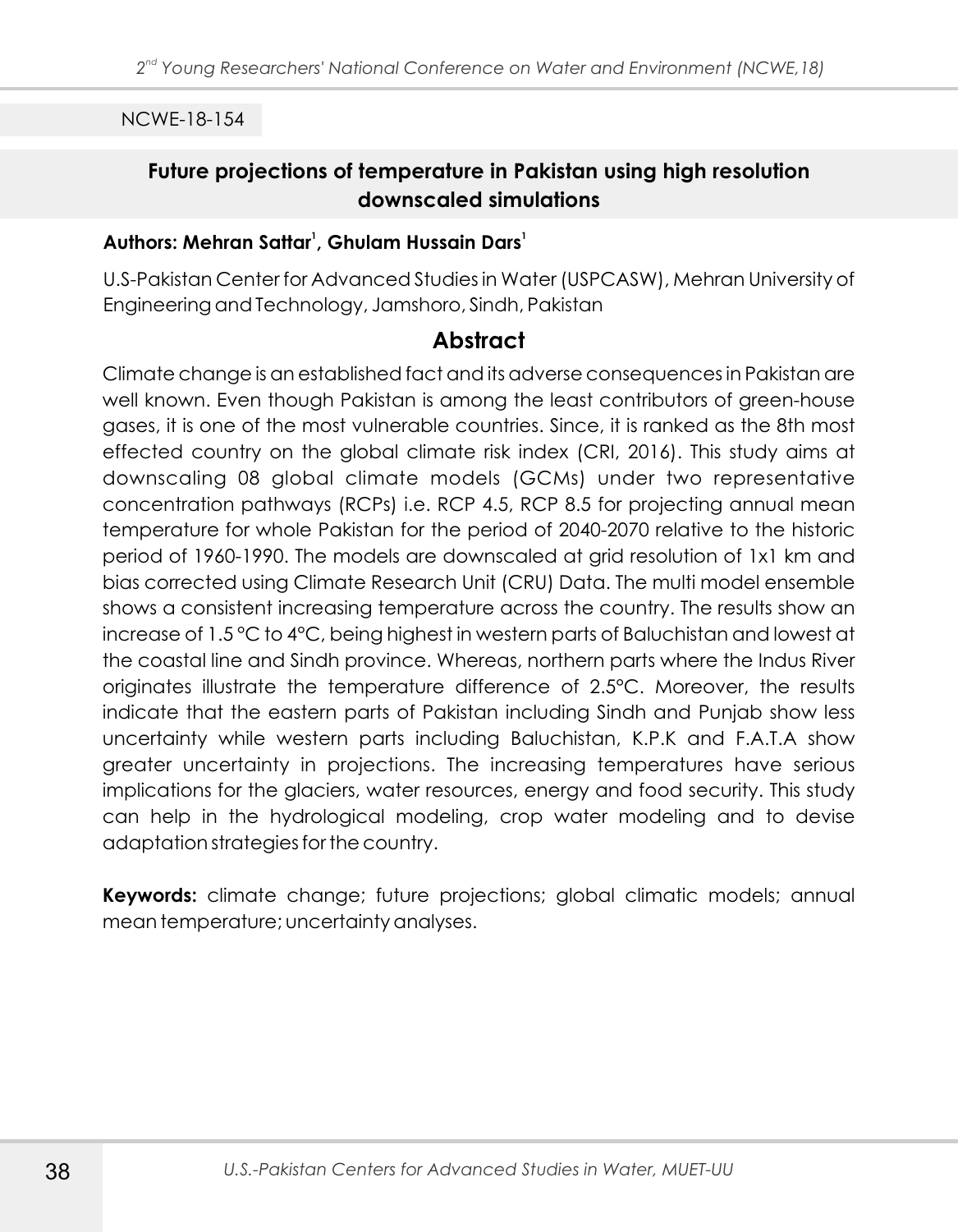## **Water Sanitation and Hygiene facilities and student's satisfaction appraisal in Higher Education Institutes**

#### **Authors: Ubed Ur Rehman, Dr. Jamil Ahmed, Dr. R.B Mahar, Dr. Aneela Yasmin**

U.S-Pakistan Center for Advanced Studies in Water (USPCASW), Mehran University of Engineering and Technology, Jamshoro, Sindh, Pakistan

### **Abstract**

Pakistan is the world's 36th most water-stressed country. One out of every three schools has no availability of clean drinking water. Two out of every five schools do not have a toilet facility. Every year 39,000 children under the age of five die, due to diarrhea. Adequate Water Sanitation and Hygiene (WASH) facilities at educational institutes not only benefit health outcomes, but they enhance educational outcomes and reduce gender disparities as well. Inadequate water supply also results in dehydration and leads to poor educational outcomes

Our study aimed to assess the quality of available WASH facilities and student satisfaction regarding those facilities, in two public sector universities of Jamshoro i.e Mehran University of Engineering and Technology (MUET) and University of Sindh (UoS) Jamshoro.

A cross-sectional study was done to assess WASH facilities of 10 departments/buildings and students satisfaction appraisal regarding those facilities by interviewing 300 students. The stratified random sampling was used to select department from each university and to further enroll required students within each department. The survey was supplemented by drinking water sampling for analysis of bacteriological quality of water such as Total coliform and faecal coliform. WASH resources were appraised through structured observations. For student's satisfaction appraisal, five-point likert scale questionnaire has been developed and filled.

The results revealed microbial contamination in the majority of drinking water samples. 95% handwashing stations doesn't supplied with soap / detergent for handwashing. Approximately, 65-70% of the students were dissatisfied with the available hand washing facilities, for example the non-availability of water, soap / detergent in the handwashing stations. 70% of the students were satisfied with the available water quantity, 52% were satisfied with the water quality, 40-45% students were satisfied with toilets availability, functionality and ventilation. Overall, student's satisfaction was 52%.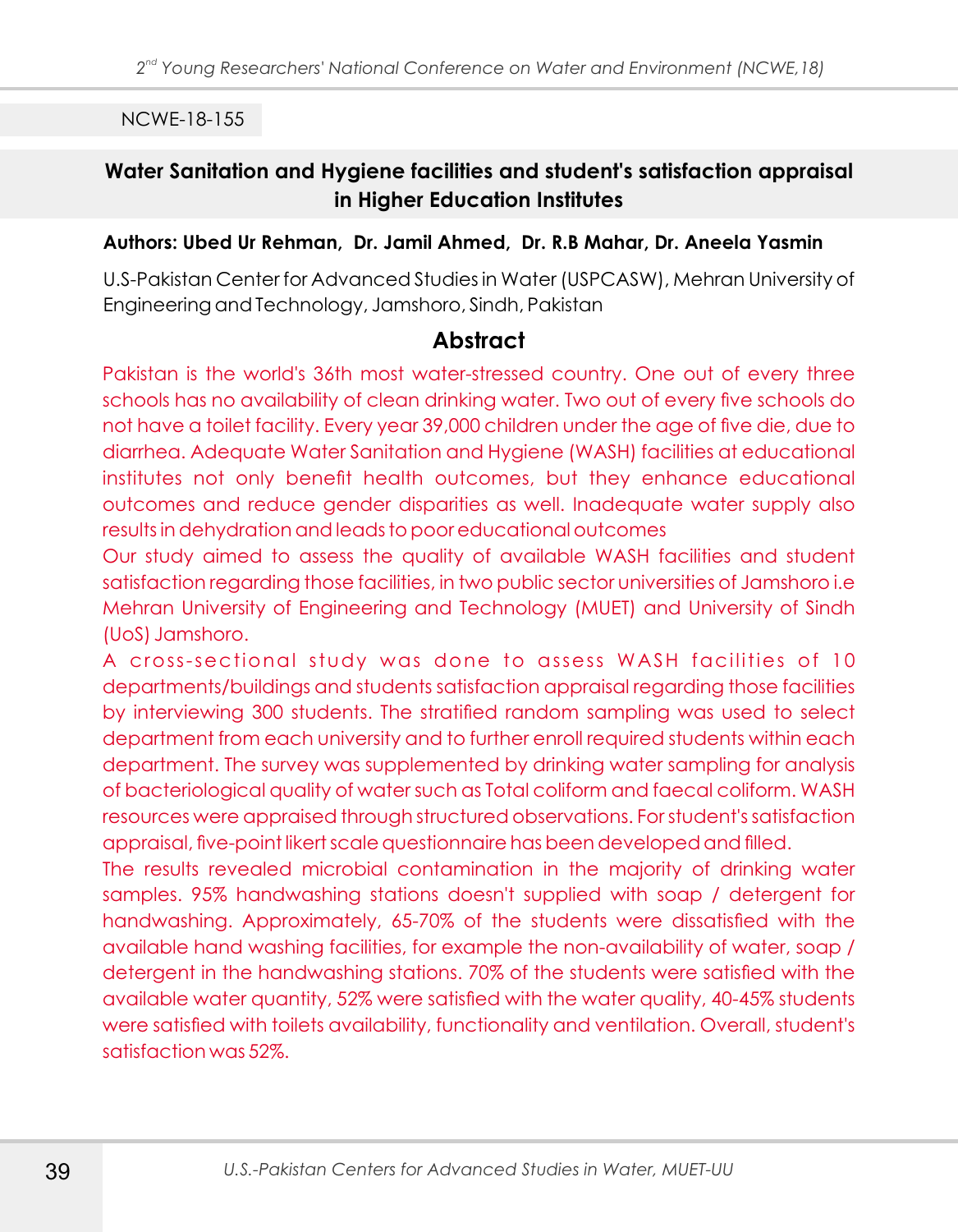# **Characterization and Quantification of Produced Water from Bobi Oil Field Sanghar**

### **<sup>1</sup> <sup>2</sup> <sup>3</sup> Authors: Imran Khan , Abdul Jabbar Laghari , Rasool Bux Mahar**

1 Institute of Environmental Engineering & Management MUET Jamshoro, Sindh, Pakistan

<sup>2</sup>Dr. M. A. Kazi Institute of Chemistry University of Sindh, Jamshoro, Sindh, Pakistan  $^{\rm 3}$ U.S-Pakistan Center for Advanced Studies in Water MUET Jamshoro, Sindh, Pakistan

# **Abstract**

Produced water is co-produced with petroleum production. It is very toxic and containing dissolved solids which can be harmful to the environment. This study comprises of collection of samples, quantity and laboratory base analysis of produced water. Sampling points include well site, main facility site and final disposal pond of Bobi Oil Field Sanghar. Produced water quantity is measured as 1600 barrel per day according to daily monitoring reports, which increases with time as new explored wells will connect with the main facility. Samples are characterized, and their results were interpreted with the National Environment Quality Standard recommended by Sindh Environment Protection Agency. Parameters obtained from characterization are phosphate, nitrate, sulfate, total dissolved solids, electric conductivity, chlorides, pH, hardness & metal which are Lead, Iron, Manganese, Nickel, Chromium, Zinc, Calcium, Magnesium ,Sodium and Oil & Grease. Results showed that quantity of sulfate, nitrate, and phosphate are within acceptable limits, and on the other hand, TDS exceeded required limits which are 1650 mg/L to 162000 mg/L. The electric conductivity ranged from 4 to 335 mS/cm, and pH ranges from 5.5 to 6.4. Chlorides observed high 1050 mg/L to 109800 mg/L. Ranges of hardness found 88 mg/L to 2592 mg/L. Amount of Na found 250 mg/L to 1319 mg/L. Value of K found 4 to 378 mg/L. Mg observed 20.5 mg/L to 260.1 mg/L and Ca observed 56 mg/L to 2379.75 mg/L. Cu observed higher than acceptable values except for pit site which is 1.5 mg/L to 3.3 mg/L. While Ni, Pb, Fe, Cr, and Mn observed in acceptable limits. The concentration of Oil & Grease observed higher which is 339 mg/L to 950 mg/L. Conclusion was made that if produced water will not be handled and disposed off in a proper way it will have a harmful impact on the environment.

**Keywords:** Produced water, quality characterization, quantification, and environmental impacts.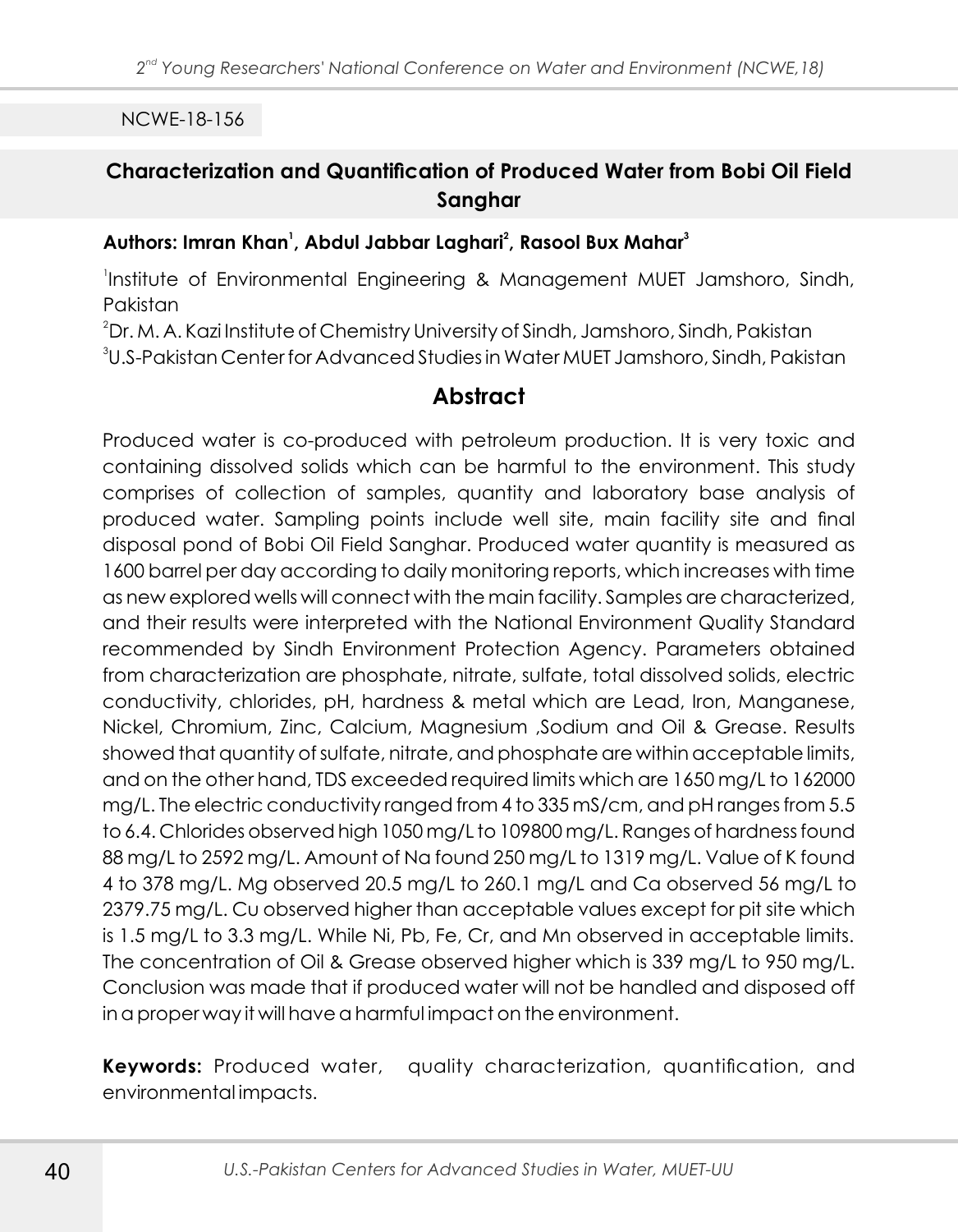### **Water treatment through Neem seeds for drinking purpose**

# **Abstract**

Recently the trend towards adopting different natural products to purify water is at its peak because of its being safe for health, readily degradabale, cost effective and locally available. In this research, Neem seeds is treated and converted into bio-coagulant which can be used as an environmental friendly alternative to the inorganic coagulants. The coagulation properties of the Neem seeds were studied for the treatment of potable water for the removal of turbidity. In this study optimum pH, coagulant dose and revolutions per minutes were decided for batch experimentation. To check the efficiency of Azadirachta Indica for turbidity removal, the synthetic turbid water of 250 NTU was prepared by kaolin chemical in the laboratory. The turbidity was removed by adopting different doses of Neem seeds in powdered form having a size of about 0.45mm operated at varying revolutions per minutes (rpm). It was observed that the Neem seeds are more efficient in removing the turbidity up to 35 NTU at 80rpm. It was concluded that Neem seeds can effectively substitute the chemical coagulants for the treatment of drinking water. It is recommended that research on Neem seeds is required to enhance its uses and other parameters can be examined to rise its applicability.

**Keywords:** Neem seeds; turbidity; efficiency; drinking water.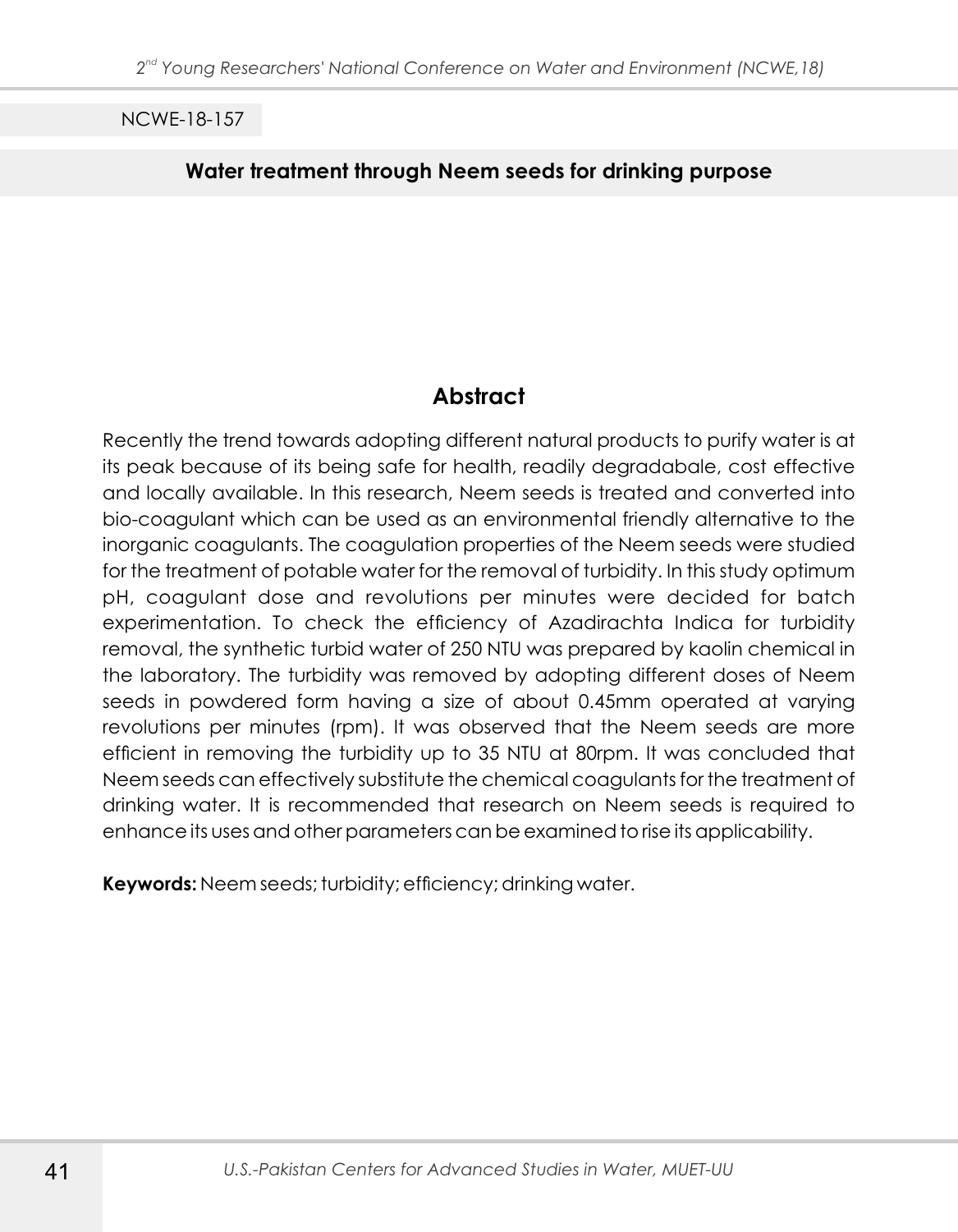### **Health effects of Brick Plant Emissions on Tando Hyder, Pakistan**

### **<sup>1</sup> <sup>2</sup> <sup>3</sup> Authors: Waheed Ali Khokhar , Hussain Bakhsh Khore , Ayaz Ali Samejo , Uzma 4 5 6 Imran , Kaleemullah Shaikh , Hira Lal Soni**

1,2,3,4 Department of Environmental Engineering, USPCAS-W, MUET, Jamshoro 76090, Pakistan

<sup>5</sup>Department of Mechanical Engineering, BUITEMS, Quetta 87650, Pakistan

<sup>6</sup>Department of Chemical Engineering, QUEST, Nawabshah 67450, Pakistan

# **Abstract**

In developing world, the brick plants (BPs) are polluting the eco-system due to their poor management. About 20% of the clay bricks are produced in South Asia, and Pakistan is the third largest brick producing country. For burning, the BPs use coal, local biomass, plastic, tires and other materials as fuels without any provisions for pollution controls. Tando Hyder located in the east of Hyderabad is one of the Pakistani cities, which have nearly 60 BPs. For this study, we have selected one BP. The emissions of selected BP at the outlet of the chimney were analyzed by the Testo 350 Flue Gas Analyzer for SO2, NO2, NO, CO, and CO2. Total Suspended Particulates (TSP), PM1, PM2.5 and PM10, CO, SO2 and NO2 concentration were analyzed in ambient air at different five locations by the Haz-Dust Model EPAM-5000. Results show that concentration of PM2.5, PM10, total suspended particulates, SO2 and NO2 were above the National Environmental Quality standards (NEQS) by Pakistan EPA and National Ambient Air Quality Standards (NAAQS) by US- EPA. These exceeds in ambient air concentrations causes different type of respiratory and skin diseases for that we have conducted 30 surveys from people living in the vicinity of brick plants. Survey results shows that most people who are working at BP have respiratory diseases (i.e. asthma, breathing problem and TB etc.) and some people have different type of skin diseases. They expend one fourth of their monthly income for the treatment of these diseases. Results of this study will help Pakistan EPA for making guideline regarding brick plants.

**Keywords:** Brick Plant; Ambient Air; Flue Gas; Particulate Matters; Pakistan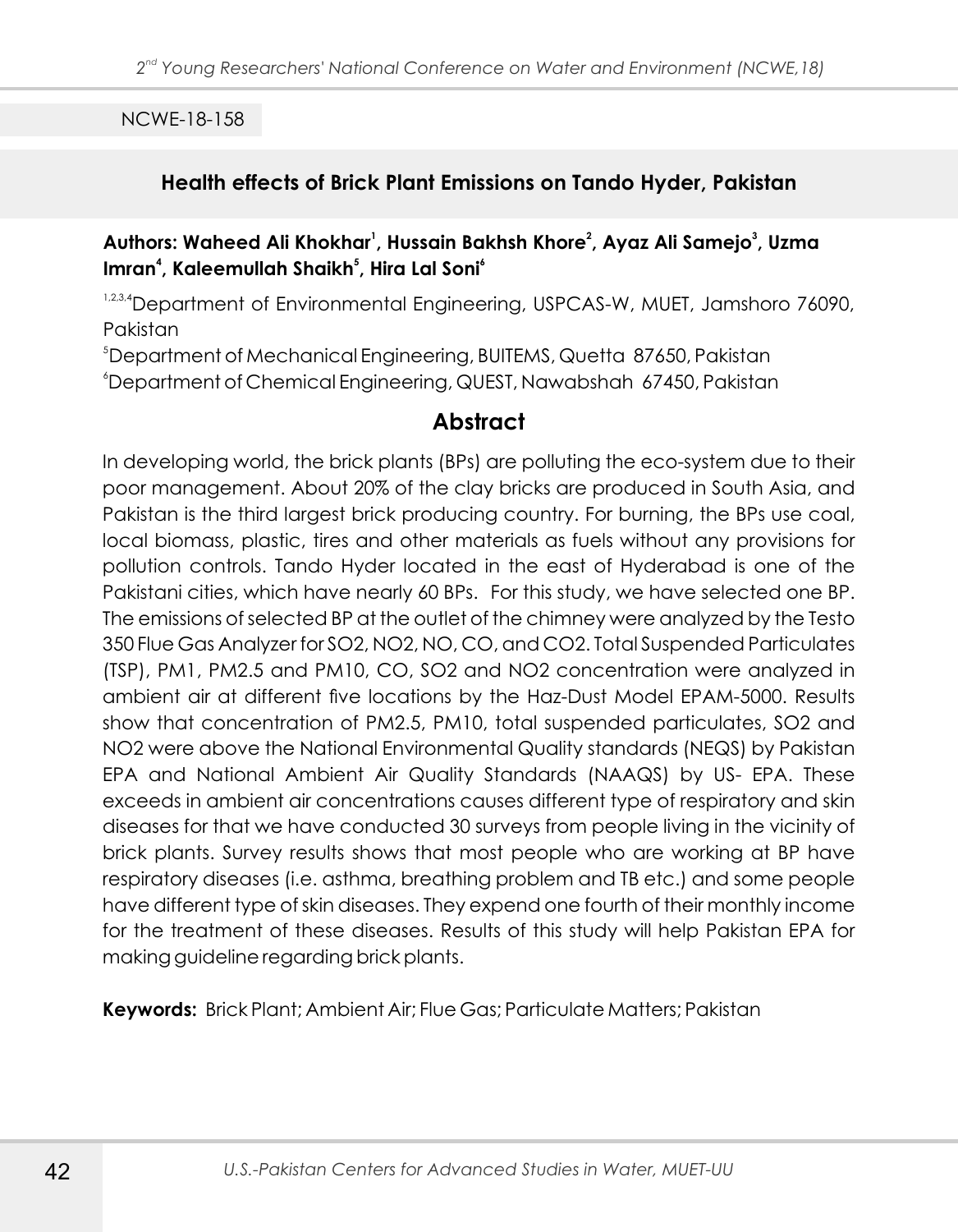# **A comparative study of solar, diesel and electric operated tube wells on an irrigated agriculture command area of Gul Minor in District Naushahro Feroze**

#### **Authors: Muhammad Azeem, Abdul Latif Qureshi, Shafi Muhammad Kori**

U.S-Pakistan Center for Advanced Studies in Water (USPCASW), Mehran University of Engineering and Technology, Jamshoro, Sindh, Pakistan

# **Abstract**

This research study was conducted in taluka Kandiaro district Naushahro Feroze. A baseline survey was conducted in various locations of the Gul minor in taluka Kandiaro to determine the various types of tube well network installed, which irrigate the agricultural land. Mostly, diesel power and electric operated tube wells irrigated the agricultural land in the command area of Gul minor. In study area, about 80 tube wells are operated by the diesel fuel, 20 by electrical power operated tube wells and 15 are solar power tube wells. Water is more required for the agricultural and anthropological usage, and there is no power grid network in the emergent rural areas. Therefore, the electric power operated tube wells are not reliable in the command area of Gul minor, due to break fall, and shortfall of electricity and there is no subsides. The diesel fuel price have increased a lot due to its transportation to rural areas. The maintenance cost of diesel power operated tube well is also maximized. The most of the farmers of command area of Gul minor have replaced their diesel power and electric power operated tube wells by the solar power tube well system. The six tube wells, each pair of diesel, electric and solar, were selected in the command area of Gul minor. The discharge of tube wells, power consumption, cropping intensity, irrigation intensity, net present value and benefit cost ratio of solar tube well is higher than electric and diesel operated tube well. The life cycle cost of solar power tube wells had lower down than electric and diesel operated tube wells. Probably, solar power tube wells are environment friendly, insignificant repair and maintenance cost than diesel power operated and electric power operated tube wells. Solar power tube well is cost-effective assets than diesel power operated and electric power operated tube wells.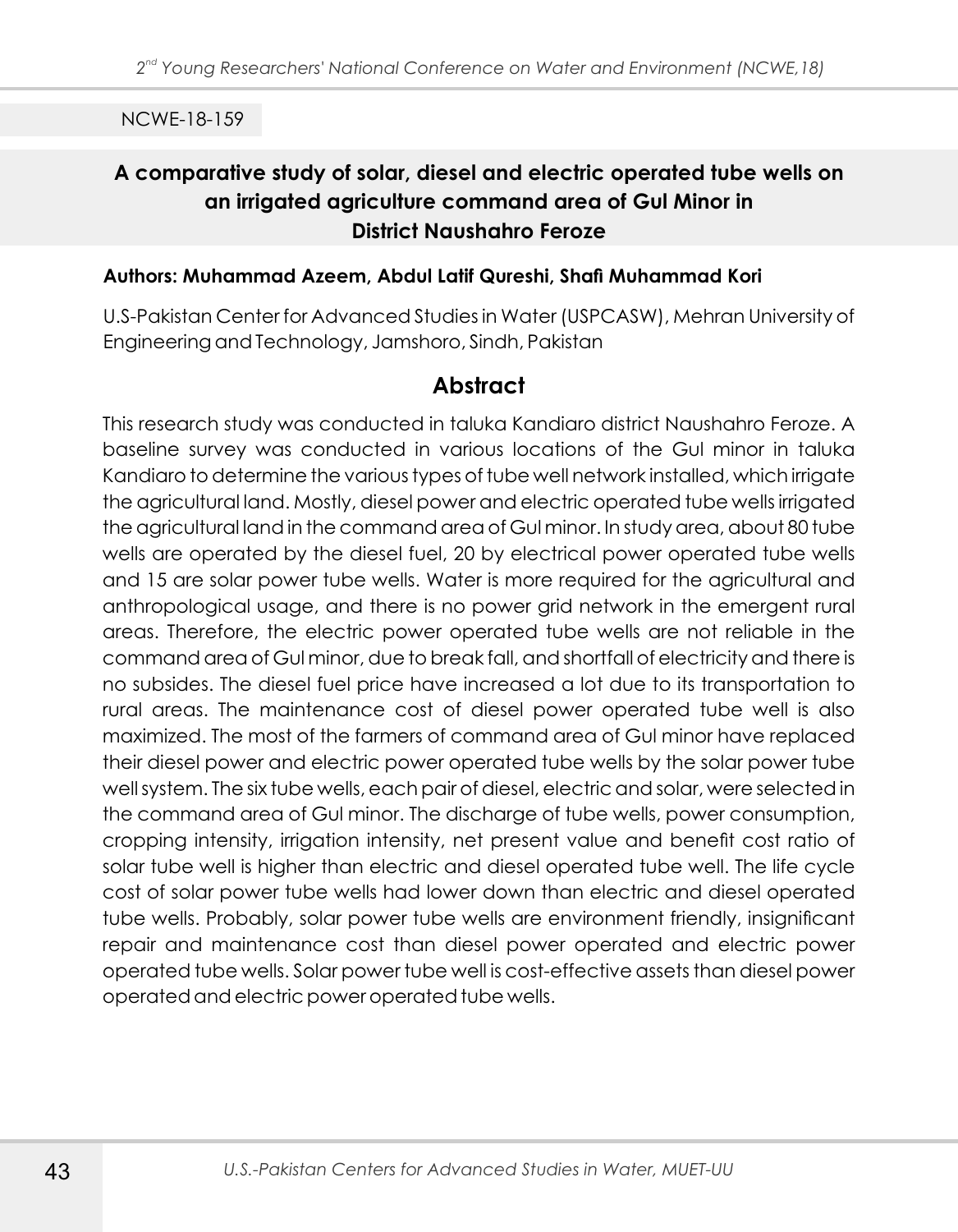# **Simulating Chickpea (Cicer Arietinum) potential yield for different irrigation applications using CropSyst model**

#### **Authors: Faris Ahmed Bhatti, Asmat Ullah, Nabeel Ali Khan, Arjumand Zaidi**

US-Pakistan Center for Advanced Studies in Water (USPCAS-W) Mehran University of Engineering & Technology, Jamshoro 76090, Pakistan

## **Abstract**

Crop simulation models are being used worldwide to predict crop response to various field management practices and climatic conditions. In this study, Cropping System Simulation model (CropSyst) was used to simulate Chickpea potential yield under sprinkler irrigation system. The model was calibrated using secondary data obtained from field experiments carried out during 2016 - 2017 at Drainage and Reclamation Center (DRIP), Tandojam. Model inputs were crop parameters, soil characteristic, weather, and management data. The cultivar parameterization details were obtained from the literature. Field conditions, comprising permanent wilting point, field capacity, were specified. CropSyst overestimated the biomass, but yield was precisely calculated by the model. The yield variation under 10% to 80% soil moisture depletion levels was calculated, and their variation was recorded. The sensitivity of crop yield against varying water application regimes and under rain-fed condition (with no additional irrigation) was evaluated. The analysis of these results can lead to better decision-making for water productivity, yield, and their economic tradeoffs. The results implied that further detailed simulations could be carried out considering additional management scenarios such as; fertilizer use, soil salinity, and nitrogen uptake to record the crop response, which will help agriculturalists and water managers in optimizing water use.

**Keywords:** Agriculture; Crop Modelling; Chickpea; Decision Support System; Irrigation; Simulation model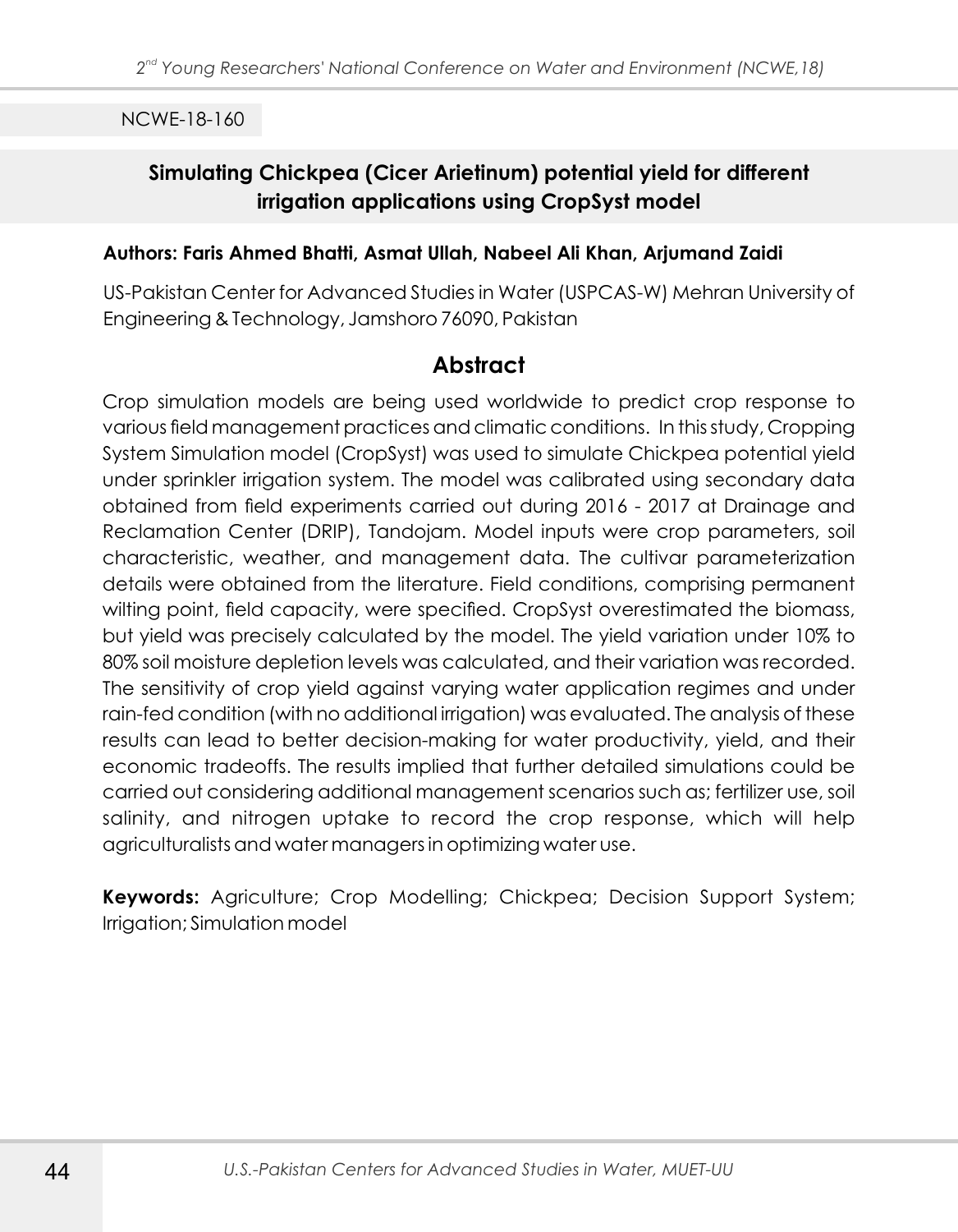# **Application of Simplified Surface Energy Balance Index (S-SEBI) for Estimating Actual Crop Water Requirement Using Remote Sensing**

## **<sup>1</sup> <sup>2</sup> <sup>1</sup> Authors: Nabeel Ali Khan , Rao Muhammad Zahid Khalil , Asmat Ullah , Arjumand 1 1 Zaidi , Faris Ahmed Bhatti**

1 U.S.- Pakistan Center for Advanced Studies in Water, Jamshoro 76090, Pakistan. <sup>2</sup>National Center for Remote Sensing & Geo-Informatics, Institute of Space Technology, Karachi 75270, Pakistan.

## **Abstract**

Accurate estimation of an actual crop water requirement (ETa) is important to assess the stress conditions of a crop and manage irrigation accordingly. The objective of this study was to estimate ETa for a maize field during its growing season in the sub-region of the Lower Arkansas River Valley (LARV) named Fairmont Drainage District in South-eastern Colorado, USA. In this study, the surface energy balance was used to estimate ETa. The Simplified Surface Energy Balance Index (S-SEBI) algorithm was used to determine the instantaneous and 24-hour ETa using eleven temporal Landsat 7 and 8 images matching with the growing season of the maize crop. The potential crop evapotranspiration (ETc) was calculated using the American Society of Civil Engineers' Penman-Monteith (ASCE-PM) equation by the Reference Evapotranspiration (REF-ET) calculator. The results showed a statistically significant relationship (R2 = 0.84) between S-SEBI derived, and ASCE-PM derived instantaneous crop evapotranspiration. The Pearson correlation between ETa and ETc was found to be 0.919 and 0.887 for the instantaneous and 24-hour ET, respectively. The performance and the efficiency of the S-SEBI model for the estimation of crop ET were found to be satisfactory for maize crop grown in the Fairmont drainage district, Otero County, Colorado, USA.

**Keywords:** ASCE Penman-Monteith; Crop water stress; Evapotranspiration; Lower Arkansas River Valley; Maize; REF-ET calculator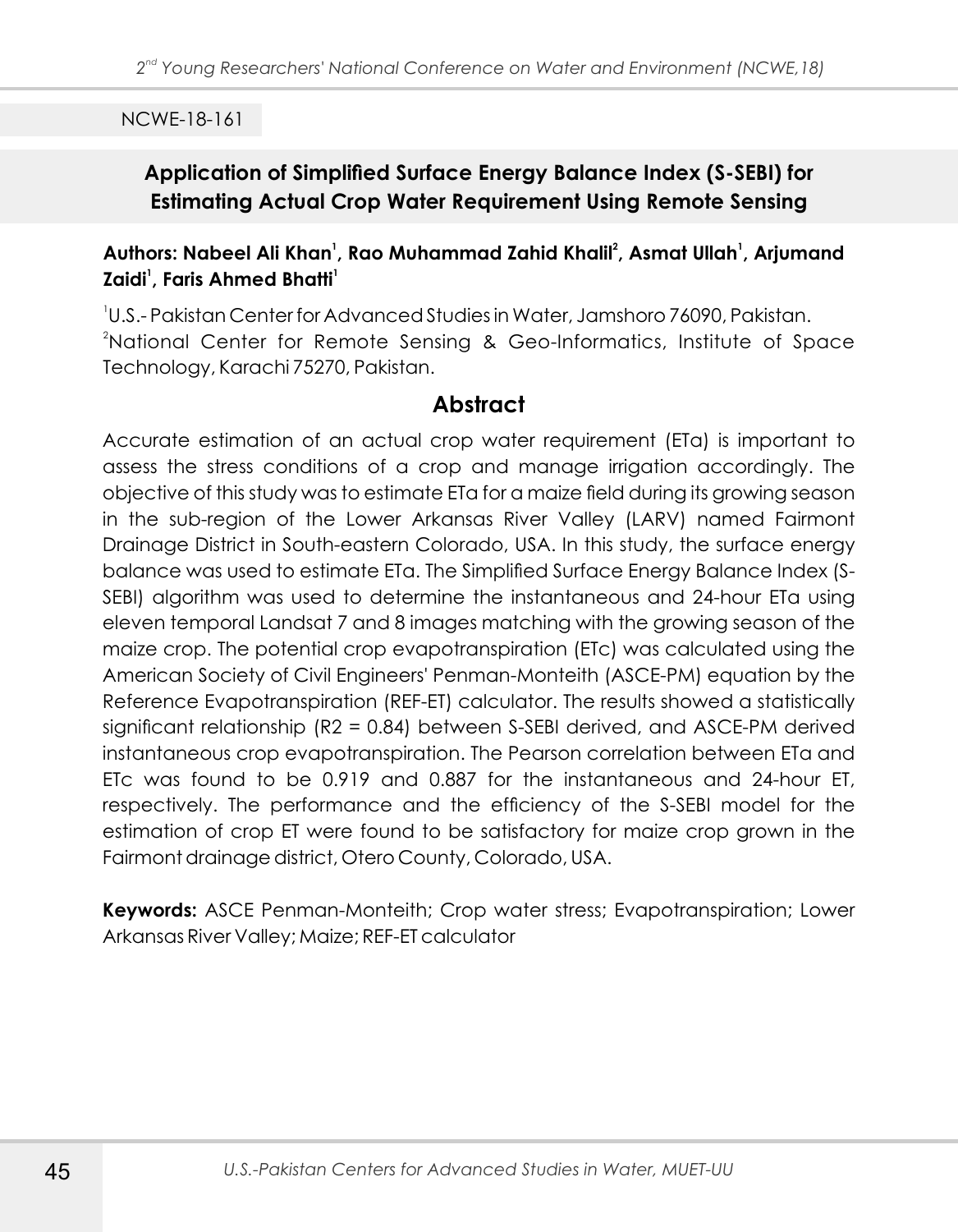# **Vegetation Change Detection to Quantify Impact of Small Dams Using Geospatial Techniques: A Case Study of Potohar Region**

### **Authors: Vengus Panhwar, Dr. Arjumand Zaidi, Dr. Asmat ullah**

U.S.- Pakistan Center for Advanced Studies in Water, Jamshoro 76090, Pakistan.

# **Abstract**

Remote sensing in combination with geographic information system (GIS) helps in better understanding to detect changes of landscape dynamics. A case study of rainfed areas of Potohar region of Punjab, Pakistan was conducted to illustrate the temporal variation in the vegetation cover. Normalized difference vegetation index (NDVI) has been employed using ENVI classic image processing software. Landsat multi-temporal set of images from Landsat 4-5 TM and Landsat 8 for the years 2008- 2016 were used to investigate the vegetation patterns and changes in the overall region. Buffers of 500 m and 1000 m were created around the dams using ArcGIS software to identify the changes in vegetation cover after the construction of these dams. Moreover, precipitation data and Google Earth images were also used in this study to further validate the impact of dams on agriculture. The images processed in ENVI, indicates changes in the mean value of NDVI from 0.105 to 0.157, before and after the construction of the dams, respectively, which shows a significant increase in the vegetation cover. Therefore, it is concluded that small and mini-dams found to be one of the effective intervention in improving the quality of livelihood and sustained agriculture in the Potohar region, Punjab. Thus, for an efficient and sustainable rainwater management, small and mini-dams can be considered as a feasible option in other rainfed areas of the country as well.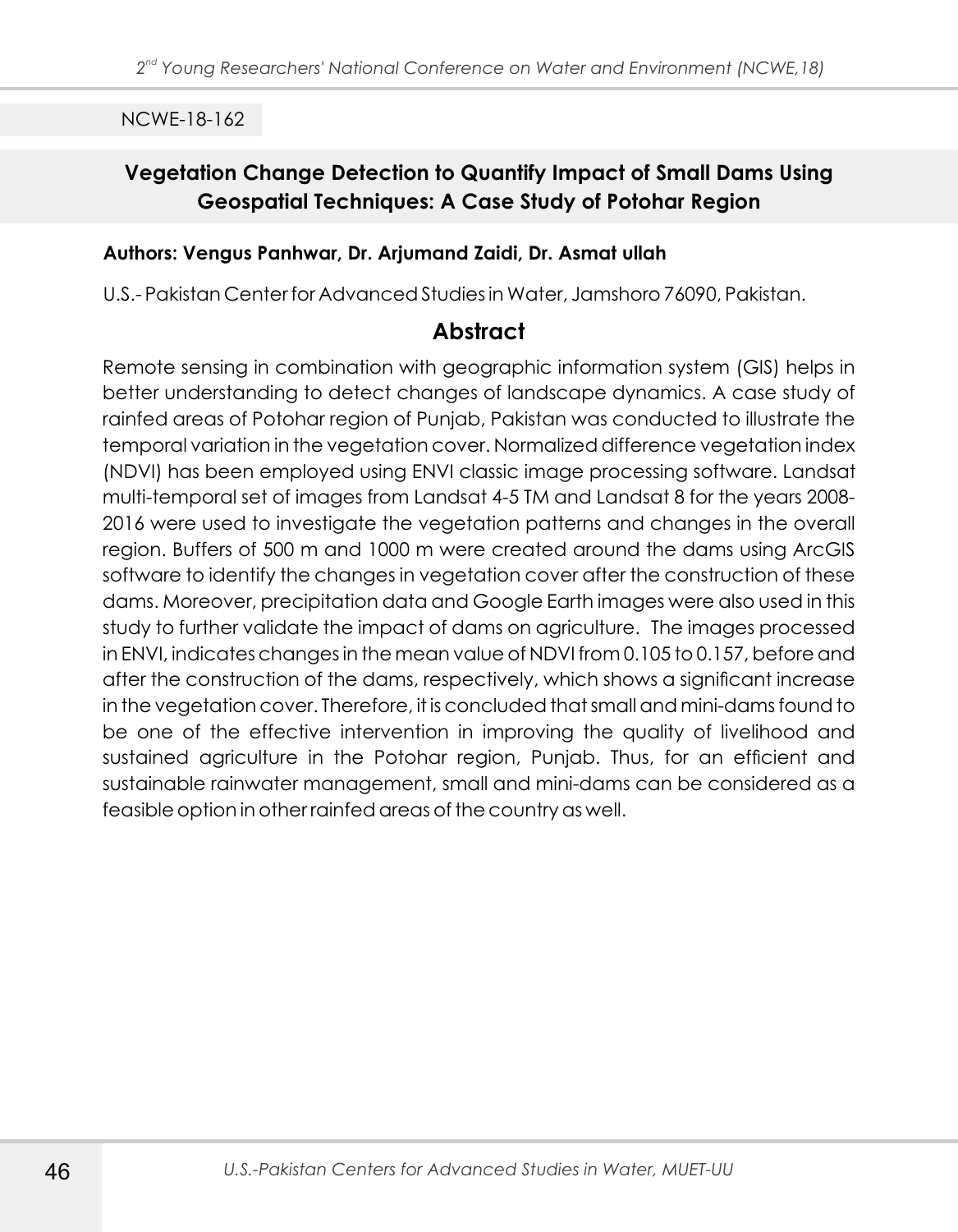# **Assessment of 21st Century Hydro-climatic Impact on Flood Plains of The Indus Delta Using Geo-spatial Techniques**

### **<sup>1</sup> <sup>2</sup> Authors: Salman Mohsin ,Vipin Kumar**

1 US Centre for Advance Studies in Water Pakistan, MUET, Jamshoro, Pakistan  $\rm ^2$ Department of Civil and Environmental Engineering, University of Utah, USA

### **Abstract**

Indus is the biggest river of Pakistan and major source of surface water for the entire country. Mangrove forests in Indus delta located at the end of the river's path are vital life-supporting ecosystem for the coastal belt of Sindh and acts as a barrier for the protection of coastal areas against the disastrous natural phenomenon. The Indus Delta is facing serious problems, the mangroves forest along the Sindh coastal area are under extreme stress and have decreased drastically due to the impact of climate change and other anthropogenic activities. This study revealed temporal variations of climatic variables (precipitation and temperature) and flow of the Indus River downstream of the Kotri Barrage. Unsupervised classification is used for analysis of 17 images from 2000 to 2016 using ArcGIS and ENVI. Hydrological data (discharge) of the Indus river and Meteorological data (precipitation and temperature) of Badin gauging station were analyzed for 17 years from 2000 to 2016. After analysis of images it can be concluded that the magnrove cover has decreased drastically since the start of 21st century. The results reveal that mangrove cover in the flood plains of the Indus Delta was 125553.21 ha in the year 2000 which has decreased up to 66703.96 ha in 2016. The hydro-climatic variables i.e. discharge, precipitation and temperature show an inclining trend from 2000 to 2016. Regression analysis was used to develop a causal relationship between area of mangroves and the hydro-climatic variables. Analysis reveals that only 66% change of mangrove cover was explained by the hydro-climatic variables. Thus, this study could be used as a framework while planning for the sustainability of the Indus delta.

**Keywords:** Indus Delta, flow, precipitation, ArcGIS, ENVI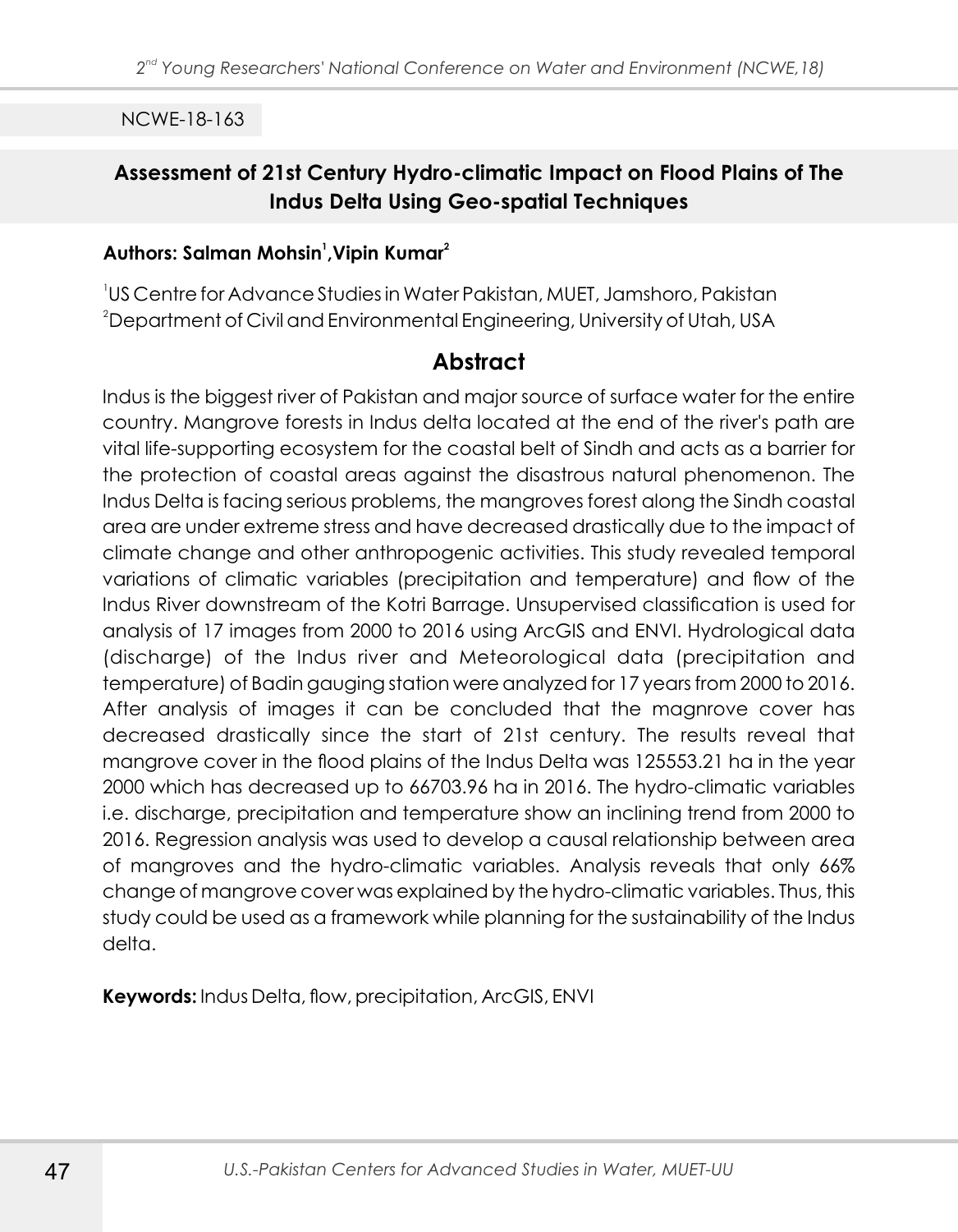# **Developing and Testing of Activated Carbon Based Desiccant Material for Adsorption Desalination Applications**

#### **<sup>1</sup> <sup>1</sup> <sup>1</sup> <sup>2</sup> Authors: Afaq Ahmad , Uzma Imran , Zubair Ahmed , Muhammad Sultan**

1 US-Pakistan Center for Advanced Studies in Water, MUET, Jamshoro 76020, Pakistan <sup>2</sup>Department of Agriculture Engineering, Bahauddin Zakariya University, Multan 60800, Pakistan

### **Abstract**

Adsorption assisted desalination has grabbed attention of researcher around the globe due to the multiple advantages over conventional desalination methods. It can utilize low grade waste heat i.e. solar thermal energy, bears minimal carbon footprints, can be used for treating water with total dissolved solids above 50k. In addition to desalination, the process can be used for cooling purposes. Continuous progress in material science has made it viable technology amongst energy intensive fossil fuel-based options. Activated carbon is being used since decades for adsorption due to its superior thermal and adsorption properties. Silica gel currently being used has good tendency of adsorption towards water vapors but has poor thermal properties. Hygroscopic salts have proven enhancer for desiccant properties of materials. The current research focuses on developing a composite material with goodness of activated carbon's thermal properties and vapor adsorption properties of silica gel. Total of 11 samples has been prepared and tested with varying treatment time and concentrations of hygroscopic salt. Material characterization is performed using Brunauer–Emmett–Teller (BET) and Thermogravimetric analysis of the prepared samples. Among all the tested samples, four samples were able to give out as much as 40% of the adsorbed moisture within the temperature range of 30-135 OC. Gravimetric measurement of weight gain and loss suggests that the composites based on activated carbon has the potential to be used in adsorption desalination applications. In addition to adsorption desalination the material can be used for adsorptive heating, thermal energy storage, dehumidification and moisture sequestration systems.

**Keywords:** Activated Carbon; Adsorption desalination; Silica Gel.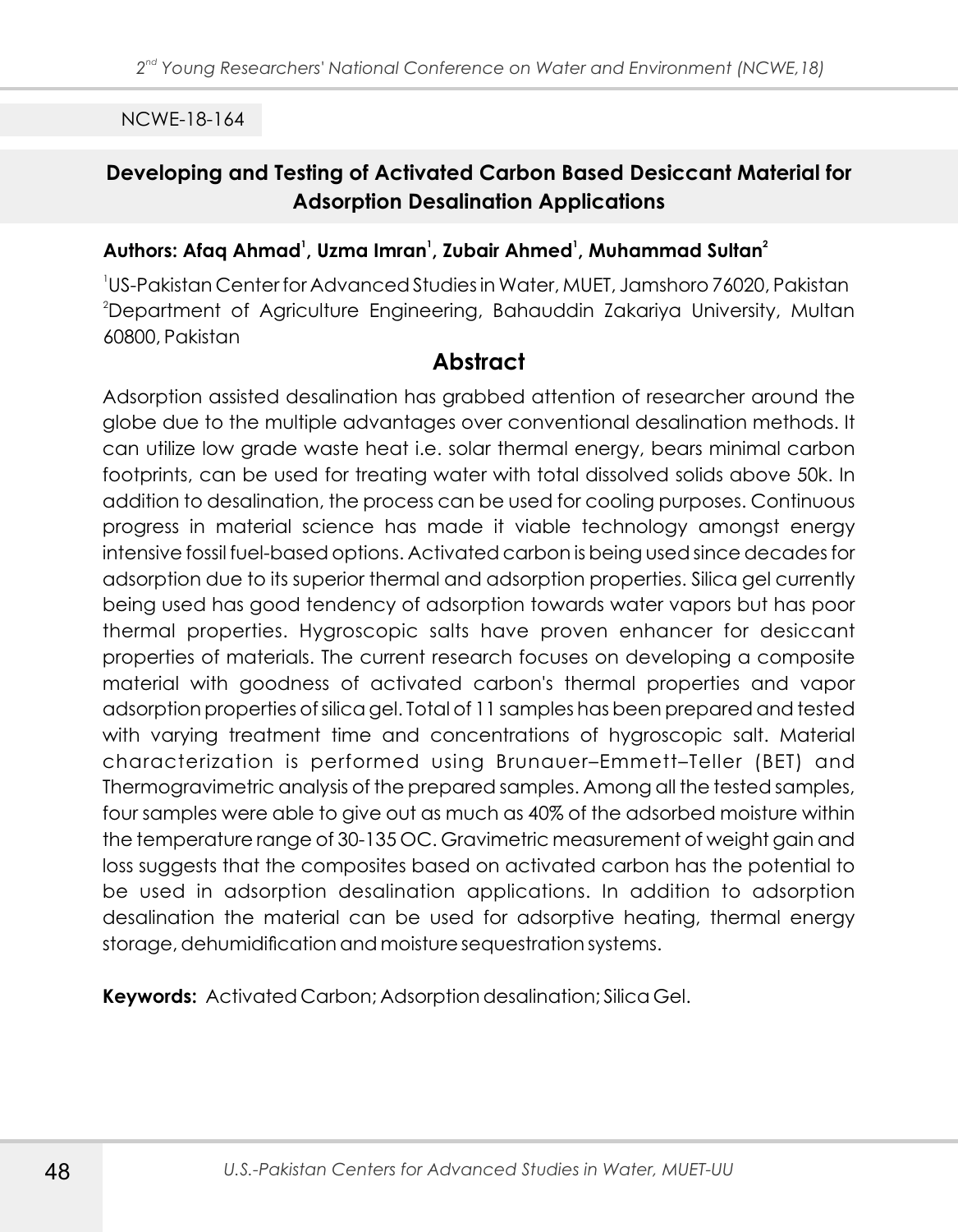# **Optimization of Pilot-Scale Trickling Filter for Wastewater Treatment at MUET, Jamshoro**

### **<sup>1</sup> <sup>1</sup> <sup>2</sup> Authors: Faaiz Rafique Memon , Rasool Bux Mahar , Ashfaque Ahmed Pathan**

1 US-Pakistan Center for Advanced Studies in Water, MUET, Jamshoro 76020, Pakistan <sup>2</sup>Civil Engineering Department, Mehran UET Jamshoro

# **Abstract**

The purpose of this study was to optimize the performance of a pilot-scale trickling filter at MUET, Jamshoro, for the biological treatment of wastewater. Wastewater generated from Textile Engineering Department was used as the influent source. Gravel was used as support medium for microbial growth for the removal of organic matter from wastewater. The plant was operated at various influent loading rates and at different depths of media. It was found that the treatment efficiency of trickling filter increased when the depth of gravel media was increased from 1.5' to 2' and 2.5', while increasing the influent loading rate from 0.5 to 1 and 2 L/min had the opposite effect. The best treatment efficiency for the removal of pollutants (BOD5, COD and TSS) was obtained when the plant was operated at the media depth of 2.5' and the influent loading rate of 0.5L/min. At these operational parameters, the BOD5 removal obtained was more than 89%. Other parameters such as turbidity, TDS and TSS and COD were reduced to well within the limits prescribed by the NEQS. It was demonstrated that the pilot-scale trickling filter was successful in biological treatment of wastewater and its efficiency was significantly increased by increasing the depth of media and decreasing the influent loading rate. Therefore, we recommend scaling up of the trickling filter plant to treat all of the wastewater generated within MUET, Jamshoro, as it will be a very cost effective solution for wastewater management for the campus.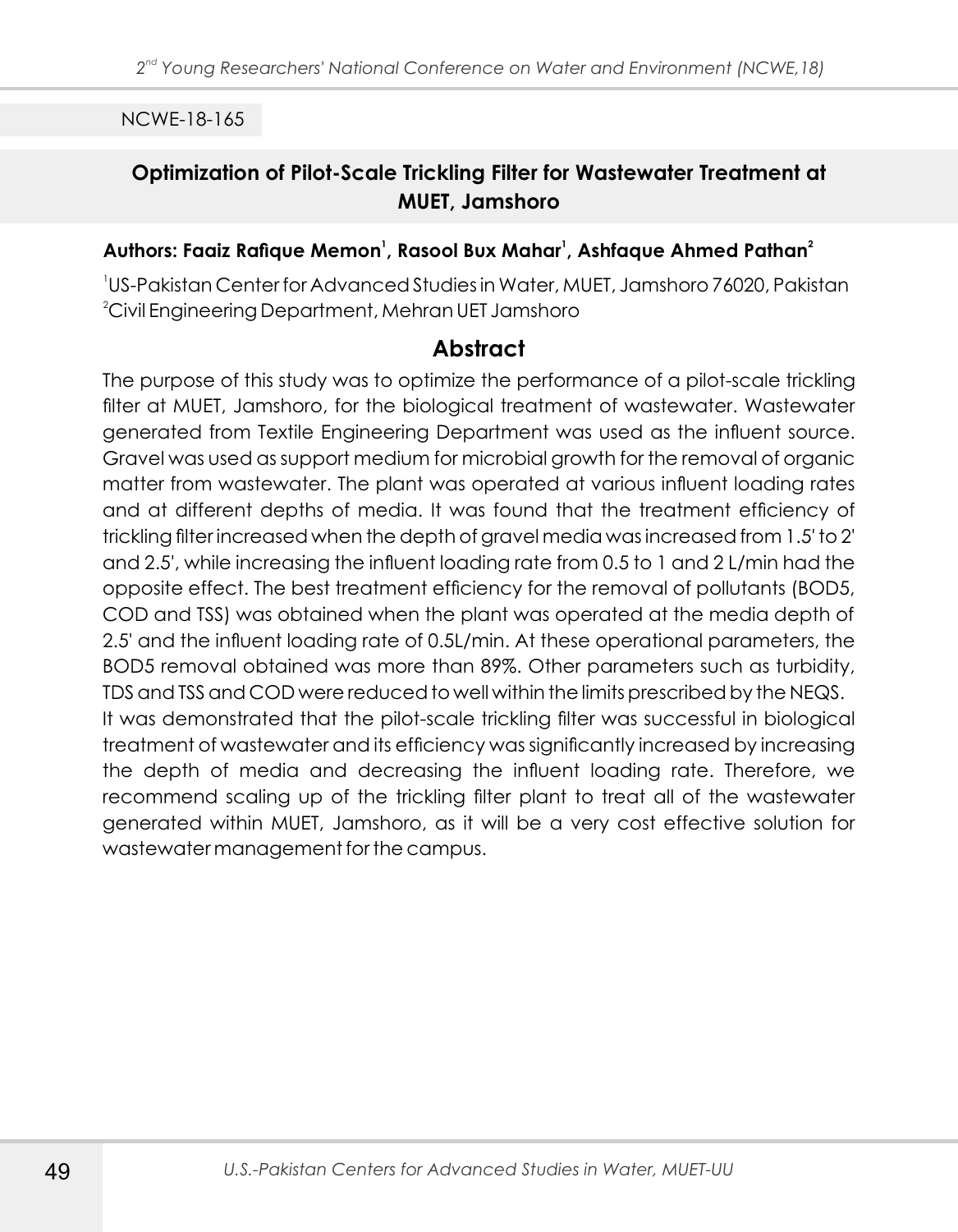# **Hydromorphologic analysis of a meandering river using raster analytics of remotely sensed data: A case study of the Indus River**

#### **<sup>1</sup> 1,2 1,3 Authors: Arslan Mahmood , Altaf Ali Siya , Muhammad Wajid Ijaz**

1 U.S.-Pakistan Centre for Advanced Studies in Water, Mehran University of Engineering and Technology, Jamshoro, 76062, Sindh, Pakistan;

E-Mails: engr.arslanmahmood@gmail.com (A. Mahmood);

aasiyal.uspcasw@faculty.muet.edu.pk (A.A.Siyal);

wajidijaz331@gmail.com (M.W.Ijaz)

<sup>2</sup>Department of Land and Water Management, Sindh Agriculture University, Tandojam, 70060, Sindh, Pakistan

 ${}^{3}$ Environmental Protection Agency, Lahore, 54000, Punjab, Pakistan

### **Abstract**

Climate change induced hydrological extremes exert pressure over the river channels. Human-made constrictions across the flow render a considerable effect over main channel and floodplains in terms of excessive sediment deposition. This can impact the flood carrying capacity of the river. The Indus River reach, immediate to the downstream of the Kotri Barrage was selected to analyze the spatio-temporal variability of the channel geometry. Flow data in conjunction with the topographic configuration of the study area were used to interpret the inundation extents, by using interoperable standards. Raster analytics were performed over remotely sensed imageries acquired by the Thematic Mapper (TM) and Enhanced Thematic Mapper (ETM+) sensors of Landsat from 1990 to 2015. Normalized Difference Water Index (NDWI) was used to extract the planimetric characteristics of the reach. Results suggest that an empirical relationship exists between the top surface area and water depth of the main channel, in the concerned river reach. The coefficient of determination (R2) between the top surface area and discharge was 0.75 which shows a significant empirical relation between the two variables. The empirical model constructed from the analysis of a larger dataset revealed that a 55% reduction in flood carrying capacity of the reach has occurred because of sediment deposition after the 2010 flood event. The excessive deposition along the right bank immediately below the barrage has increased the morphological vulnerability of the reach. In case of any haphazard event like a super flood, the water can overtop or potentially breach the levee, and

\* Corresponding author: Arslan Mahmood (engr.arslanmahmood@gmail.com)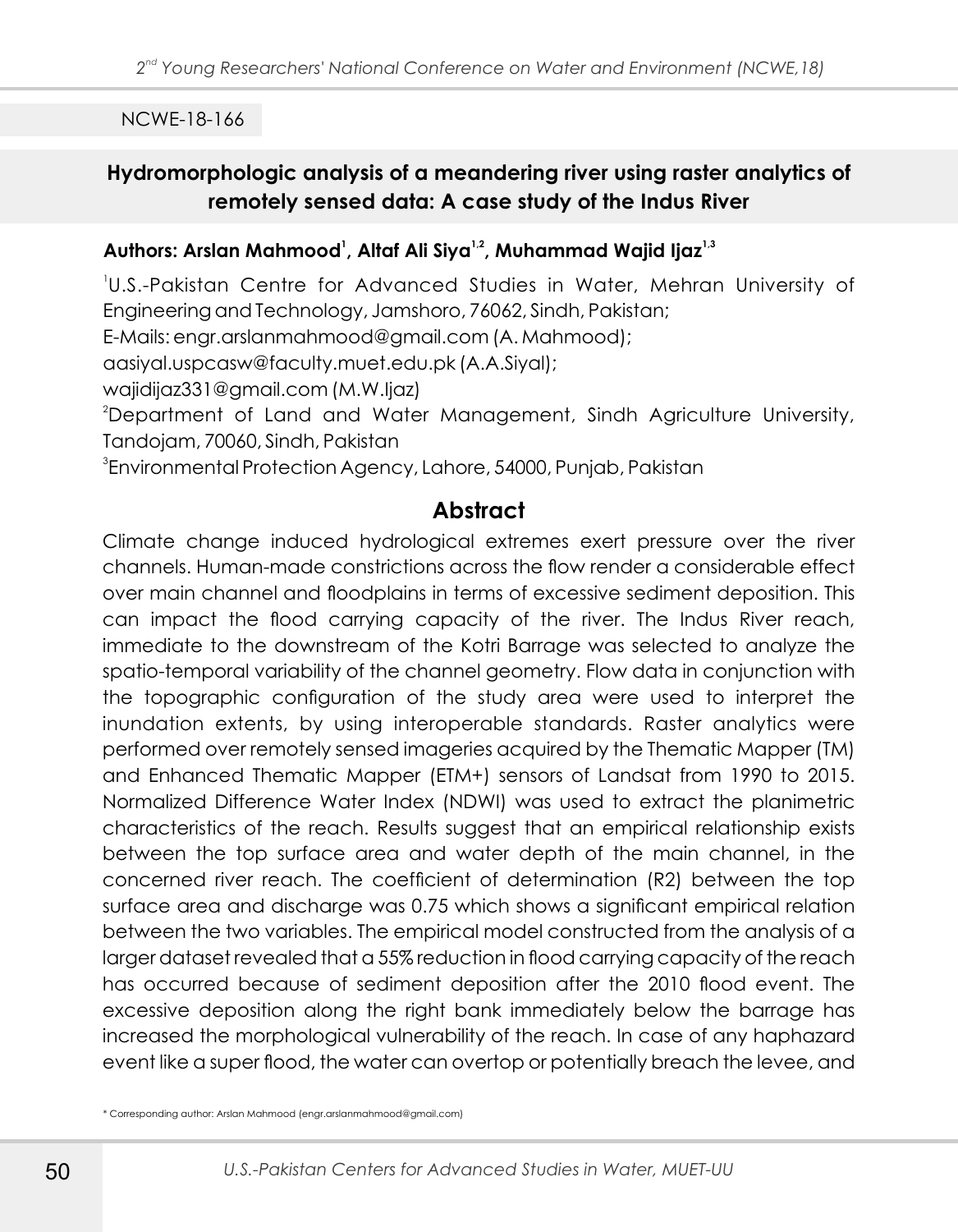subsequently, adjacent settlements of Hyderabad city are susceptible to flood vulnerability. Thus, it is concluded that multispectral imageries can be used to monitor the hydro-geomorphologic evolution of an alluvial channel and geospatial information extracted from such data could be used for a flood warning system.

**Keywords:** Alluvial channel, Hydromorphology, Kotri Barrage, Normalized Difference Water Index, 2010 flood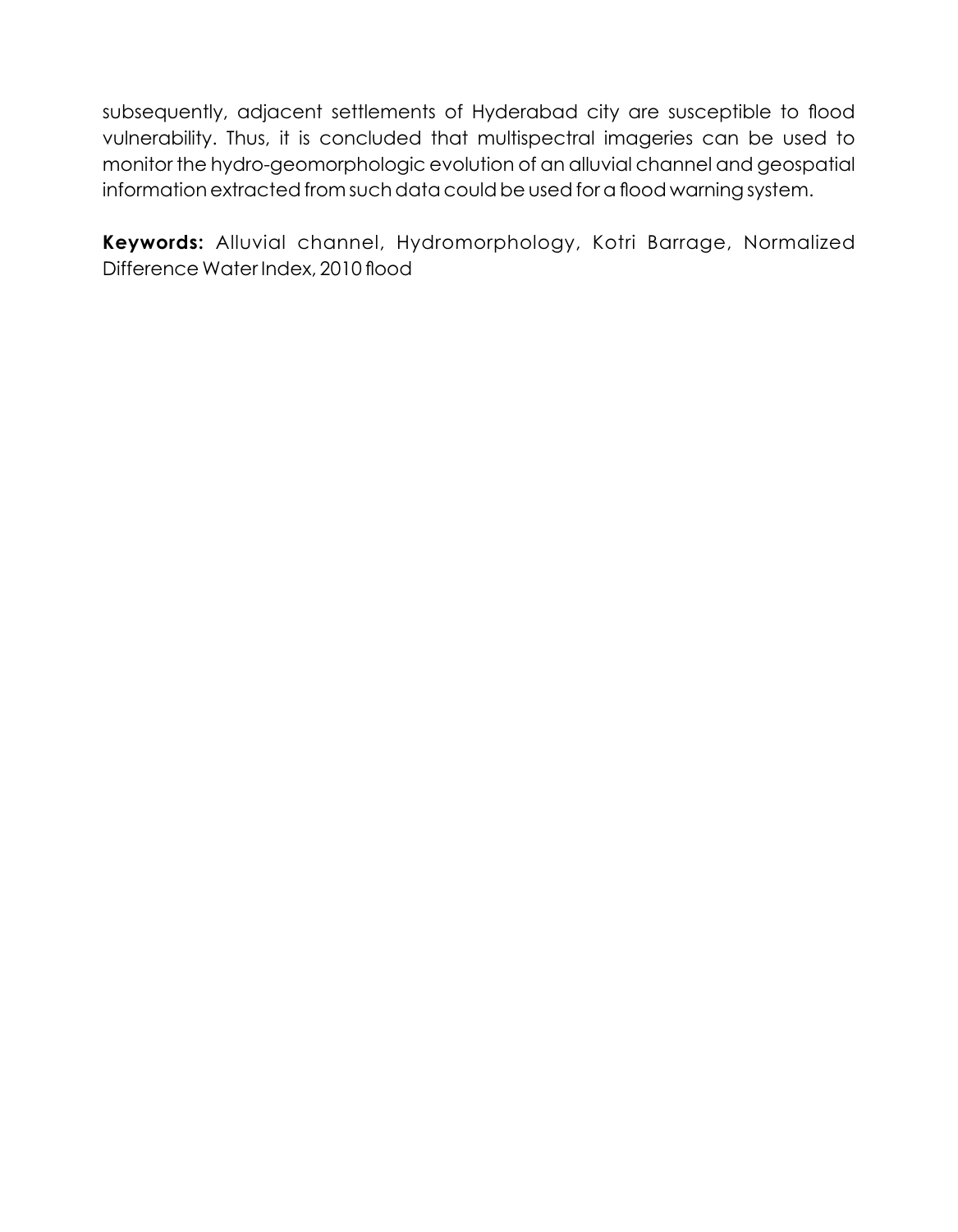# **Seasonal Variation in Water Quality of River Indus at Kotri Barrage Hyderabad, Sindh, Pakistan**

#### **<sup>1</sup> <sup>2</sup> <sup>3</sup> Authors: Muhammad Essa Dakhan , Rasool Bux Mahar , Imdad Ali Kandhar**

Institute of Environmental Engineering & Management, Mehran University of Engineering and Technology Jamshoro, Sindh, Pakistan <sup>2</sup> Mehran University of Engineering and Technology Jamshoro, Sindh, Pakistan 3 Institute of Environmental Engineering & Management, Mehran University of Engineering and Technology Jamshoro, Sindh, Pakistan

### **Abstract**

The present study deals with the analysis of water samples collected from the River Indus for various Water quality parameters and ,heavy metals at Kotri Barrage Hyderabad, Sindh, Pakistan. This study was conducted for six months from September 2014 to March 2015. The values recorded for water quality parameters ranging between: pH 7.1 to 8, Water Conductivity 0.4 to 0.8 mS/cm, Total Suspended Solids (TTS) 12 to 1268 mg/L, Total Dissolved Solids (TDS) 210 to 460 mg/L, Total Suspended Solids (TSS) by weight method 40 to 1210 mg/L, Alkalinity 50 to 130 mg/L, Turbidity 18 to 970 NTU, Chloride 10 to 104 mg/L, Sulphate 13 to 149 mg/L, Particulate Organic Matter (POM) 30 to 250 mg/l, Particulate Inorganic Matter (PIOM) 10 to 960 mg/l and Dissolved Organic Carbon (DOC) 1.96 to 4.1 g/m3. DOC in the Indus River was monitored first time only in this study. During each month, the ranging value recorded for Metals were: Iron (Fe) 0 to 5.82 ug/L, Manganese (Mn) 0 to 10.68 ug/L. The main aim of this study was to know the quantitative values of physicochemical water quality parameters of the river in different seasons (low & high flow season), mainly organic carbon (Particulate and dissolved both).

**Keywords:** Include; Dissolved Organic Carbon; Particulate Organic Matter; Particulate Inorganic Matter; River Indus.

<sup>\*</sup> Corresponding author: Arslan Mahmood (engr.arslanmahmood@gmail.com)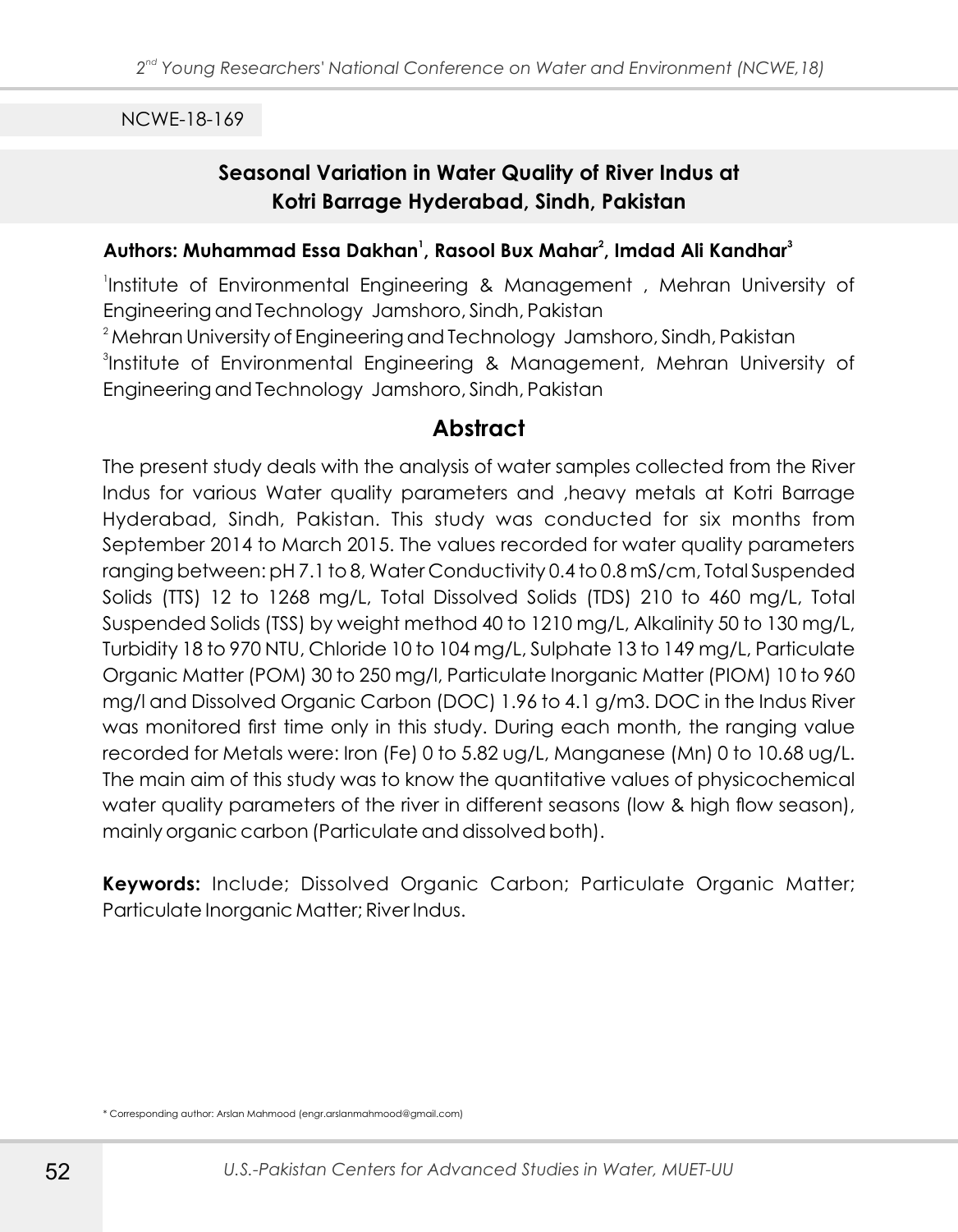# **Suitability and Assessment of Groundwater for Irrigation Purpose: A case Study of Hyderabad Sub-urban area**

#### **<sup>1</sup> <sup>2</sup> <sup>3</sup> Authors: Summaiya Shaikh , Abdul Latif Qureshi , Hafiz Abdul Salam Memon**

<sup>1</sup>M.S Student, Hydraulics, Irrigation and Drainage, USPCAS-W, MUET, Jamshoro, Pakistan

2 Professor, Hydraulics, Irrigation and Drainage, USPCAS-W, MUET, Jamshoro, Pakistan <sup>3</sup>Assistant Director, Drainage and Reclamation Institute of Pakistan, Tandojam, Pakistan

## **Abstract**

The groundwater quality of Hyderabad sub-urban area has been assessed to check its suitability for irrigation purpose. Due to scarcity of canal/surface water, there is need to use the groundwater as a supplement to surface water to meet our requirements of food and fiber. Thirty five representative groundwater samples were collected from the Hyderabad sub-urban area. The water samples collected were analyzed for the physical and chemical parameters, pH, Electrical Conductivity (EC), Total Dissolved Solids (TDS), Alkalinity, Sodium percentage and Arsenic (As) in the Soil-Water laboratory of USPCAS-W using the standard methods. The results show that the groundwater quality in the study area does not fall in good category and it is not always feasible for agriculture purpose with respect to EC, TDS and sodium percentage. In respect of pH, all sample are within the limits. In terms of EC and TDS, only 12 samples out of 35 are within the limits. The highly saline water is not suitable for irrigation purpose. EC, TDS and sodium percentage directly affects the growth of plant and crop production and they cause the soil structure damage. The Arsenic value is ranging from 0 to 0.1 mg/l, thirty five, out of 29 samples are within the limits of WHO standards. It is suggested that those areas, where arsenic is beyond the limit, ground water should not be used. It is recommended that for all 23 areas, either groundwater should be not be used or used for irrigation purpose through the conjunctive use of surface and groundwater. It was observed that quality of ground water is declined day by day. Therefore in order to enhance the water quality artificial recharge is recommended to be adopted to recharge the aquifer.

**Keywords:** Groundwater Quality; Sodium percentage; Electrical Conductivity, Arsenic, Hyderabad, Pakistan.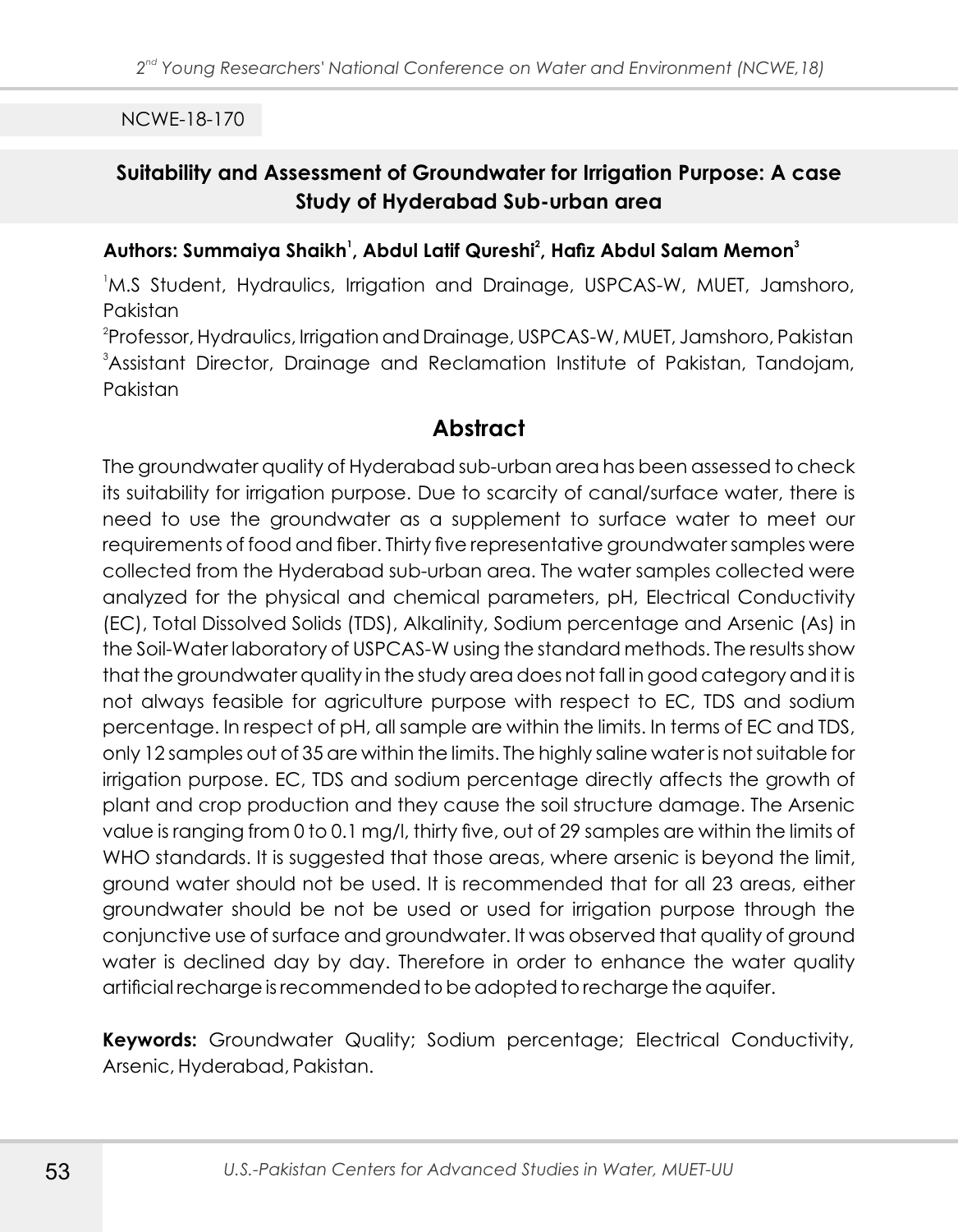# **Characterization of the Aquifer using Pumping test for Groundwater Modelling of Sakrand Distributary Command Area**

### **<sup>1</sup> <sup>1</sup> <sup>1</sup> Authors: Zulfiqar Ali Jumani , Dr. Abdul Latif Qureshi , Waqas Ahmed**

1 US-Pakistan Center for Advanced Studies in Water, MUET, Jamshoro 76020, Pakistan

# **Abstract**

The hydraulic characteristics of aquifer like co-efficient of Storage (S), transmissivity (T) and specific yield (Sy) are of prime importance in ground water hydrodynamics. The aquifer parameters are helpful in prediction of future tube well discharges and drawdowns for developing ground water management strategies. This study aims to determine the hydraulic characteristics of aquifer by using AQTESOLV in Sakrand distributary command area. The two pumping wells were selected, one in head and other one in tail of the command area of Sakrand distributary. Pumping tests were performed to characterize the aquifer. The parameters like Storativity (S) and Transmissivity (T) in AQTESOLV are determined by using Theis (1935) and Cooper Jacob (1946) methods. Whereas specific yield (Sy) is determined by using Neuman solution (1974) and Tartakovsky- Neuman solution (2007). The results revealed that S and T values at the head location by Theis (1935) method were 0.002506 and 1908.4 m2/day, and by Cooper Jacob (1946) method were 0.001723 and 2093.1m2/day respectively. The specific yield (Sy) at head location was 0.001 by using Neuman (1976) and Tartakovsky- Neuman (2007). The results of S and T of pumping test performed at tail end by using Theis (1935) method were 0.0002605 and 1908.4m2/day respectively, and by Cooper Jacob (1946) method were 0.0001843 and 2080.2m2/day respectively. The specific yield at tail end was 0.0021 by using Neuman (1976) and 0.0031 by Tartakovsky-Neuman (2007). The recovery data suggest that tube wells at tail end must be shut down for longer period in order to achieve recovery of water table. These all results are used in the development of ground water model for water balance assessment for the study area.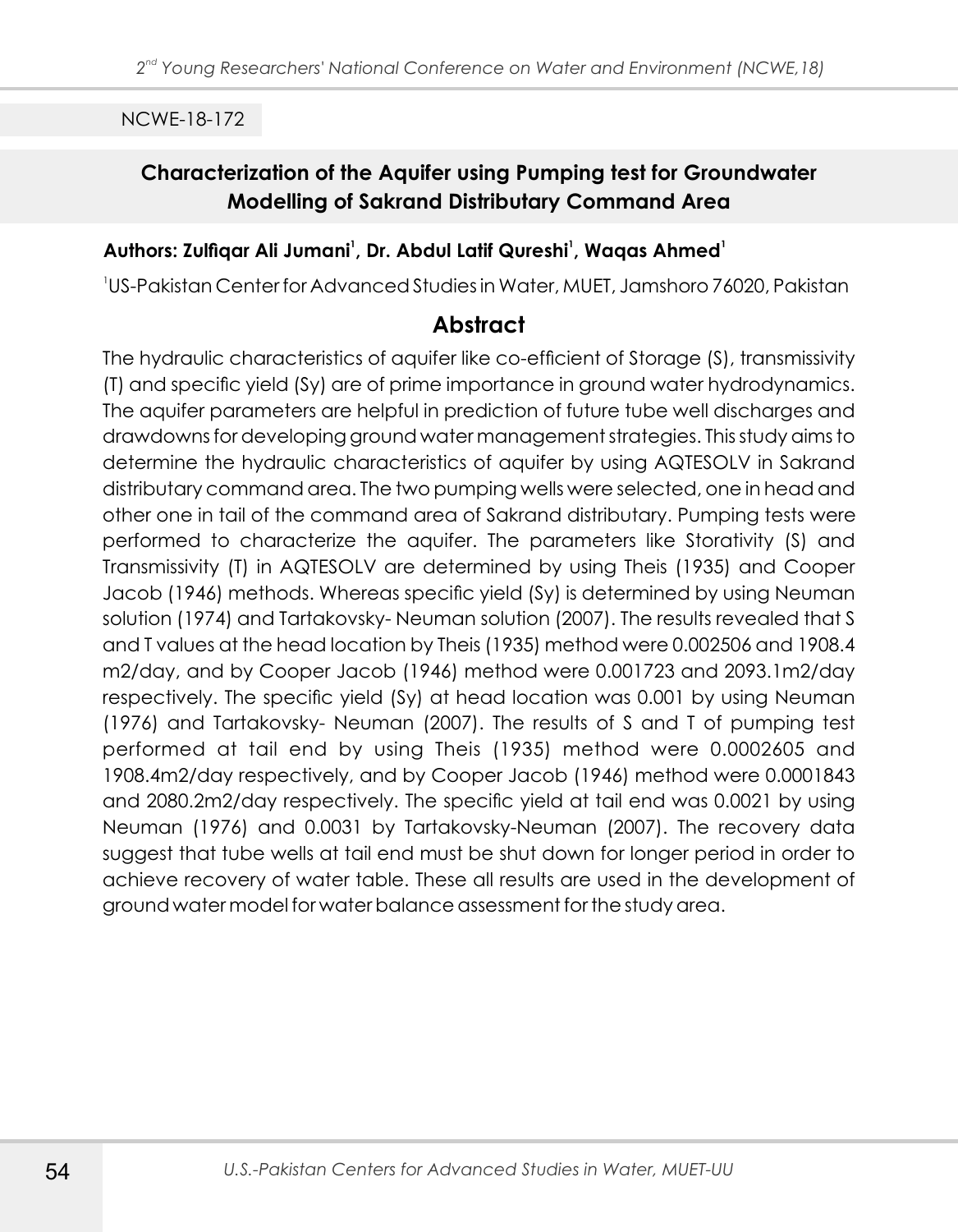# **Environmental Benefits of Exploiting the Solar Energy Resources for Power Generation in Pakistan**

### **<sup>1</sup> <sup>1</sup> <sup>1</sup> Authors: Zohaib M. Saamttio , Nayyar Hussain Mirjat , Pervez Hameed**

<sup>1</sup>Department of Electrical Engineering, Mehran University of Engineering and Technology, Jamshoro, Pakistan

### **Abstract**

In Pakistan, the power shortage is a formidable problem and is badly affecting economy due to lack of energy resources. The adverse environmental effects due to massive dependence on fossil fuels are already being felt in the country and it is going to enhance the possible drastic change in the weather. Pakistan needs sustained struggles that should efficiently take into consideration the influence of environmental changes. This study analysed the adverse environmental effects and assessed the solar energy resources of Pakistan. There is the sufficient solar energy potential in the country which can contribute to electricity demand for centralized as well as for decentralized areas. This research determines the environmental benefits of exploiting the solar energy potential as compared to others i.e. biomass, hydro and wind energy resources for electricity generation. For this analytical hierarchy process has been used, a questionnaire sent to energy and environmental experts for selecting the most appropriate energy resource on the basis of environmental criteria i.e. minimum emissions (COx, NOx, SOx), minimum noise pollution, maintaining visual impacts, minimum stress on ecosystem, minimum impact on public health, and less land requirement. Analytical hierarchy process ranked the renewable energy resources based on environmental criteria for power generation. Results of AHP model developed in this research ranked solar as the most suitable electricity generation resource based on environmental criteria followed by hydro, wind and biomass energy resources respectively. The main intention of this research is to facilitate the decision makers with such a scheme which lead them to a sustainable solution for electricity generation in the country.

**Keywords:** Electricity Demand, Solar energy resources, Environmental criteria, Analytical hierarchy process, Pakistan.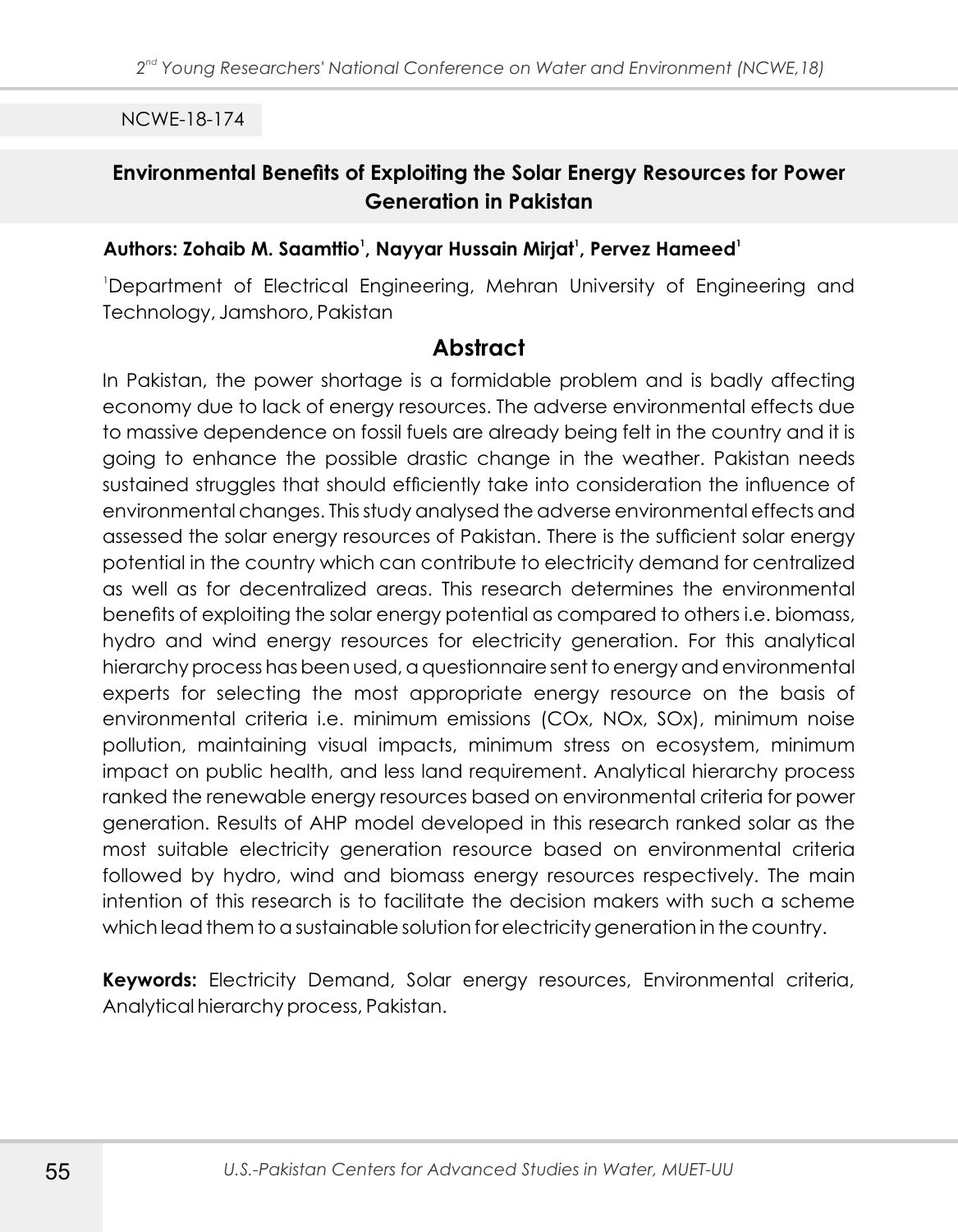# **Gold nanoparticles based fabrication of Electrochemical Biosensor for Detection of Escherichia coli**

### **<sup>1</sup> <sup>1</sup> Authors: Sallahuddin Panhwar , Syeda Sara Hassan**

1 U.S.-Pakistan Center for Advanced Studies in Water (USPCAS-W), Mehran University of Engineering & Technology (MUET), Jamshoro 76062, Sindh, Pakistan

# **Abstract**

The aim of this study was to develop a simple, fast, specific and ecofriendly electrochemical sensor for detection of (E.coli 25922) from water using citrate derived gold nanoparticles. The water security and microbiological defense applications are globally concerns because of accuracy in the results and time saving technology as compared to traditional detection method for detection of bacteria from water. The synthesized gold nanoparticles (AuNPs) size, shape, functionality and charge were characterized as applying UV-Visible spectrophotometer (UV-Vis), transmission electron microscopy (TEM), energy dispersive spectroscopy (EDS), and Fourier transform infrared (FT-IR) characterization techniques. Most of the particles were observed in the range of 25 to 35 nm in diameter, with the spherical shape. The AuNPs modified biosensor is highly stable and reproducible at room temperature. The signal to noise ratio (SNR) for 0, 2, 20 and 50 cfu/mL are respectively. However, in resulting the lowest bacterial concentration was weekly at 2 CFU/mL and the strongly on 50 CFU/mL. The electrochemical signals were increased with the increasing concentration of E. coli. These results supported that the AuNPs are an effective material to modify the electrode for detection of E.coli. The electrochemical behavior of E. coli was investigated at a citrate derived-AuNPs modified glassy carbon electrode (GCE) by using disperse pulse voltammetry in Britton Robinson Buffer solution in pH at 7.4. It showed excellent electro-catalytic activity at the peak potential value of 0.84 V, 0.90 V, 0.91 V, and 0.95 V with different concentration of E.coli 2552 (0, 2, 20 and 50 cfu/mL) respectively. The considerable improvement in the peak currents as compared to that observed at the bare GCE. The advantages are related to the unique properties of modified nanosensor (MGCE) such as large catalytic behavior surface area, and hence increased electron transfer abilities compared to bare (BGC) electrode.

**Keywords:** Gold nanoparticles, Biosensor, E.coli 25922, pathogens, water security.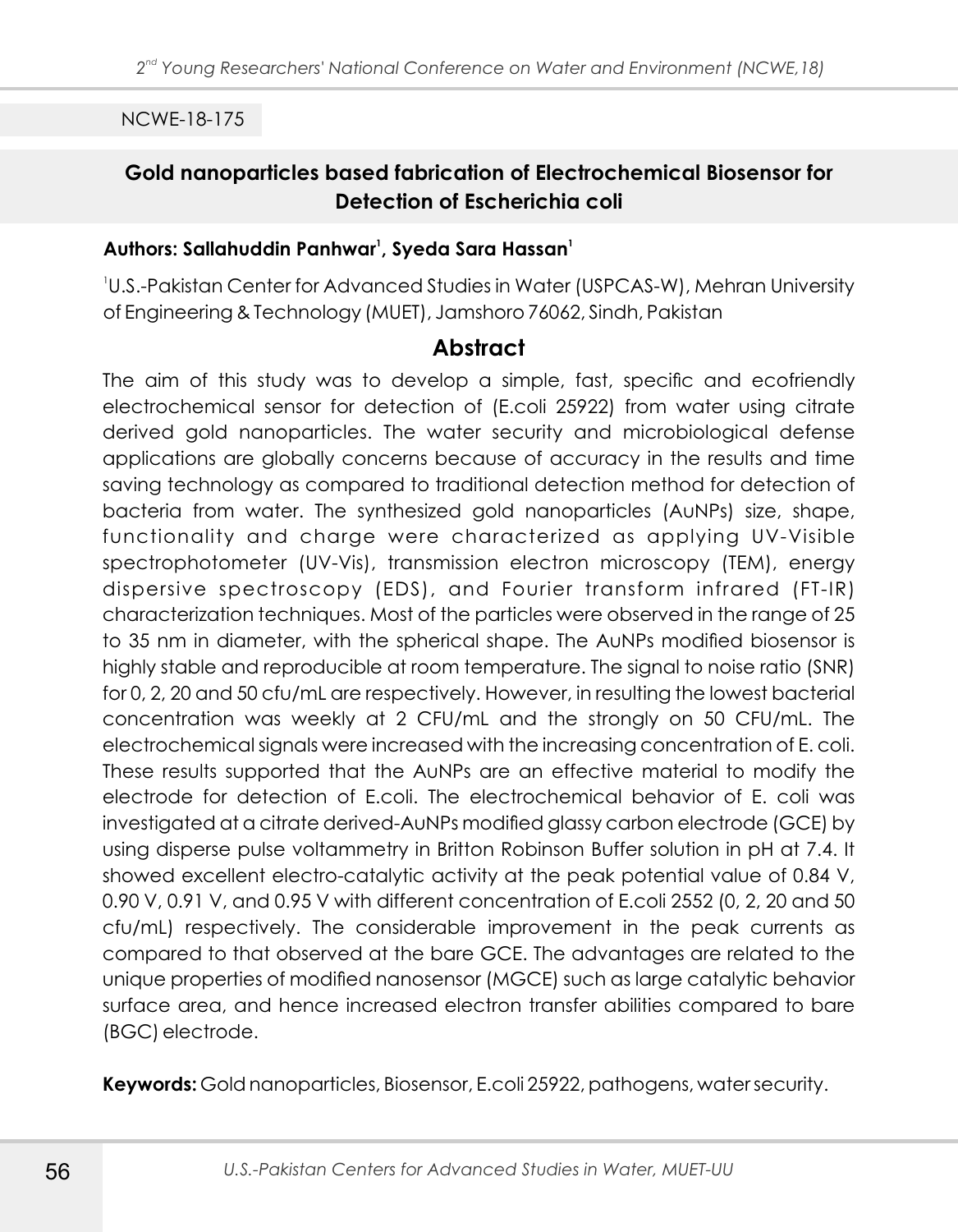# **Treatment of High Strength Synthetic Waste Water Using Anaerobic-Aerobic Membrane Bioreactor**

### **<sup>1</sup> <sup>2</sup> Authors: Shan Saleem , Zubair Ahmed**

1 Envirometal Engineering USPCAS-W(MUET), Jamshoro, Pakistan  $^{\rm 2}$ Environmental Engineering USPCAS-W (MUET), Jamshoro, Pakistan

## **Abstract**

In this study an Anaerobic-Aerobic Membrane Bioreactor (AnAMBR) has been designed to treat high strength synthetic waste water. The AnAMBR was consists of 6L anaerobic reactor and 5L aerobic reactor. The reactor was inoculated with sludge taken from anaerobic digester near Hyderabad. The treatment capacity of the reactor was 18 l/day. The hydraulic retention time (HRT) and sludge retention time (SRT) of the reactor was maintained at 0.16 l/day and 30 days, respectively. The mixed liquor suspended solids (MLSS) and mixed liquor volatile suspended solids (MLVSS) concentration were maintained at 4000 ± 200 and 3500 ± 200, individually. The pH of the reactor was kept in between 7.5 to 8.5. The efficiency of the reactor was monitored in terms of COD removal. The reactor was operated at two different organic loading rates 1.63 kg/m3/day and 3.9 kg/m3/day. However, 99% COD removal was observed at the organic loading rate of 1.63 kg/m3/day.

**Keywords:** AnAMBR; Spent Wash; Anaerobic-Aerobic Reactor; COD removal.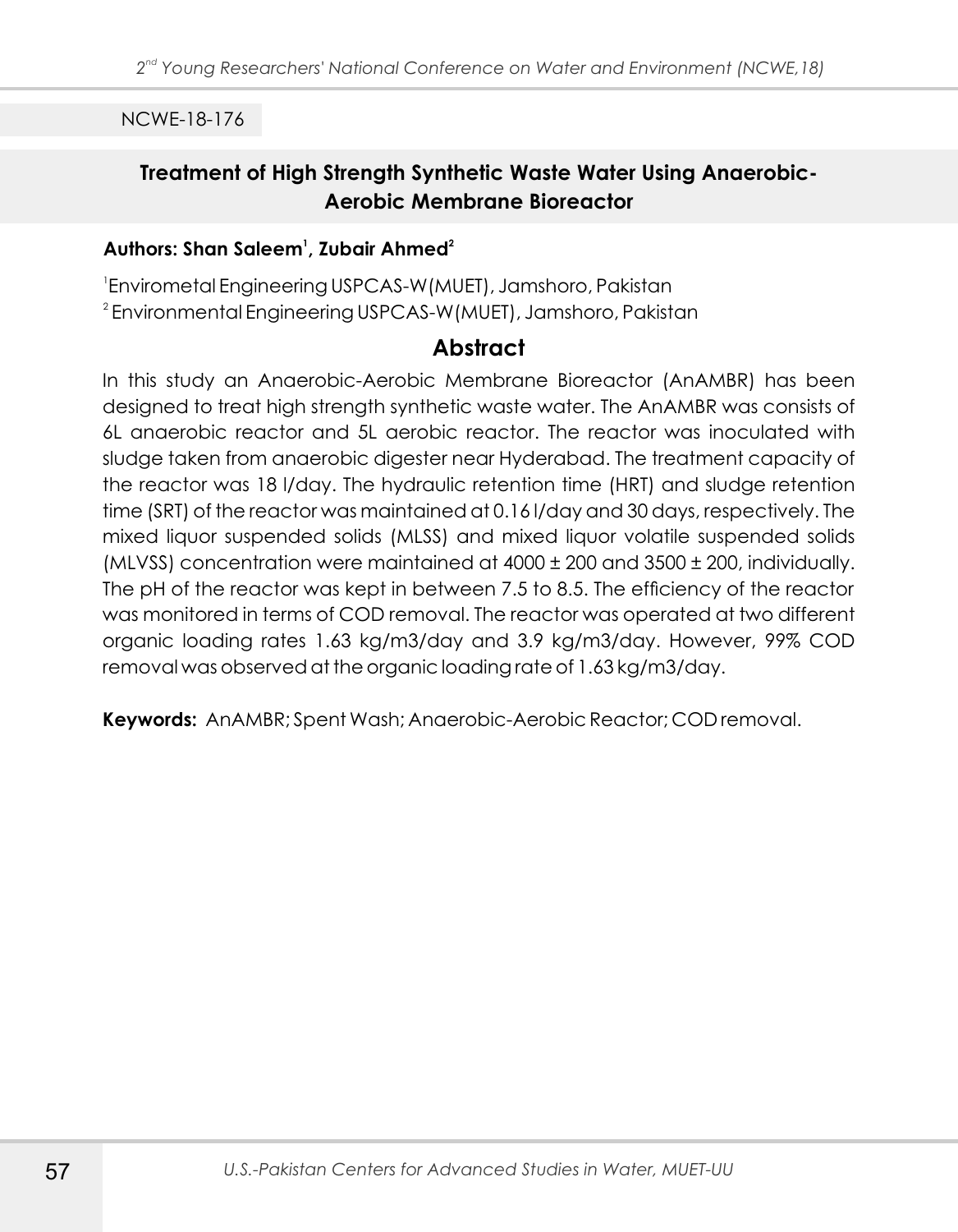# **Treatment of Edible Oil Industrial Wastewater by using Anaerobic Fluidized Bed Reactor**

### **<sup>1</sup> <sup>2</sup> <sup>3</sup> Authors: Jessica Lawrence , Zubair Ahmed , R.B.Mahar**

1,2,3 Department of Environmental Engineering, US-PCAS-W, MUET, Jamshoro 76062, Pakistan

## **Abstract**

The anaerobic treatment has been widely used to treat organic pollutants in wastewater. The effluent from various industries is often rich in organic contaminants. The effluent discharged by industries consists high organic content thus leads to high COD of wastewater. The processes used in oil industries generate organic pollutants. The escalating population seek hike in oil demand which eventually means pollution will keep increasing In this regard, anaerobic process with different modification setup has been used. Initially, the anaerobic technology was used for the treatment of industrial wastewater. In this regard, several high rate anaerobic designs have been introduced in the past four decades but due to limitations found in these technologies for example: anaerobic filter has restraints of clogging. Therefore, anaerobic fluidized bed reactor is a highly preferred design for the industrial wastewater treatment. The study is focused on the design and fabrication of Anaerobic Fluidized bed reactor and to analyze COD reduction in wastewater along with optimization of the parameters of the reactor. Such as: organic loading rate and flow rate. The basic principle, of anaerobic fluidized bed reactor (AFBR) is to pass the water through a compact bed of media such as plastic chips at suitable velocity, in order to fluidize the particles. Consequently, the microorganisms become attached to the media and decompose the organic pollutants. Anaerobic fluidized bed reactor removed COD up to 80%. Thus, the usage of media such as plastic chips in AFBR seems to be promising in the treatment of wastewater.

**Keywords:** wastewater, anaerobic fluidized bed reactor, methane, organic pollutants, sludge, designing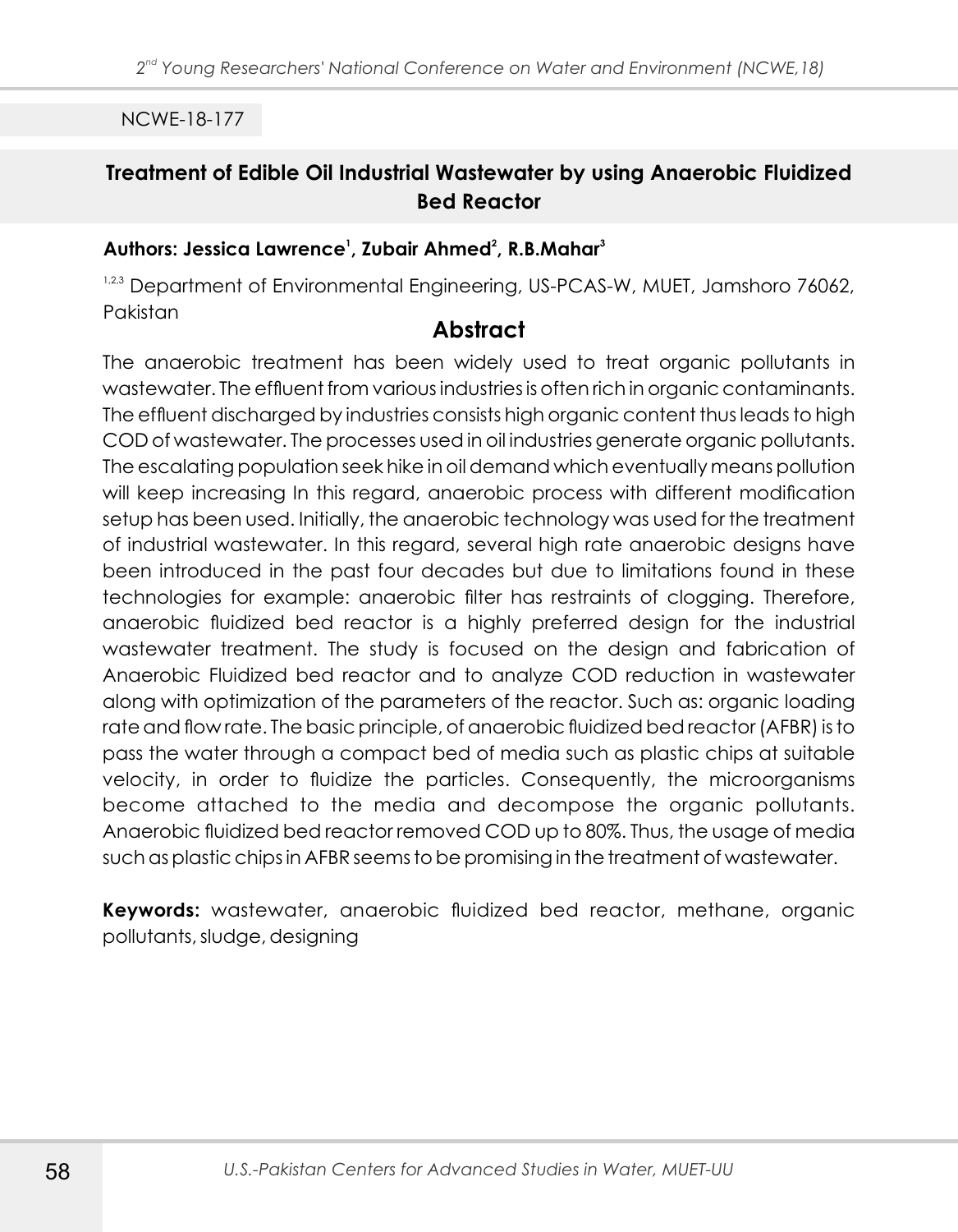## **Afflux on Rivers Due to Bridges: A Case Study of River Sutlej**

### **<sup>1</sup> <sup>2</sup> Authors: Muhammad Umer Munir , Assi. Prof. Ammara Mubeen , Muhammad <sup>3</sup> Ghazanfar Abdullah**

<sup>1</sup>NUST Institute of Civil Engineering (NICE), NUST, Islamabad, Pakistan <sup>2</sup>NUST Institute of Civil Engineering (NICE), NUST, Islamabad, Pakistan <sup>3</sup>NUST Institute of Civil Engineering (NICE), NUST, Islamabad, Pakistan

# **Abstract**

Due to encroachment of banks and siltation, the capacity of the rivers of Pakistan has been reduced as well as due to the presence of bridges in rivers, water levels on the upstream side of the bridges have also been increased along with the triggering effect for scouring, thus increasing the severity and extent of the floods. The scope of this research is to analyze the effect of afflux due to bridges on river on: natural condition, channelized condition (with bela removal) to check how channelization and bridges under different scenarios will affect the extent of floods.

The methodology adopted for this research is one dimensional hydraulic modeling on a flood of 100 year return period by using the software HECRAS. The study area chosen as the case study is River Sutlej near Bahawalpur. According to the simulations conducted; with the addition of the successive bridges, water level increases with percentage i.e. with 1 bridge 0.154%, with 2 bridges 0.33%, with 3 bridges 0.48% depending upon the discharge and bed characteristics and by channelization with Bela removed increases the capacity of the river. Moreover, the Froude's number and head losses change suddenly near the bridges

According to the conducted simulations, bridge decks in the region of River Sutlej have safe heights to avoid even 100-year flood event. However according to the results that 18 out of 21 cross sections of our case study area are overtopping under 100-year return period indicating that nearby areas to the selected river reach are vulnerable to flooding under 100-year flood event and will result in human and infrastructure loss, while further addition of bridges will add more severity to the disaster. In addition, channelization and removing bela will increase the capacity to cater for floods.

**Keywords:** Afflux; Bridges; Hydraulic modelling; Scouring; Flooding; River Sutlej.

2 First author: Muhammad Umer Munir, Tel: +92-336-5016832, email: umermunirscee@gmail.com <sup>3</sup>Corresponding author: Muhammad Ghazanfar Abdullah, Tel: +92-305-5551236, email: ghazanfar.abdullah7@gmail.com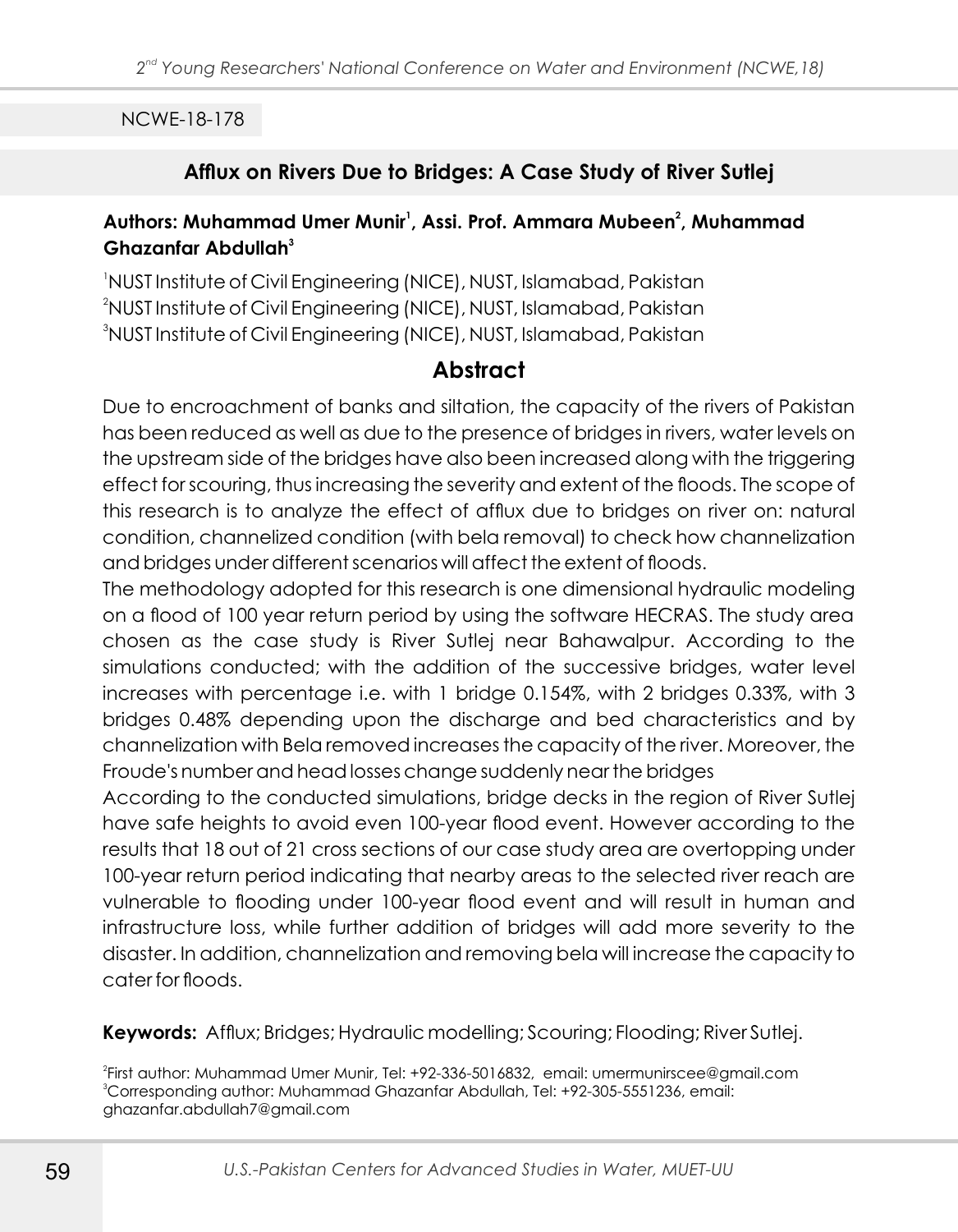## **Disinfection of biofilms formed in drinking water distribution systems using Chlorine and Hydrogen Peroxide**

### **<sup>1</sup> <sup>1</sup> <sup>1</sup> <sup>2</sup> Authors: Muhammad Raffae \*, Rasool Bux Mahar , Huma Tariq , Junaid Kori**

1 U.S.-Pakistan Center for Advanced Studies in Water, Mehran University of Engineering and Technology, Jamshoro, Pakistan

<sup>2</sup> HEJ Research Institute of Chemistry, University of Karachi.

# **Abstract**

Microbial presence in drinking water distribution systems (DWDS) has been found to be inevitable. Even clean treated water from treatment facilities contains some number of microbes that can get through the treatment processes. The major problem associated with the disinfection of biofilms is the penetration of a disinfectant into the depth of the biofilm. Even high dosages of disinfectants are found to be ineffective against the biofilm growth. The changes in DWDS microbial community on the application of different disinfectants with different dosages is also poorly understood. This research studies the impacts of different disinfectants (chlorine and hydrogen peroxide) and their optimum dosages on microbial diversity and community structure in DWDS; and the effective removal of the biofilm. The role of different compositions of pipe materials is also studied in this research. Two annular reactors, 1 liter each, were used in this study. Continuous flow was provided to both the reactors at the rate of 5 ml/min. Three doses of each disinfectant were applied to the reactors. The reactors were acclimatized for one week, during which no disinfectant was used, and were followed by one week of disinfection at one dose. The efficacy of the disinfection process was measured by Illumina Sequencing, LIVE/DEAD BacLight Bacterial Viability Kit, and growth of viable cells in a growth medium. The results of this research would help in determining the most suitable disinfectant, at the most effective dose, for a specific pipe material, to remove biofilms formed in DWDS in local conditions.

Keywords: biofilm disinfection; Illumina Sequencing; annular reactor; drinking water distribution system; LIVE/DEAD BacLight

**Keywords:** Afflux; Bridges; Hydraulic modelling; Scouring; Flooding; River Sutlej.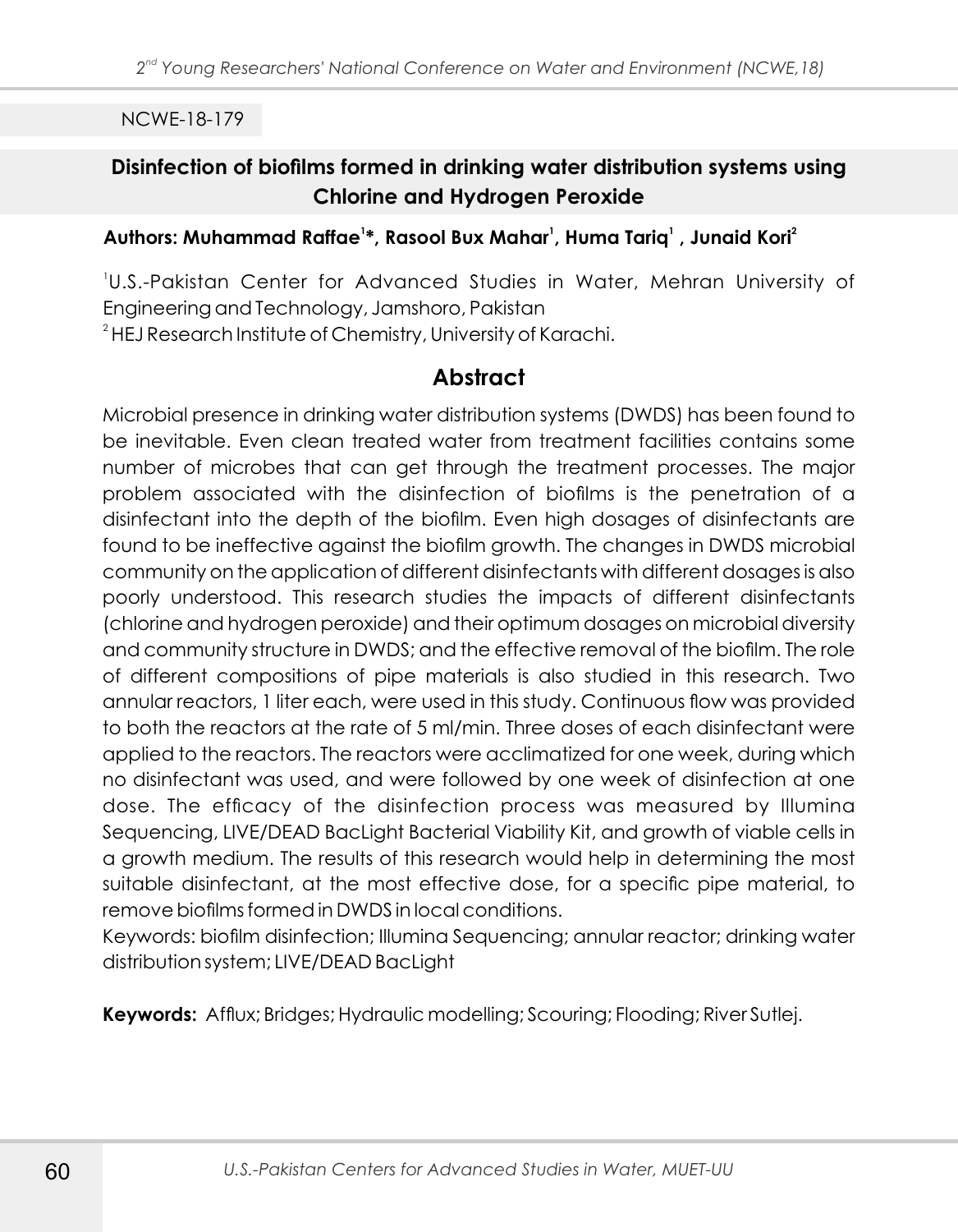## **Characterization of biofilm formed in the drinking water distribution system at MUET, Jamshoro**

#### **<sup>1</sup> <sup>1</sup> <sup>1</sup> <sup>2</sup> Authors: Huma Tariq \*, Rasool Bux Mahar , Muhammad Raffae , Junaid Kori**

1 U.S.-Pakistan Center for Advanced Studies in Water, Mehran University of Engineering and Technology, Jamshoro, Pakistan

<sup>2</sup> HEJ Research Institute of Chemistry, University of Karachi.

# **Abstract**

Transporting water from a treatment facility to an end user through a water distribution system allows the entry and subsequent regrowth of undesirable microbes. These microbes get themselves attached to pipe surfaces and generate extracellular polymeric substance that enables the microbial cells to stick together and form a complex matrix of biofilm. This biofilm provides shelter to a variety of microbes ranging from bacteria and viruses to protozoa. Being able to thrive in challenging environment and resist disinfectants, biofilms are likely to host opportunistic pathogenic organisms. They are also responsible for the adverse changes in color, taste and odor of water, along with corrosion, scale formation and obstruction in pipe flows. Hence, to understand the nature of microbial communities harbored by biofilm, characterization of biofilms formed within the drinking water distribution system, in the Mehran University of Engineering and Technology (MUET), Jamshoro, was done in this study. An annular reactor, with the slides of different plastic materials, was used for the biofilm formation. Tap water from the water supply of the MUET was fed to the annular reactor. Physical, chemical and biological parameters of the source water were tested. After a few days, the biofilm was scraped off the slides and the DNA were extracted. Illumina sequencing was performed on the extracted DNA. Shigella and Salmonella were found in most abundance, relatively.

**Keywords:** Biofilm, Illumina Sequencing, drinking water distribution system, MUET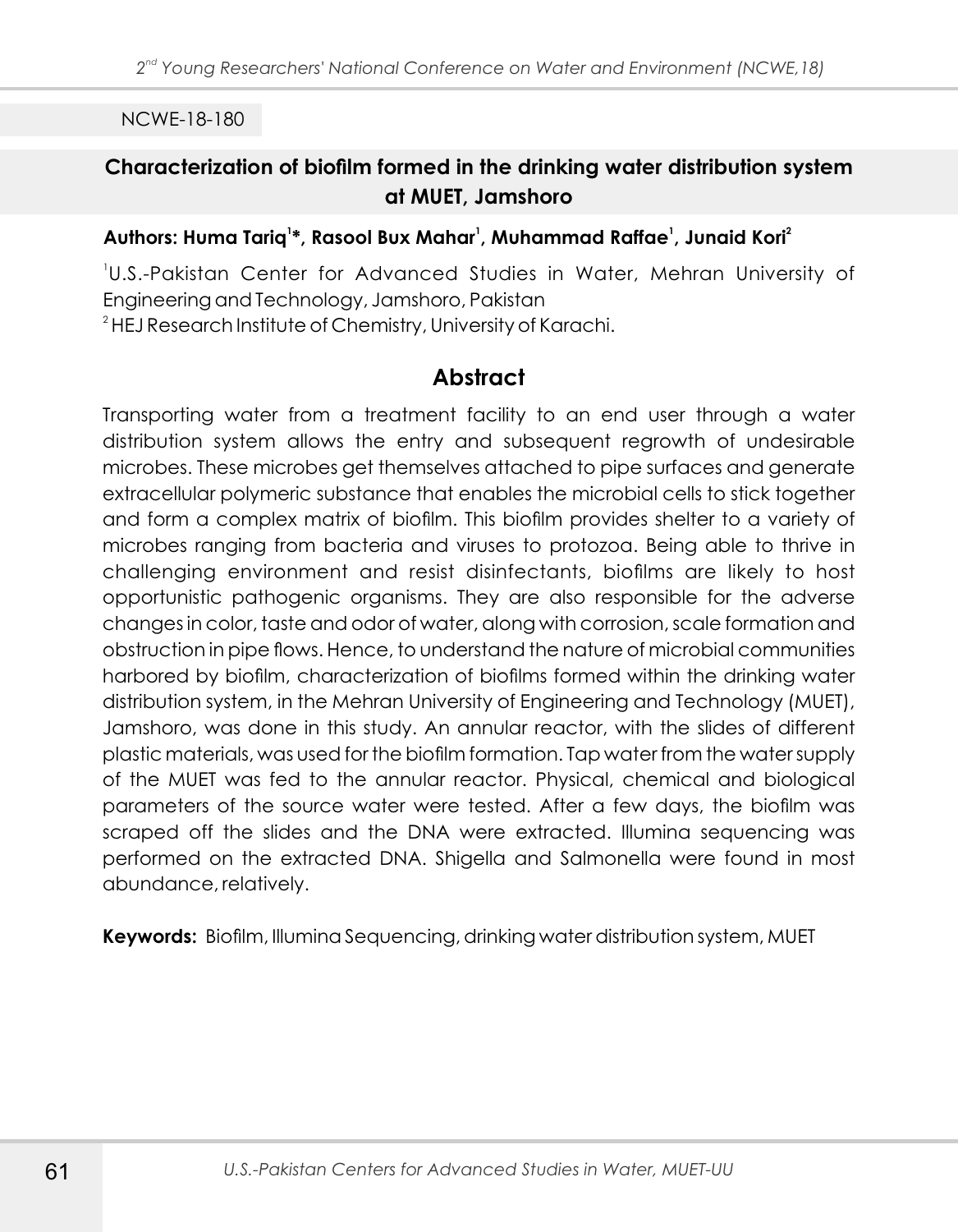# **Microbial characterization of biofilm and sediments formed on the bed of the Jordan River, Utah**

### **<sup>1</sup> <sup>1</sup> <sup>1</sup> Authors: Muhammad Raffae \*, Huma Tariq , Rasool Bux Mahar**

1 U.S.-Pakistan Center for Advanced Studies in Water, Mehran University of Engineering and Technology, Jamshoro, Pakistan

# **Abstract**

In recent times, the role of aquatic microbial population in biochemical degradation plus nutrient cycling has been emphasized in many research studies. Bacterial communities within sediments are an integral part of microbial food-chain and flows at the sediment-water interface of fresh water bodies. Any physical, chemical or biological alteration in the nutrients and pollution profiles will have direct influence on aquatic microbial population, which further affect the nutrient cycling. Hence, their analysis is being used as an indicator of environmental conditions, locally. Among various other microbial communities, bacteria are the most abundantly present microbial community within these ecosystems. These bacteria have been associated with the degradation of various pollutants that enter into the water bodies. To evaluate the river water quality and comprehend the mechanisms of nutrition cycle, it is important to understand the composition of bacterial community along with the factors that shape this composition. In this study, we conducted a small-scale analysis of the bacterial community present within the biofilm and sediments of the Jordan River near Mill creek. Samples were taken both from upstream the wastewater treatment discharge point and downstream that point. Analysis was conducted using high-throughput Illumina Sequencing. Proteobacteria were found to be the most abundant bacterial phylum in both the biofilm and sediment samples.

**Keywords:** Illumina Sequencing; nutrient cycling; Jordan River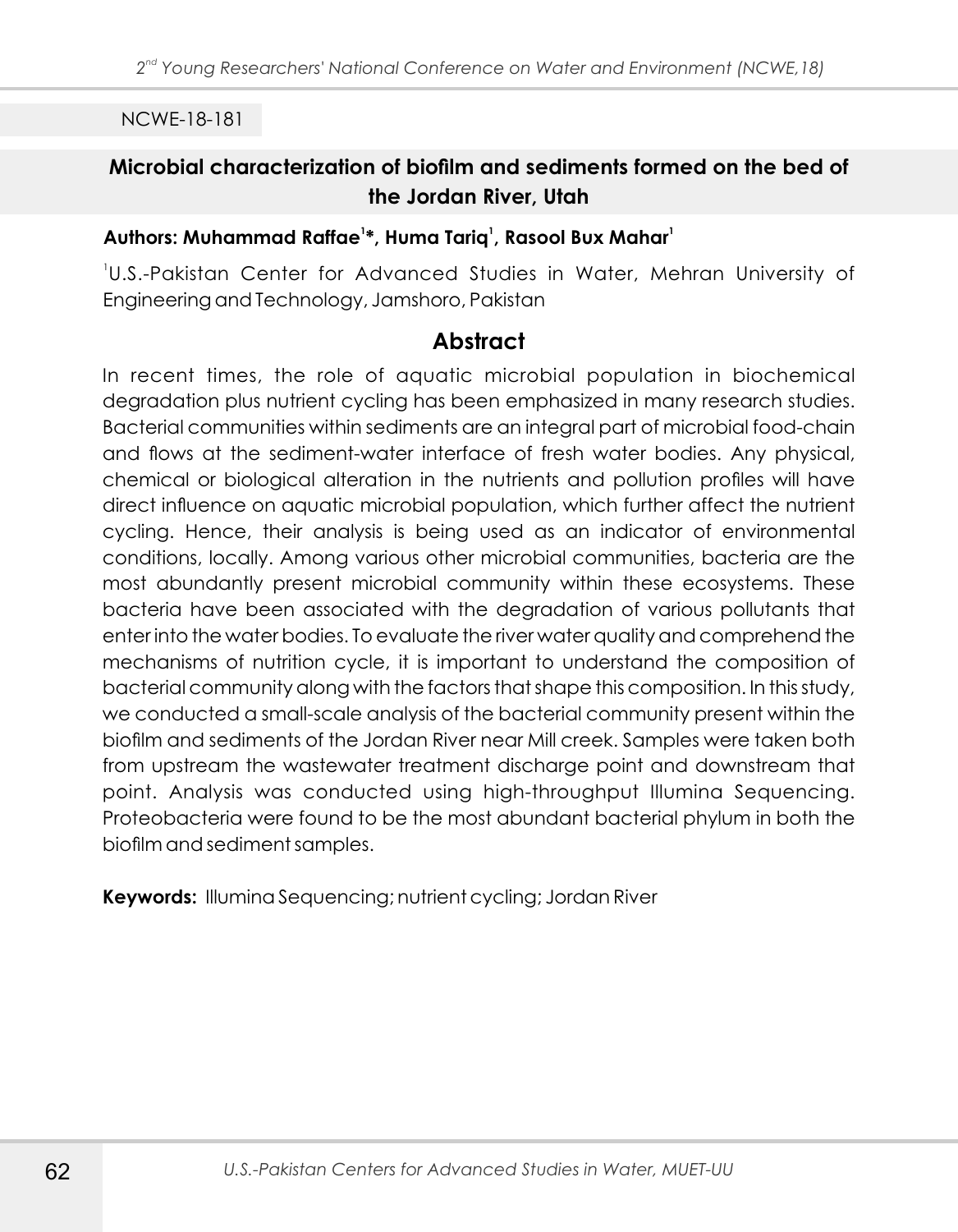## **A rising threat of water borne Pathogens to human health in rural area of Hyderabad Sindh**

#### **Authors: Shaista Mubarak\*, Ayesha Tajammul, Jamil Ahmed Soomro**

1 U.S.-Pakistan Center for Advanced Studies in Water, Mehran University of Engineering and Technology, Jamshoro, Pakistan

## **Abstract**

Pure drinking water is one of the essential needs of human life and may serve as a route of exposure to potentially lethal pathogens affecting mortality and morbidity rate of a community and responsible for waterborne diseases. Acute microbial diarrheal diseases are a major public health problem in developing countries. People affected by diarrheal diseases are those with the lowest financial resources and poorest hygienic facilities. The most common diseases which are transmitted through water are diarrhea, typhoid, cholera, bacillary dysentery. This study was designed to determine the prevalence of water borne pathogens in drinking water source of Hyderabad rural. Total 38 water were samples collected those from household, Schools and hospitals. The examination of water samples was done by culture based method, samples were analyzed for the detection of five reference pathogens (Enterococcus faecalis, E. coli, Salmonella. Shigella flexneri and vibrio cholare), the detection was done by filtering 100ml of water for each pathogen. This study revealed that Vibrio cholera (23% in household, 48 % in schools and 12% in hospitals) was dominant in collected water samples followed by Enterococcus faecalis (33%) Thermotolerant E.coli (30%) in hospitals and the salmonella (10%) and shigella (9%) were in least concentration. The collected water samples were contaminated with microorganisms, according to guidelines of drinking water the water is not safe to drink, the people consuming water in Hyderabad are more expose to cholare (vibrio cholare) and enterococcus faecalis hence posing very high risk to the health of the population.

**Keywords:** Microbial risk assessment, waterborne pathogens, cholera disease, risk of infection, morbidity, infectious dose.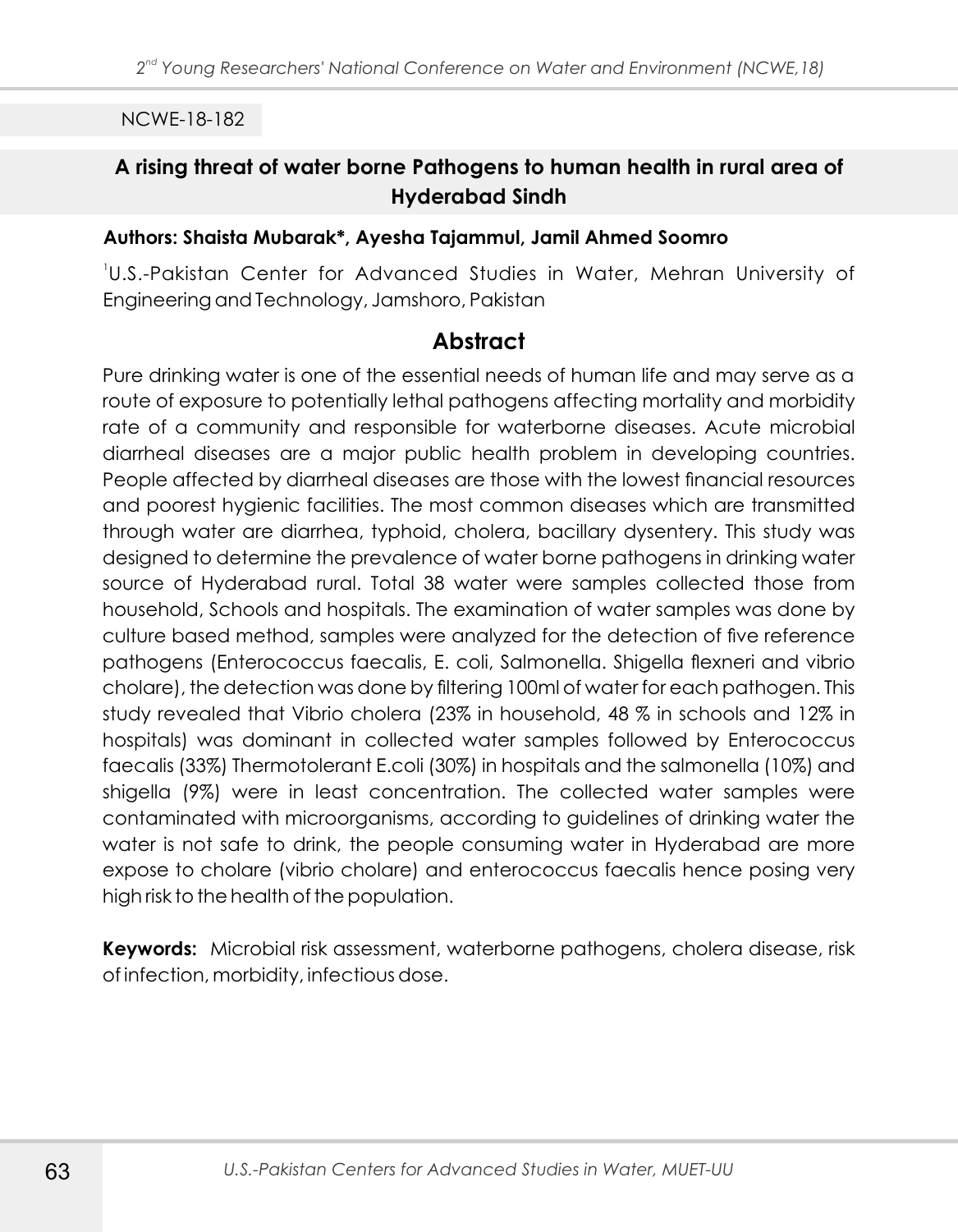## **Comparative Benefit-Cost Analysis of Concrete Canal Lining and the Linear Anionic Polyacrylamide Technology**

#### **<sup>1</sup> <sup>2</sup>Authors: Ahmad Abdur Rehman , Muhammad Munir Babar**

<sup>1,2</sup>Department of Hydraulics, Irrigation, and Drainage, U.S-Pakistan Center for Advanced Studies in Water Mehran University of Engineering and Technology Jamshoro 76062, Sindh, Pakistan

### **Abstract**

The bulk of the total freshwater supplies of Pakistan is consumed by the irrigation practices. While meeting the irrigation demands, a significant amount of this precious commodity is lost as seepage, therefore, it becomes necessary to save the wastage of water by lining the canals using cost-effective technologies. Various technologies to reduce seepage from earthen irrigation canals provide diverse benefits that are pertinent to specific field conditions. This study aims to compare the potential benefits and the associated costs of a widely adopted and common canal lining technology -Concrete Lining- with a relatively new and less known technology -Linear Anionic Polyacrylamide (LA-PAM)- to reduce seepage from earthen irrigation canals. For Concrete Lining, the data on benefits and costs have been obtained from the National Engineering Services of Pakistan and professional literature, respectively. Whereas, for LA-PAM, costs are estimated for LA-PAM applications on a distributary canal -The Tara Distributary- in New Saeedabad, Matiari. Besides, the benefits associated with LA-PAM are addressed by analyzing the field estimation and referring to some previously conducted comprehensive studies in a few foreign countries to assess the viability of using LA-PAM in the field. The addressed benefits range in the economy, ease of use/application, durability, effectiveness in conserving fresh water, while the allied costs comprise of labor costs, material costs, maintenance costs and construction/application costs etc. The results of the study reveal that the cost of LA-PAM per RD of the selected canal is significantly less than Concrete Lining, moreover, its effectiveness in reducing seepage from earthen canals was found close to that of Concrete Lining. However, Concrete Lining lasts for several years whereas the effectiveness of LA-PAM reduces with time. In the end, some recommendations are put forward to overcome some social and technical barriers while applying LAPAM on the selected canals.

**Keywords:** Seepage; Earthen Canals; Canal Lining; Linear Anionic Polyacrylamide; Concrete Lining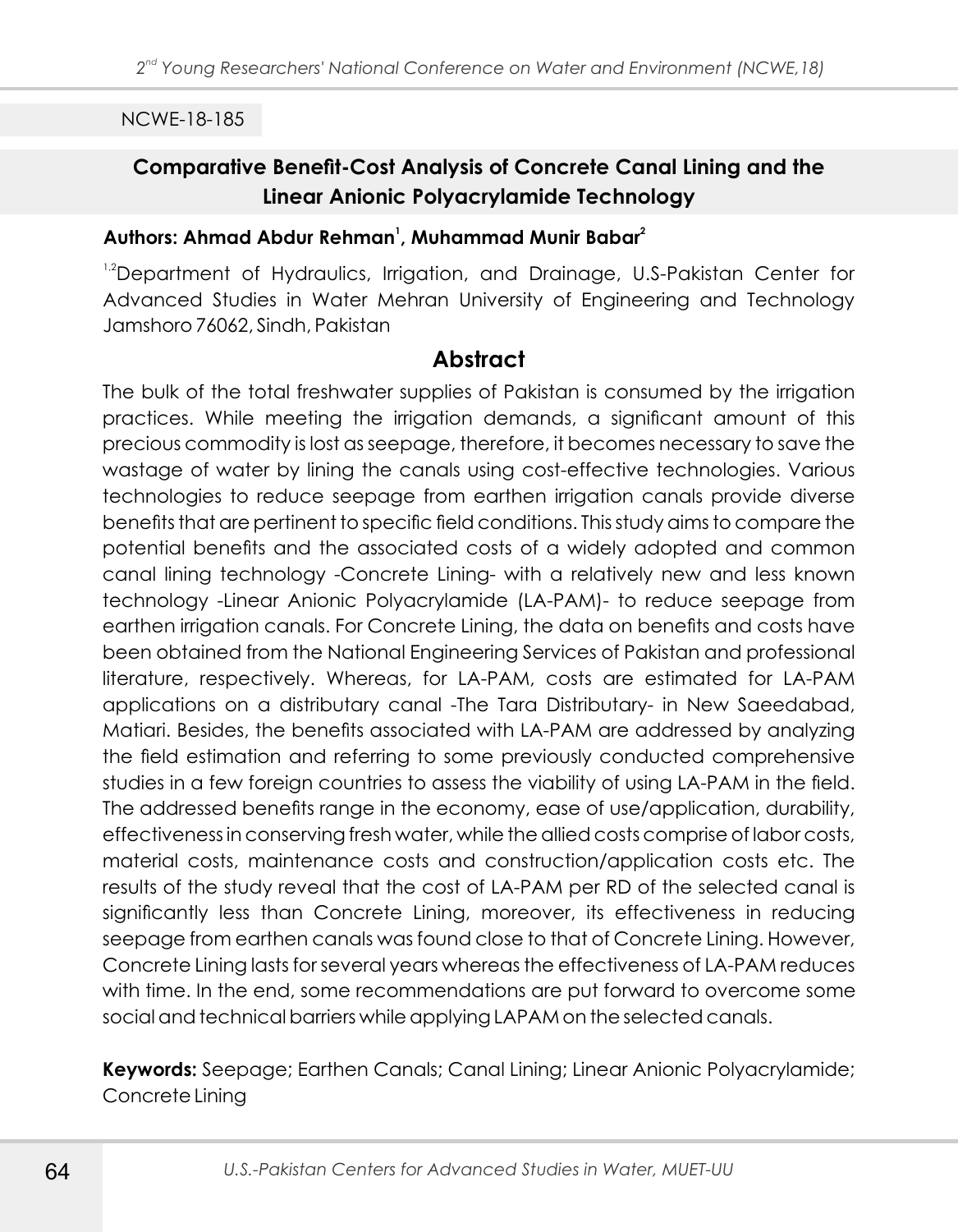## **Comparative Benefit-Cost Analysis of Concrete Canal Lining and the Linear Anionic Polyacrylamide Technology**

#### **<sup>1</sup> <sup>2</sup>Authors: Ahmad Abdur Rehman , Muhammad Munir Babar**

<sup>1,2</sup>Department of Hydraulics, Irrigation, and Drainage, U.S-Pakistan Center for Advanced Studies in Water Mehran University of Engineering and Technology Jamshoro 76062, Sindh, Pakistan

### **Abstract**

The bulk of the total freshwater supplies of Pakistan is consumed by the irrigation practices. While meeting the irrigation demands, a significant amount of this precious commodity is lost as seepage, therefore, it becomes necessary to save the wastage of water by lining the canals using cost-effective technologies. Various technologies to reduce seepage from earthen irrigation canals provide diverse benefits that are pertinent to specific field conditions. This study aims to compare the potential benefits and the associated costs of a widely adopted and common canal lining technology -Concrete Lining- with a relatively new and less known technology -Linear Anionic Polyacrylamide (LA-PAM)- to reduce seepage from earthen irrigation canals. For Concrete Lining, the data on benefits and costs have been obtained from the National Engineering Services of Pakistan and professional literature, respectively. Whereas, for LA-PAM, costs are estimated for LA-PAM applications on a distributary canal -The Tara Distributary- in New Saeedabad, Matiari. Besides, the benefits associated with LA-PAM are addressed by analyzing the field estimation and referring to some previously conducted comprehensive studies in a few foreign countries to assess the viability of using LA-PAM in the field. The addressed benefits range in the economy, ease of use/application, durability, effectiveness in conserving fresh water, while the allied costs comprise of labor costs, material costs, maintenance costs and construction/application costs etc. The results of the study reveal that the cost of LA-PAM per RD of the selected canal is significantly less than Concrete Lining, moreover, its effectiveness in reducing seepage from earthen canals was found close to that of Concrete Lining. However, Concrete Lining lasts for several years whereas the effectiveness of LA-PAM reduces with time. In the end, some recommendations are put forward to overcome some social and technical barriers while applying LAPAM on the selected canals.

**Keywords:** Seepage; Earthen Canals; Canal Lining; Linear Anionic Polyacrylamide; Concrete Lining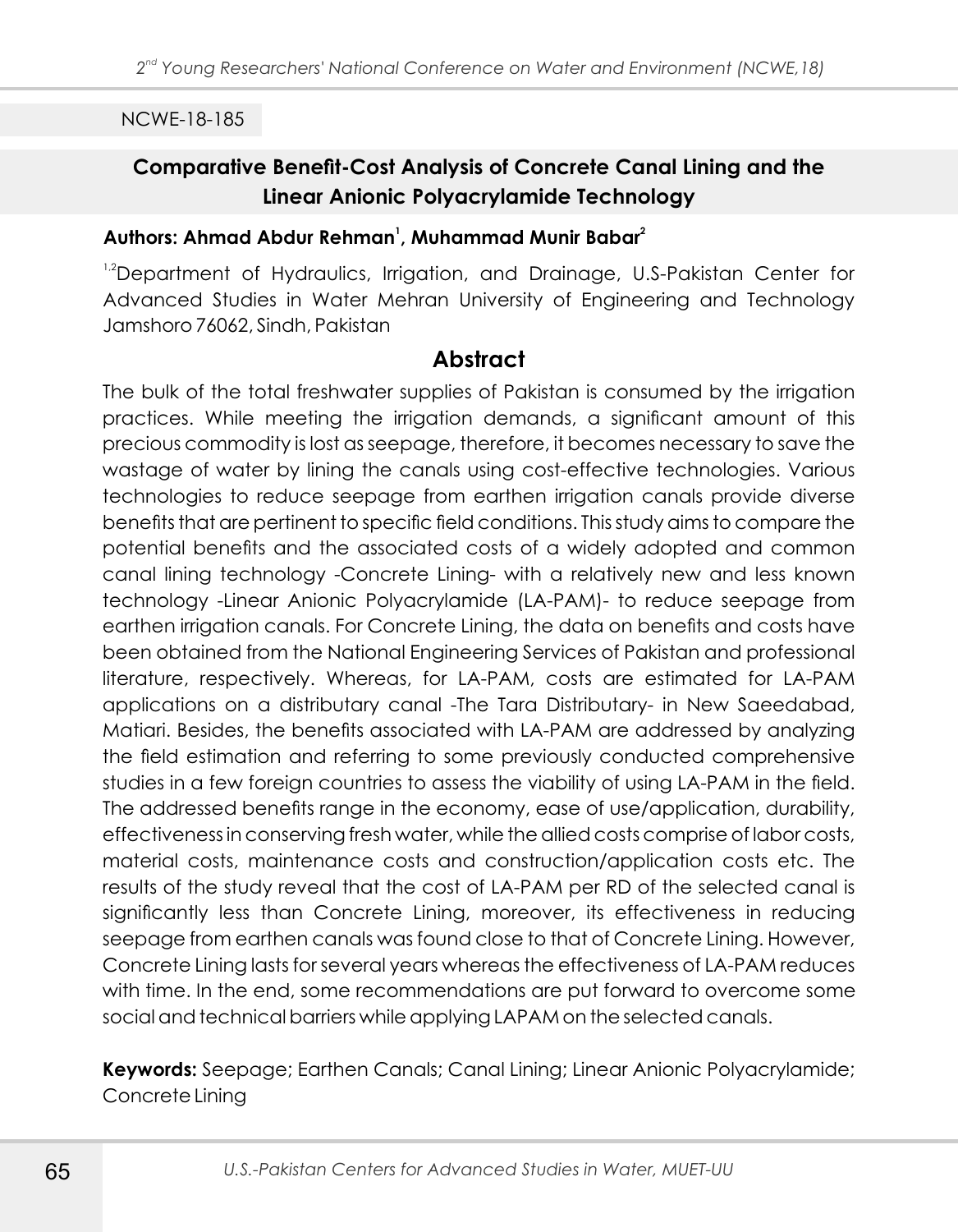### **Floating Village: A Hotspot for Waterborne Diseases**

#### **<sup>1</sup> <sup>1</sup> Authors: Dilawar Hussain , Ayesha Tajammul**

<sup>1</sup>Department of WaSH, USPCAS-W, MUET, Jamshoro, Pakistan

### **Abstract**

Pakistan has blessed with floating villages on water reservoirs; however, tragically, the life on the surface of the water does not have the essential elements concerning access to the safe drinking water and sanitation system. Besides, these free-floating communities are more prone to acquire the waterborne diseases as they dump their daily waste into the water body. These habits build the contamination load in already polluted water and make various health risk for inhabitants. Pollutants that have been discharged in water reservoir by the floaters may also be the leading factors that are causing deterioration in the Water. There are the variety of unfavorable factors that are imposing influences on the health of floating inhabitants including waterborne diseases and non-appearance of a specific close-by and national WASH legal framework; a situation which is troubled by the non-attendance of an organizational structure for the Floating Village. Our study represented to identify these hot spot areas where the waterborne diseases might suspect in the context of WaSH assessment in floating village. Tools for the assessment index system would be built to evaluate the health status of floating village, pointing areas concerning contaminations to track pathogen for future research by using GIS techniques. As resultant, variable would be set including health index, water quality assessment and concentration of agents responsible for waterborne disease to conduct research for future.

**Keywords:** Floating village, waterborne diseases, WaSH assessment.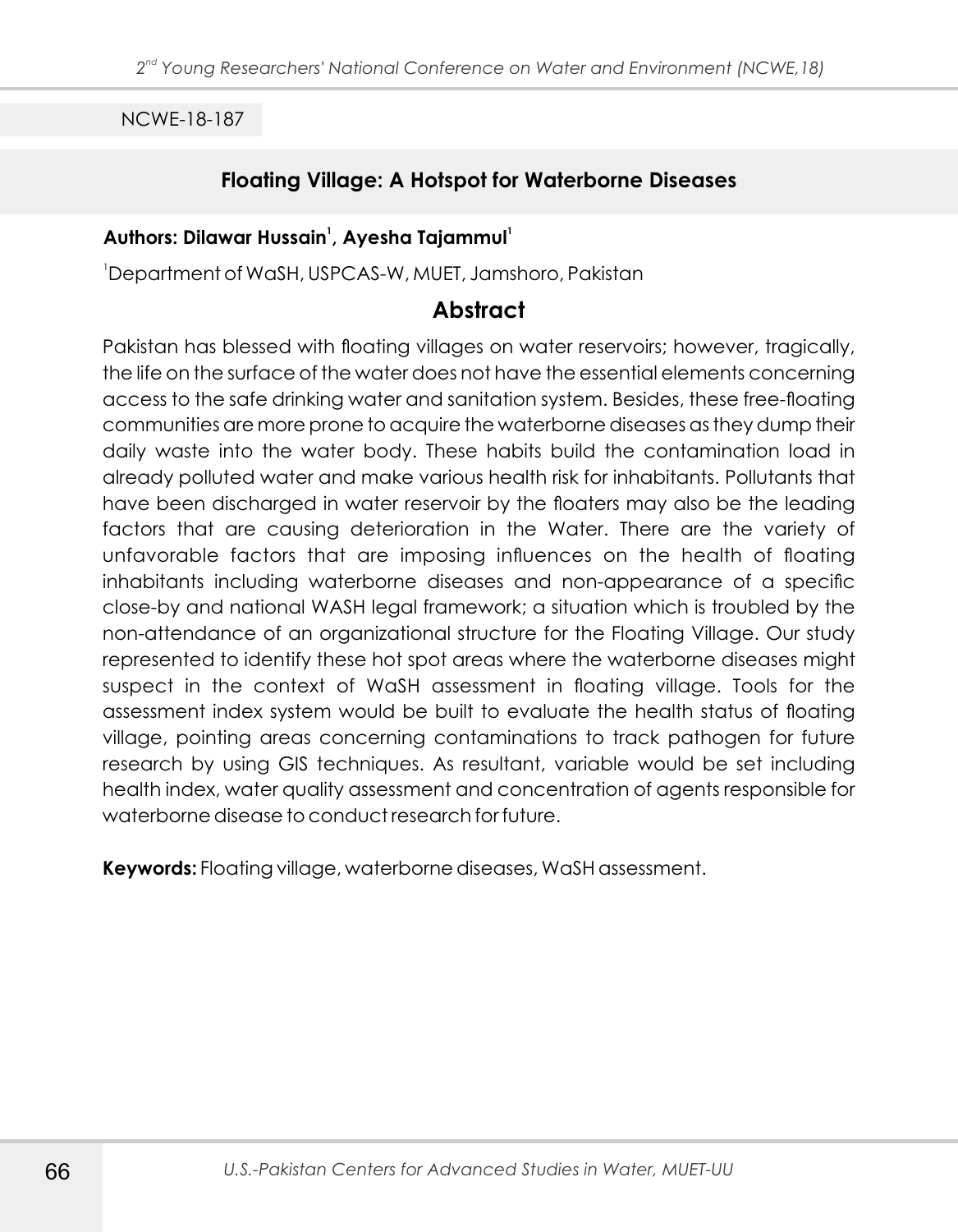# **Adsorption-based-filtration: an approach to remove inorganic pollutants from water**

#### **<sup>1</sup> <sup>1</sup> <sup>2</sup> Authors: Muhammad Muqeet , Rasool Bux Mahar , Zeeshan Khatri**

1 U.S.-Pakistan Centers for Advanced Studies in Water, Mehran University of Engineering and Technology, Jamshoro-76060, Pakistan <sup>2</sup>Department of Textile Engineering, Mehran University of Engineering and

Technology, Jamshoro-76060, Pakistan

# **Abstract**

Activated carbon (AC) is considered as robust and cost-effective adsorbent which is used commercially as an adsorption-based-filtration media. But, critically it offers adsorption of only dissolved organic pollutants and undissolved traces. Additionally, its preparation process upsurges environmental footprints in the form of greenhouse gases. Herein, we proposed an "adsorption-based-filtration" consists of cationic and anionic cellulose nanofiber membranes. These membranes having affinity towards dissolved inorganic pollutants (salts and metal ions) present in water. The synthesized nanofibers membranes were characterized by SEM, FTIR, TGA and Zeta potential analyzer. The adsorption capacities of cationic and anionic cellulose nanofiber (CNF) membranes were determined at batch mode separately. The Langmuir adsorption capacities of c-CNF for SO42- and Cl1- were found to be 24.5 and 9.6 mg/g respectively. Further, adsorption capacities of a-CNF for Ca2+ and Mg2+ were found to be 57.66 and 65.55 mg/g respectively. Finally, the resultant membranes were wrapped over the polypropylene cartridge separated by polyethylene terephthalate (PET) nanofiber membrane and fitted to the fabricated prototype to determine the flux rate at continuous mode.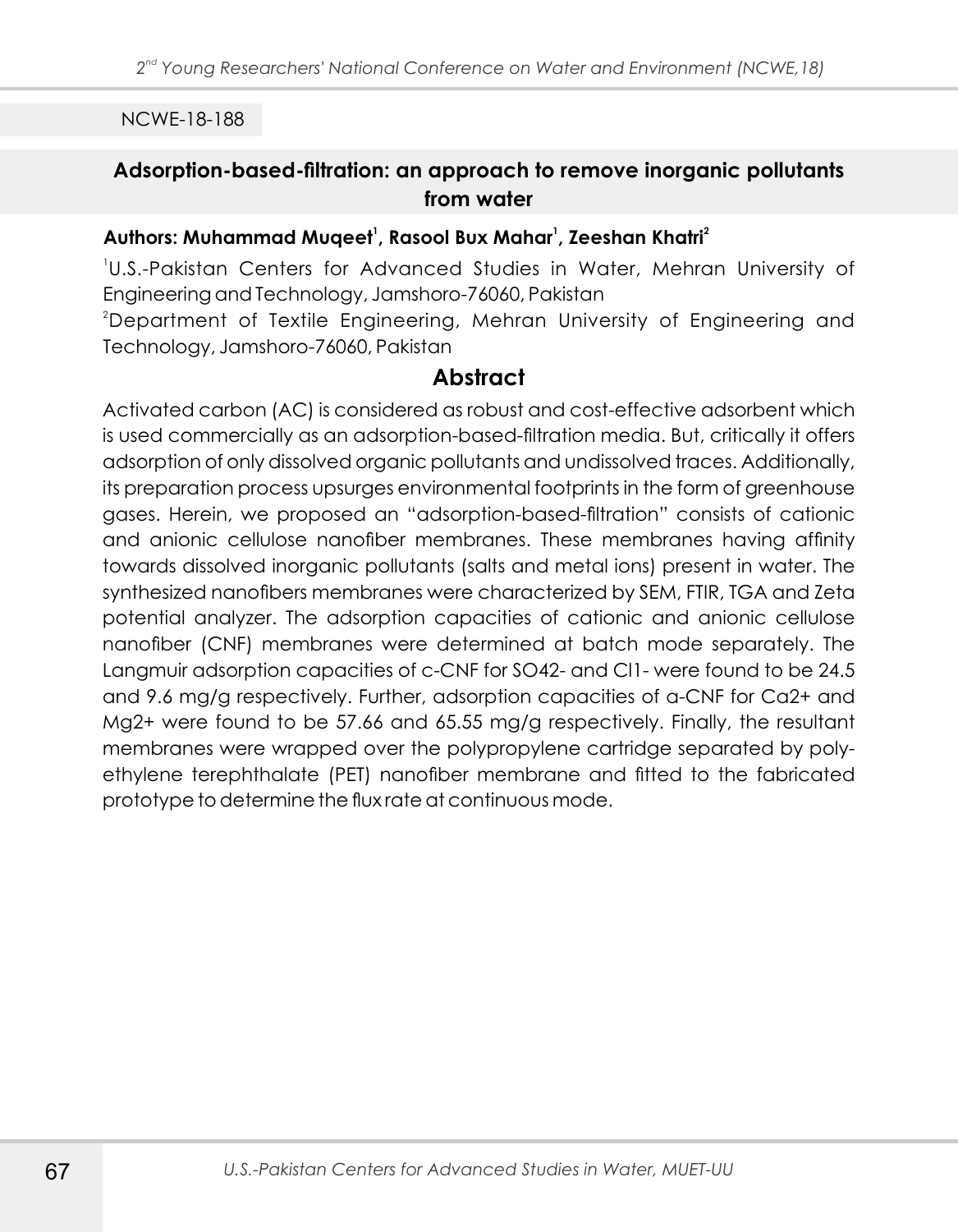# **Antibiotic Resistant Bacteria (The Superbugs): Emerging Challenge to Combat**

### **<sup>1</sup> <sup>1</sup> Authors: Noor-Un-Nisa Ghanghro , Ayesha Tajammul**

<sup>1</sup>WaSH, USPCAS-W, Jamshoro, Pakistan

### **Abstract**

Bacteria are evolving resistance to antibiotics at an alarming rate all over the world. More bacteria are resistant to existing antibiotics than ever. As a result, these superbugs are popping up in hospitals and the outside world. The perversely use of antibiotics these days has led to the evolution of new resistant strains of bacteria that are somewhat more lethal compared to the parent strain. Bacteria become resistant to antimicrobial drugs through different mechanisms which includes antibiotic inactivation, target modification, efflux mechanism of resistance and Plasmidic Efflux. The chemical composition of the drug molecule is the most important determinant of the entry mode. Currently, the clinically available treatments are not effective against the antibiotic resistance developed by some bacterial species. However, plant-based antimicrobials have immense potential to combat these superbugs without any known side effects. Several plants has been reported for their antibacterial activities such as the volatile oils of black pepper [Piper nigrum L. (Piperaceae)], clove [Syzygium aromaticum (L.) Merr. & Perry (Myrtaceae)], geranium [Pelargonium graveolens L'Herit (Geraniaceae)], Nutmeg [Myristica fragrans Houtt. (Myristicaceae), oregano [Origanum vulgare ssp. hirtum (Link) Letsw. (Lamiaceae)] and thyme [Thymus vulgaris L. (Lamiaceae)] against different genera of bacteria. In current study, our aim was to point out the certain natural products which were active against antibiotic resistant bacteria for our preliminary research. To achieve complete applications of antibiotics, there is a need for more information on the role of bacteria in the rise of antibiotic resistance. In particular, creative approaches to the discovery of novel antibiotics and their expedited and plant-based controlled are obligatory.

**Keywords:** Superbugs; antibiotic resistance; natural products; antimicrobial activity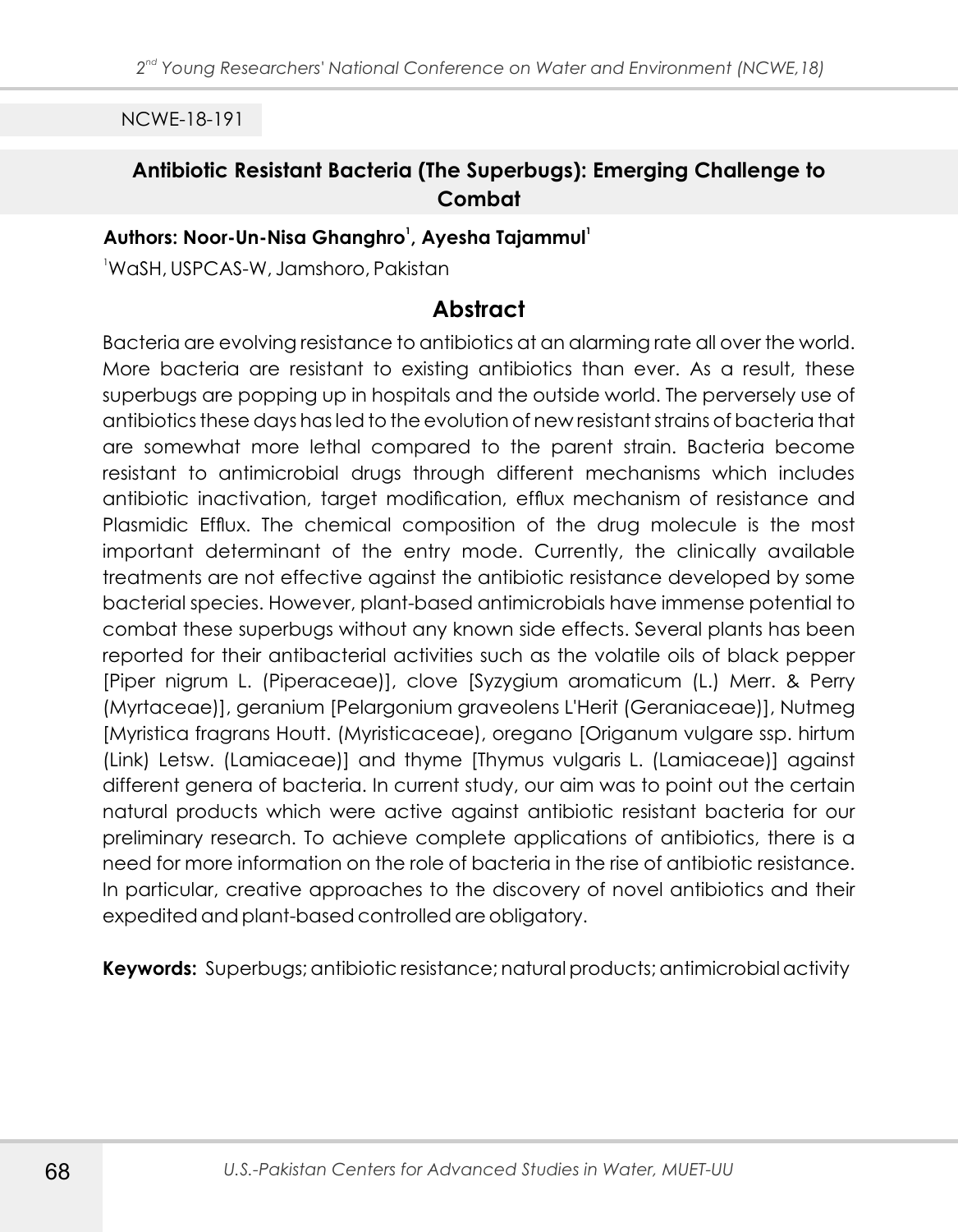# **Intelligent Solutions for Consumption Feedback – Can they mitigate the Scarcity of Energy and Water in Pakistan?**

#### **<sup>1</sup> Authors: Arzam Muzaffar Kotriwala**

1 KTH Royal Institute of Technology, Stockholm 16440, Sweden

#### **Abstract**

A continuous growth in energy and water demands makes sustainability a key challenge of our time. Scarcity of these essential resources in Pakistan greatly hinders growth, prosperity, and peace. The dominant narrative is that the mismatch between demand and supply can only be met if the government takes the necessary medium- and long-term steps to resolve internal problems and install more capacity. Whilst such changes are absolutely required, there is a dire need for short-term solutions as well.

Previous research has shown that conservation plays an essential role in lowering resource demands. However, taking personal responsibility by individuals to proactively conserve resources is not discussed much. This paper introduces intelligent solutions for feedback of energy and water consumption that are enabled by recent advances in the Internet of Things and Machine Learning. These solutions provide transparency of resource usage by breaking down overall consumption of a building into smaller individual consumers, thereby making consumption easier to understand, track and control. An overview of this research area as well as the solutions available in the market today are presented.

Though such solutions are available for both, energy and water, the former are more mature as of now than the latter. For this reason, a questionnaire survey was conducted to primarily understand the awareness and attitude of individuals towards energy conservation. Almost all 367 respondents agreed that transparency of energy consumption would help them save energy. Interestingly, most participants identified themselves as having positive attitudes towards energy conversion but the questions posed to test their awareness in this regard highlighted a lack of understanding of everyday energy consumption. It can be concluded that intelligent solutions for consumption feedback will likely not diminish their scarcity completely and immediately but indeed have great potential to mitigate this crisis.

**Keywords:** Energy Conservation; Water Conservation; Machine Learning; Internet of Things.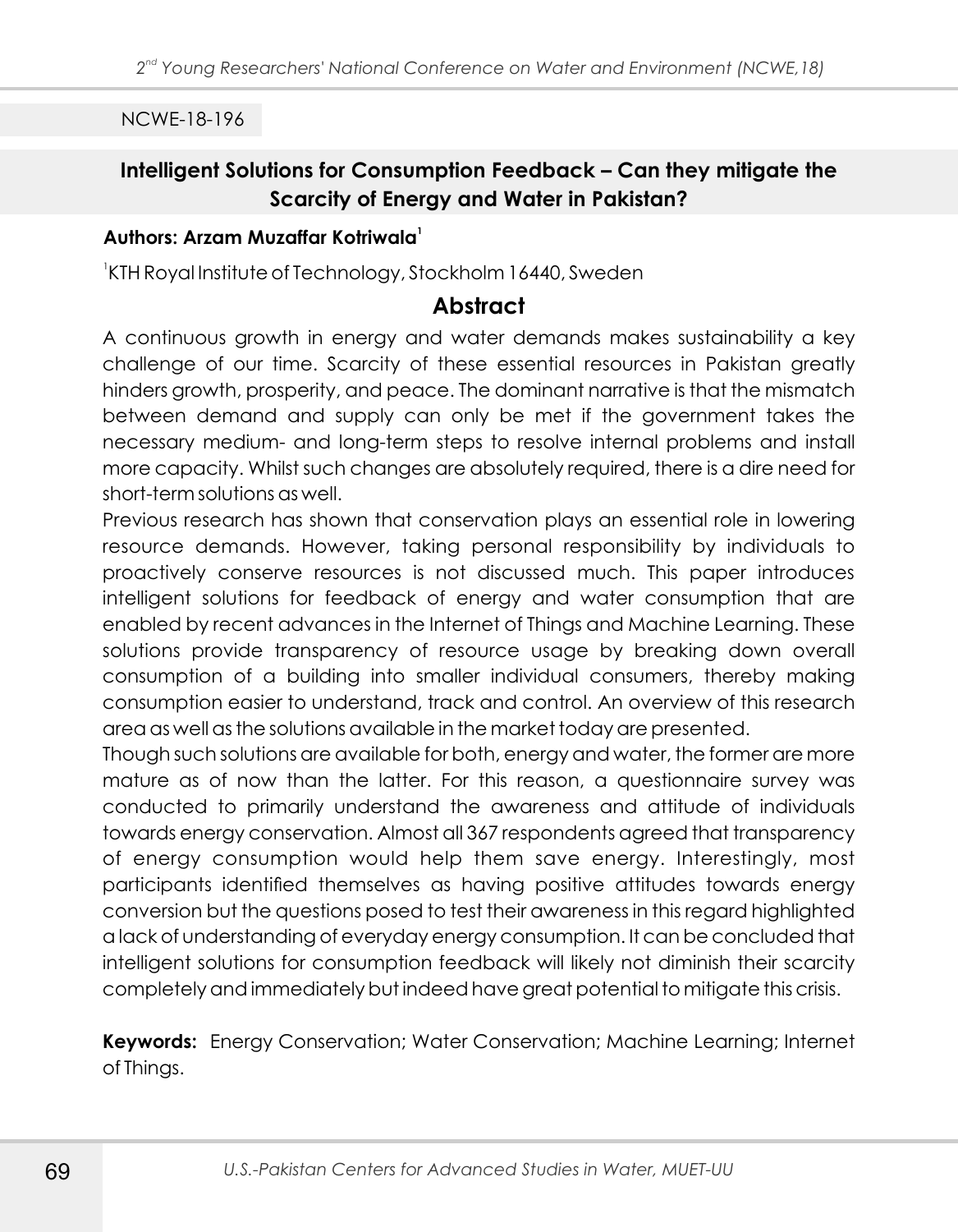# **A review on types and applications of solar energy technologies and its effect on environment in Pakistan**

### **1 2 <sup>1</sup> <sup>1</sup> Authors: Kamran Mahboob , Abdul Qaddus , Muhammad Muneeb Aslam , <sup>2</sup> Awais Khan**

<sup>1</sup>Department of Mechanical Engineering, Chenab College of Engineering and Technology, Gujranwala 52250, Pakistan

<sup>2</sup>Department of Mechanical Engineering, University of Engineering and Technology, Lahore 54000, Pakistan

# **Abstract**

Greater dependencies on fossil fuels for power generation has damaged the global environment severely in past few decades. Effect of these climate changes are seen everywhere and more severely in South Asian region. Severe energy crisis in country like Pakistan has pushed it more and more towards thermal power generation through fossil fuels. That has contributed greatly to disturb the echo system and to increase local temperatures. Effect of these changes are evident from glaciers of Himalayas and indirectly these disturb all the river system across South Asia. In this article an approach to harness the solar energy for power generation is discussed in detail. Different methods currently available for converting solar energy to electrical power are discussed. These covers mirror reflection and concentration technologies like solar tower thermal power plant, solar parabolic trough, Enclosed trough, solar parabolic dish for steam and sterling engine applications, Flat plate collector, Fresnel technologies, Linear Fresnel reflector, solar updraft tower, photovoltaic, roof heating systems etc. Application of these system as well as advantages and disadvantages of different methods are enlisted and their effect on climate is discussed in detail. Also different regions across Pakistan are highlighted that are suited for each type of technology. This includes sunshine, heat and radiation map, DNI etc. In the later part of this article effect of solar energy on environment are discussed. These include positive effect on climate, echo system, temperature, river and canal system, ocean. It is concluded that direct solar power is useful all across Pakistan and Concentrated solar technology is best suited for the southern region technically and both of these have positive effects towards environment

**Keywords:** Environment, Solar thermal energy, climate change, power plant, Radiation Map of Pakistan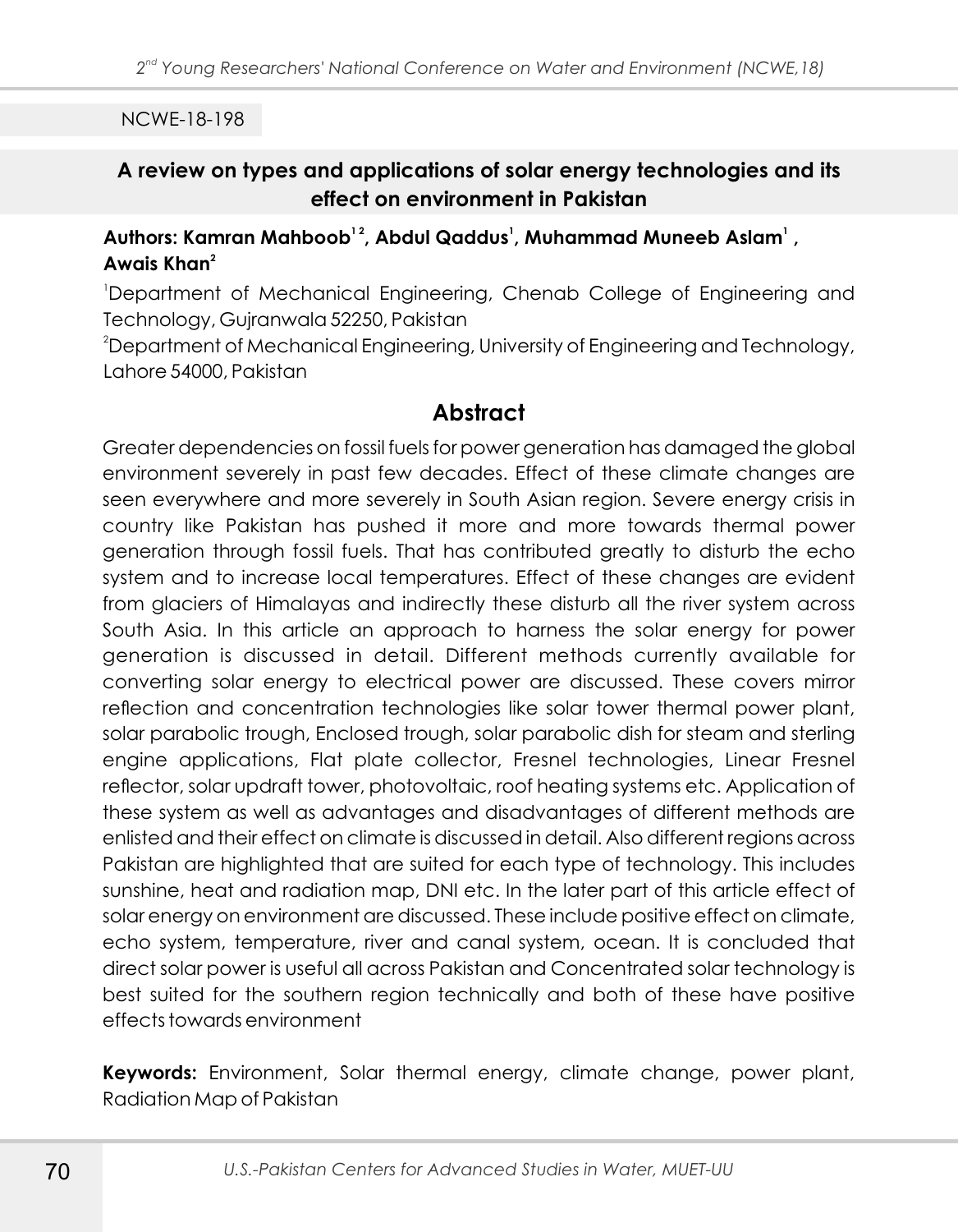### **Automatic Positioner Control System for Motorized Parabolic Solar Dish**

## **<sup>1</sup> <sup>1</sup> <sup>1</sup> Authors: Asif Ahmed Rahioon \*, Dr. Pervez Hameed Shaikh , Dr. Zubair A.Memon , 2 3 syed Abid Ali shah , Syed Zaigham Abbas †**

<sup>1</sup>Department Of Electrical power Engineering, Mehran university of Eng: & Technology, jamshoro 76062, Pakistan

<sup>2</sup>School of Engineering and Applied Sciences, Aston University, Aston Triangle, Birmingham, United Kingdom

<sup>3</sup>Department Of Electronics Engineering, Mehran university of Eng: & Technology, jamshoro 76062, Pakistan

# **Abstract**

The undepletable energy resources are implemented to make the environment pollution less as well for completing energy demands. Among these energy harnessing resources solar energy research gets too much attention in various applications because these applications are environmental friendly and easy maintained. Solar energy is largely available and converted through means required efficiency. This paper discuss the development of dual axis parabolic solar dish tracker application for automatized position power system. This prototype tackles solar light in solar sterling design system or concentrated photovoltaic design by implementation of digitalize control circuit to enhance CSP and CPV applications. A normally 121.92cm parabolic dish is designed with H-bridge controller technique & Slew drive actuator mode to capture solar irradiances. The irradiances rate that falls on Photo sensors are observed in microcontroller and then converted in voltage mean. The surface of parabolic dish is polished with 12 aluminum bars to concentrate the solar irradiance in single reflective axis. Economic justification for Pakistan's industries would be possible if these automated based renewable prototypes are promoted in market in compare of single PV panel to meet the energy gap. This prototype controls the all weather conditions, utilizing real time flexible timing control strategy and photoelectric tracking scheme with Microcontroller Tray that assemble the Power Motor and Dc motor and provide a cost effective product for industrial power generation applications. This locally adaptive material based prototype encouraged the result about 33% efficient with compared to photovoltaic panel.

**Keywords:** Pakistan Energy future, solar concentrator, thermal energy utilization.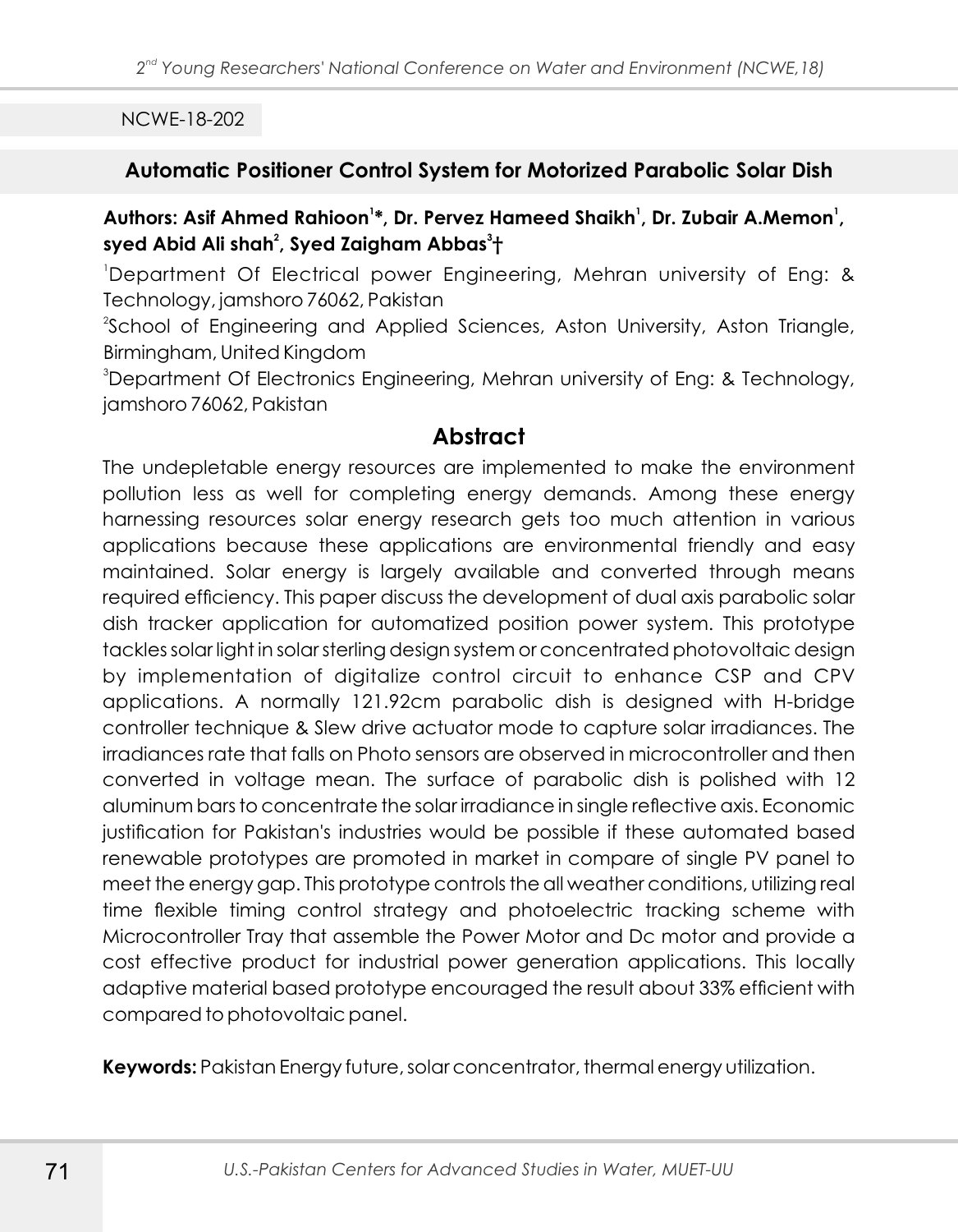## **Assessing the Impacts of Gorano Dam on Vegetation Cover of the Area**

### **<sup>1</sup> <sup>1</sup> <sup>1</sup> Authors: Tahir Ali Shaikh \*†, Altaf Ali Siyal , Kamran Ansari**

1 U.S-Pakistan Center for Advanced Studies in Water, Mehran UET, Jamshoro 76090, Pakistan

### **Abstract**

Engro Powergen Limited in a long-term partnership with Government of Sindh has established Sindh Engro Coal Mining Company (SECMC) to explore Thar coal reservoirs and generate thermal power to meet the shortfall of the energy in Pakistan. In this context, for mining and extracting coal from the mining site of Block-II of Thar Coal Field allocated to SECMC, a large quantity of groundwater with an average salt concentration of 5,228.8 ppm is being extracted from the project site for dewatering the coal seam. That saline groundwater is being disposed into the nearby natural depression area called 'Gorano.' Local community fear that creating a saline evaporation pond will affect the natural vegetation and local shallow fresh aquifers. Thus it will result in an environmental disaster. Looking at the gravity of problem, the present study was conducted to quantify the spatial variation in the vegetation of Gorano dam and within the 1.5 kilometers buffer zone, both before (February 2017) and after disposal (February 2018) of the saline water in it. Remotely sensed images of the Sentinel-2 satellite were downloaded and classified using supervised classification method in ArcGIS 10.3 and ground truthing points for the training of the data. The analysis of satellite images revealed that vegetation within the dam and the buffer of 1.5 kilometers decreased from 1,003.6 acres (12.6% of total buffered area) to 702 acres (8.8%). It might be due to the submergence of 242 acres (3%) with saline water in 2018 which negatively impacted the vegetation within the dam as well as in the buffer area. Based on the present study, it is suggested to conduct a detailed survey to assess the environmental impact of the dam.

**Keywords:** Remote sensing; environment; Sentinel-2; GIS; Thar coal.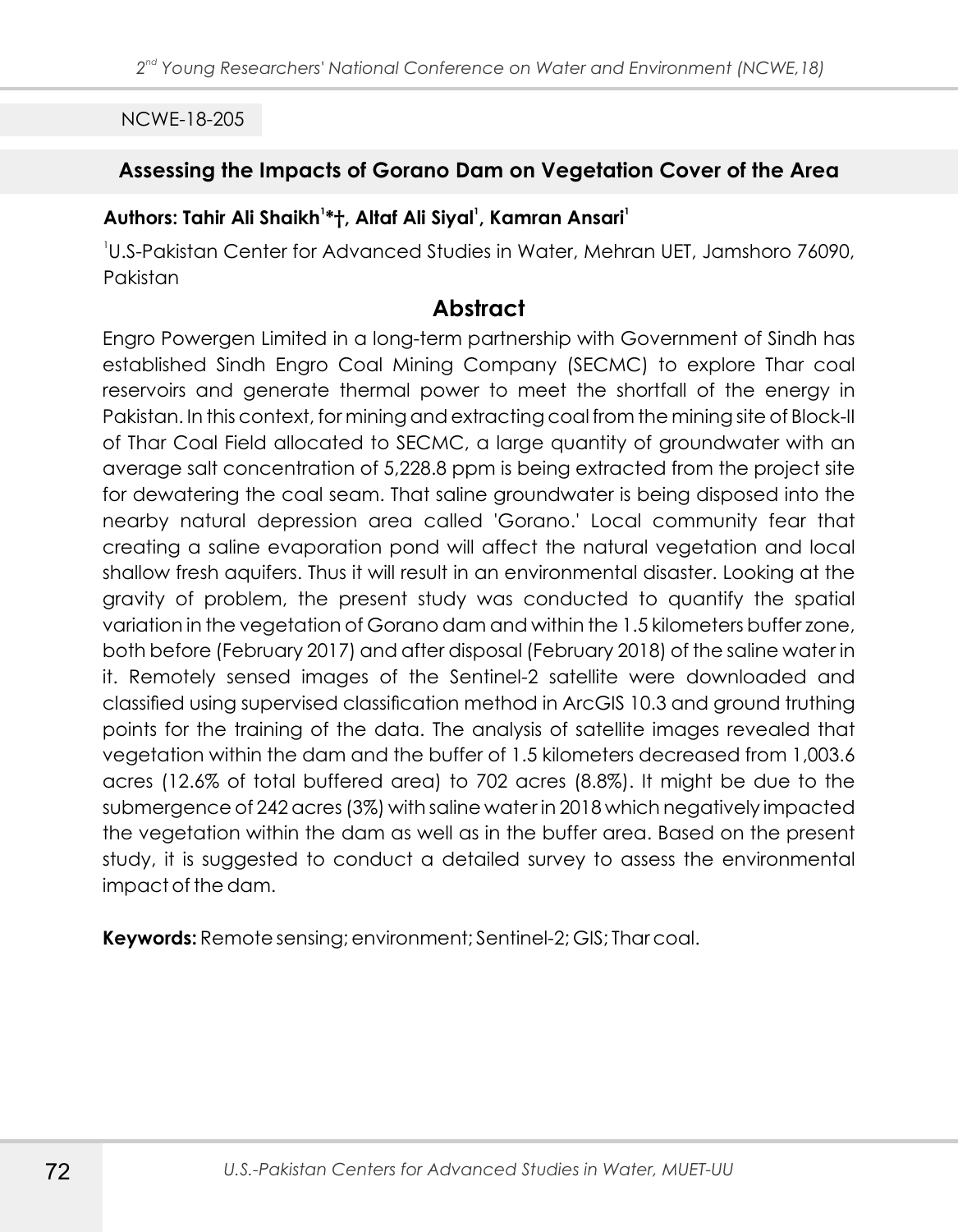NCWE-18-206

## **Assessment of Persistent Organic Pollutants (POPs) in Manchar Lake and its Surroundings.**

### **<sup>1</sup> <sup>1</sup> <sup>2</sup> <sup>1</sup> Authors: Hafeez K\* ., R.B. Mahar1, Uzma ., Sheeraz A. Memon , Qandeel k ., Sultan 1 S .,.**

1 . US-Pakistan Center for Advanced Studies in Water, MUET, Jamshoro, Pakistan.  $^2$ Institute of Environmental Engineering and Management, MUET, Jamshoro. E-mail: \*khoharohafeez@gmail.com

# **Abstract**

: Persistent Organic Pollutants (POPs) are the major issue these days because of its persistent nature in the environment and have a very long half-life. They are found in the environment in the soil, sediments, waterways and biota bearing a persistent nature and affecting the health of living organisms by accumulating in it. Not only in the world is suffering from serious effects of the POPs but Pakistan also in the list. It was observed that in Pakistan less research has been done regarding this issue so, an assessment of Persistent Organic Pollutants (POPs) has been done on Manchar Lake and its surroundings. The aim of this study is to identify and quantify the selected 18 POPs in water and sediments. The water and sediment samples were collected from 4 and 7 sites respectively. The analysis has been done through GC-MS. The seven POPs namely HCB, Heptachlor, aldrin, Cis-Chlordane, dieldrin, endrin, and mirex have not found in both water and sediments. Trans-chlordane in water and p,p-DDE in sediments did not found. The other POPs were detected which were exceeding the allowable limits set by WHO, US-EPA, and BIS. The trend of these POPs' has been observed as p,p-DDT> o,p-DDD> alpha- BHC> gamma-BHC> p,p-DDE> o,p-DDE> dela-BHC> p,p-DDD> beta-BHC> o,p-DDT in water and p,p-DDT> alpha-BHC> o,p-DDT > p,p-DDD> o,p-DDD> beta-BHC> gamma-BHC> dela-BHC> o,p-DDE> trans-chlordane in sediments. This research concludes that most of the POPs are found above the threshold limit of WHO, US-EPA and BIS and it is recommended that the regular monitoring should be done on Manchar Lake by the authorities to save this natural lake of Pakistan